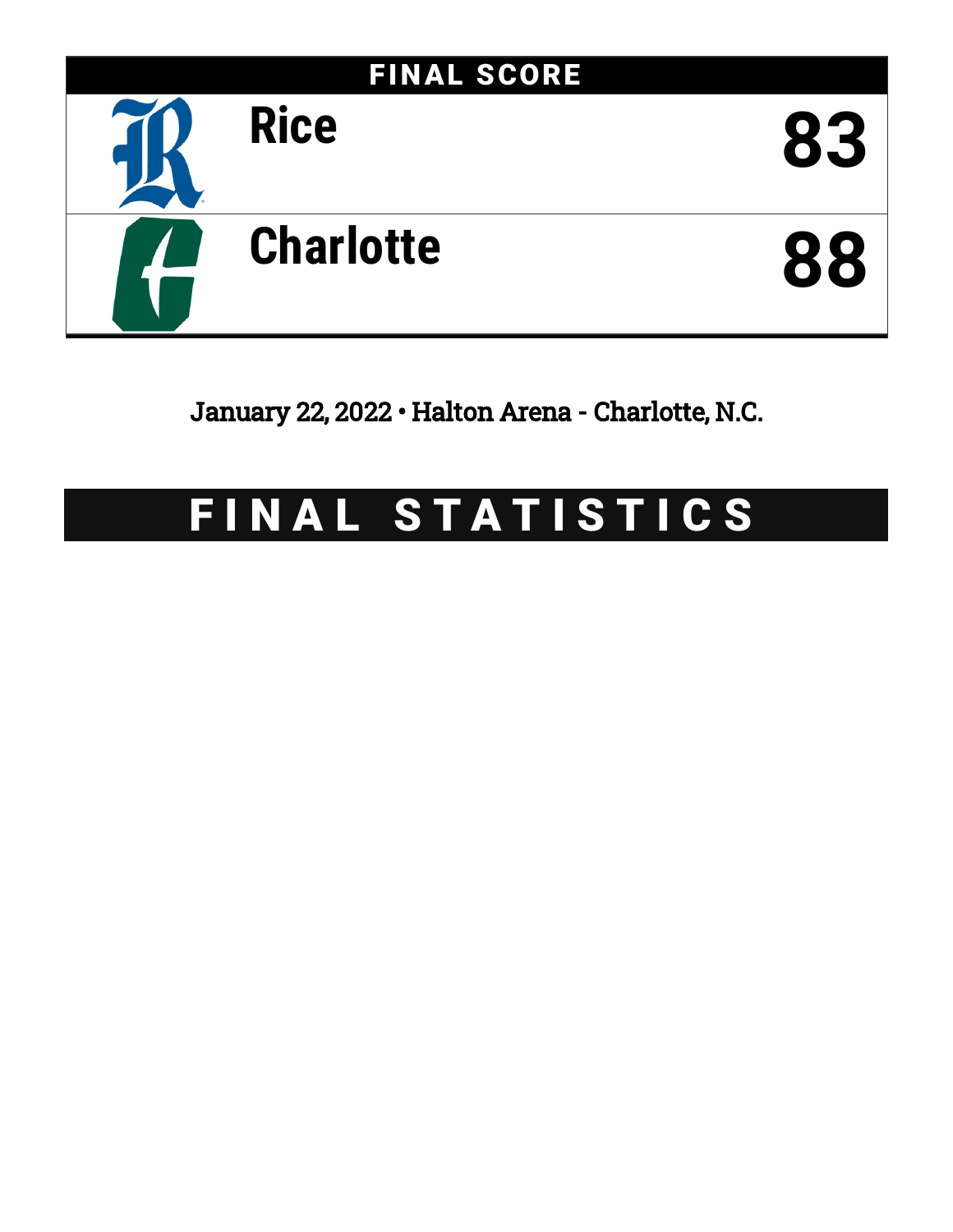# **Official Box Score Rice vs Charlotte Game Totals -- Final Statistics January 22, 2022 at Halton Arena - Charlotte, N.C.**



# **Rice 83**

| No. | Plaver                  | S  | <b>Pts</b>    | FG.      | 3FG      | FТ        | 0R            | DR       | TR            | PF             | A              | TO.      | <b>Blk</b>  | Stl           | Min      | $+/-$          |
|-----|-------------------------|----|---------------|----------|----------|-----------|---------------|----------|---------------|----------------|----------------|----------|-------------|---------------|----------|----------------|
| 01  | FISHER, MALIA           | F. | 15            | $5 - 11$ | $0 - 2$  | $5-6$     | 3             | 8        | 11            | 4              | 3              | 6        | 1           | 3             | 60       | $-5$           |
| 05  | JACKSON, DESTINY        | G  | 13            | $5-9$    | $0-0$    | $3 - 3$   | 3             |          | 4             | 5              | 2              | 6        | 1           | 5             | 42       | 3              |
| 11  | SWAYZE, HAYLEE          | G  | 19            | 7-26     | $3 - 11$ | $2 - 2$   | 3             | 3        | 6             | 1              | 3              | 3        | $\mathbf 0$ | $\mathcal{P}$ | 59       | $-2$           |
| 14  | <b>BOKUNEWICZ, MAYA</b> | F. | 3             | $0 - 14$ | $0 - 8$  | $3 - 4$   | 2             | 5        | 7             |                |                |          | $\Omega$    | 3             | 58       | $-4$           |
|     | 22 AUSTIN, ASHLEE       | F. | 30.           | $10-19$  | $1 - 3$  | $9 - 12$  | $\mathcal{P}$ | 5        | 7             | 4              | 2              | 4        | $\mathbf 0$ | 2             | 46       | $-10$          |
|     | 12 BELLAMY, INDIA       | F. | $\mathcal{P}$ | $1-5$    | $0 - 1$  | $0 - 0$   |               |          | $\mathcal{P}$ | $\overline{4}$ |                |          |             |               | 17       | $\overline{1}$ |
| 21  | <b>MCCURRY, ARIANNA</b> | C  |               | $0 - 2$  | $0 - 0$  | $1 - 2$   | 0             | $\Omega$ | 0             | 1              | 0              | 3        | $\Omega$    | $\Omega$      | 18       | -5             |
| 51  | MAY, SAVANNAH           | G  | $\Omega$      | $0 - 0$  | $0 - 0$  | $0 - 0$   | $\Omega$      | $\Omega$ | $\mathbf{0}$  | 0              | $\overline{0}$ | $\Omega$ | $\Omega$    | $\Omega$      | $\Omega$ | -3             |
|     | <b>TEAM</b>             |    |               |          |          |           | 5.            | 10       | 15            | $\mathbf 0$    |                | 0        |             |               |          |                |
|     | <b>TOTALS</b>           |    |               | 83 28-86 | $4 - 25$ | $23 - 29$ | 19            | 33       | 52            | <b>20</b>      | 12, 24         |          | 3           | 16 300        |          |                |

| <b>Shooting By Period</b> |          |       |          |       |         |       |
|---------------------------|----------|-------|----------|-------|---------|-------|
| Period                    | FG       | FG%   | 3FG      | 3FG%  | FT      | FT%   |
| 1st Qtr                   | $4 - 14$ | 29%   | $1 - 8$  | 13%   | $1 - 2$ | 50%   |
| 2nd Qtr                   | $5 - 17$ | 29%   | $0 - 3$  | 00%   | $3 - 4$ | 75%   |
| 3rd Qtr                   | $6 - 20$ | 30%   | $0 - 5$  | 00%   | $6-6$   | 100%  |
| 4th Qtr                   | $7-9$    | 78%   | $2 - 2$  | 100%  | $2 - 2$ | 100%  |
| 5th Qtr                   | $2 - 5$  | 40%   | $0 - 1$  | 00%   | $1 - 1$ | 100%  |
| 6th Qtr                   | $1 - 8$  | 13%   | $0 - 3$  | 00%   | $2 - 4$ | 50%   |
| 7th Qtr                   | $2 - 8$  | 25%   | $1 - 2$  | 50%   | $6 - 8$ | 75%   |
| 8th Qtr                   | $1 - 5$  | 20%   | $0 - 1$  | 00%   | $2 - 2$ | 100%  |
| 1st Half                  | $9 - 31$ | 29%   | $1 - 11$ | 09%   | $4-6$   | 67%   |
| 2nd Half                  | 13-29    | 45%   | $2 - 7$  | 29%   | $8 - 8$ | 100%  |
| Game                      | 28-86    | 32.6% | 4-25     | 16.0% | 23-29   | 79.3% |

*Deadball Rebounds:* 4,0 *Last FG:* 8th-00:27 *Biggest Run:* 9-0 *Largest lead:* By 4 at 7th-03:26 *Technical Fouls:* None.

# **Charlotte 88**

| No. | Player                  | S  | Pts | FG        | 3FG     | FТ       | ΟR | DR | TR       | РF            | A        | TO | Blk      | Stl      | Min    | $+/-$          |
|-----|-------------------------|----|-----|-----------|---------|----------|----|----|----------|---------------|----------|----|----------|----------|--------|----------------|
| 13  | JETT-WILSON, OCTAVIA    | G  | 36  | $12 - 28$ | $4-9$   | $8 - 11$ | 2  | 5  |          | 3             |          | 3  | 0        | 5        | 57     | 3              |
| 15  | MCMILLIAN, JADA         | G  |     | $7 - 18$  | $0 - 2$ | $3 - 5$  | 0  |    |          | 3             |          | 11 | 2        | 2        | 59     | $\overline{7}$ |
| 23  | ROACH, KAMERON          | G  | 6   | $2 - 7$   | $2 - 3$ | $0 - 0$  | 0  | 4  | 4        | 3             |          | 3  |          | 2        | 43     | 11             |
| 24  | <b>WILLIAMS, MOLINA</b> | F. | 6   | $3 - 5$   | $0 - 1$ | $0 - 2$  |    | 5  | 6        | 5             | 0        | 2  |          |          | 27     | 3              |
| 40  | <b>MCKINNEY, KEKE</b>   | F. |     | $5 - 11$  | $0 - 3$ | 7-8      | 2  | 8  | 10       | 3             | 3        |    | 8        |          | 52     | 11             |
| 00  | WADE, AYLESHA           | G  | 0   | $0 - 3$   | $0 - 2$ | $0 - 0$  | 0  | 0  | $\Omega$ | $\mathcal{P}$ | $\Omega$ |    | $\Omega$ |          | 8      | $-5$           |
| 01  | MCGRAW, MYA             | F  |     | $0 - 1$   | $0 - 0$ | $1 - 2$  | 1  | 2  | 3        |               | 0        | 0  | 0        | $\Omega$ | 4      | $\overline{0}$ |
| 10  | LAWRENCE, DAZIA         | G  | 0   | $0 - 0$   | $0 - 0$ | $0 - 0$  |    | 0  |          |               | 0        |    | $\Omega$ | 0        | 2      | $-2$           |
| 20  | <b>BUSICK, JACEE</b>    | G  | 5   | $2-6$     | 1-3     | $0 - 0$  | 6  | 6  | 12       | 2             | 4        |    |          | 3        | 47     | $-3$           |
|     | <b>TEAM</b>             |    |     |           |         |          | 4  | 4  | 8        | $\Omega$      |          | 0  |          |          |        |                |
|     | <b>TOTALS</b>           |    | 88. | -31-79    | 7-23    | 19-28    | 17 | 41 | 58       | 23            | 16       | 29 | 13       |          | 15 300 |                |

*Shooting By Period* **Period FG FG% 3FG 3FG% FT FT%** 1st Qtr 7-16 44% 2-6 33% 0-0 0% 2nd Qtr 2-13 15% 1-6 17% 2-4 50% 3rd Qtr 8-13 62% 0-1 00% 8-9 89% 4th Qtr 5-12 42% 0-2 00% 2-3 67% 5th Qtr 2-8 25% 0-2 00% 1-4 25% 6th Qtr 1-4 25% 1-2 50% 1-2 50% 7th Qtr 4-7 57% 3-3 100% 0-0 0% 8th Qtr 2-6 33% 0-1 00% 5-6 83% 1st Half 9-29 31% 3-12 25% 2-4 50% 2nd Half 13-25 52% 0-3 00% 10-12 83% **Game 31-79 39.2% 7-23 30.4% 19-28 67.9%**

*Deadball Rebounds:* 7,0 *Last FG:* 8th-01:27 *Biggest Run:* 6-0 *Largest lead:* By 11 at 3rd-04:37 *Technical Fouls:* None.

**Points RIC CLT**

0.854 41/103

| Game Notes:                                       |                                      |    |            |                |  |                  |      |  | Score 1st 2nd 3rd 4th 5th 6th 7th 8th TOT Points | <b>RIC</b> |
|---------------------------------------------------|--------------------------------------|----|------------|----------------|--|------------------|------|--|--------------------------------------------------|------------|
| Officials: Dee Kantner, Eric Koch, Deanna Jackson | RIC.                                 | 10 | 13 18 18 5 |                |  | $\overline{4}$   | 11 4 |  | 83 $\overline{\ln}$ the Paint                    | 34         |
| Attendance: 35                                    | CI T                                 | 16 |            | 24 12 5 4 11 9 |  |                  |      |  | 88 Off Turns                                     | 29         |
| Start Time: 02:00 PM ET                           | RIC led for 9:10. CLT led for 36:52. |    |            |                |  |                  |      |  | 2nd Chance                                       |            |
| End Time: 05:01 PM ET<br>Game Duration: 3:00      | Game was tied for 13:59.             |    |            |                |  |                  |      |  | <b>Fast Break</b>                                |            |
| Conference Game:                                  | Times tied: 13                       |    |            |                |  | Lead Changes: 10 |      |  | Bench                                            |            |

|              |                                      |    |    |    |                  |   |   |   |    | $\frac{1}{2}$     | NIV             | ◡∟            |
|--------------|--------------------------------------|----|----|----|------------------|---|---|---|----|-------------------|-----------------|---------------|
| ınna Jackson | <b>RIC</b>                           | 10 | 13 | 18 | 18               | 5 |   | 4 | 83 | In the Paint      | 34              | 40            |
|              | CLT                                  | 16 |    |    | 24 12            | 5 | 4 | 9 | 88 | Off Turns         | 29              | 15            |
|              | RIC led for 9:10, CLT led for 36:52. |    |    |    |                  |   |   |   |    | 2nd Chance        | 13              | 8             |
|              | Game was tied for 13:59.             |    |    |    |                  |   |   |   |    | <b>Fast Break</b> |                 | 9             |
|              | Times tied: 13                       |    |    |    | Lead Changes: 10 |   |   |   |    | Bench             |                 | 6             |
|              |                                      |    |    |    |                  |   |   |   |    | Per Poss          | 0.798<br>39/104 | 0.85<br>41/10 |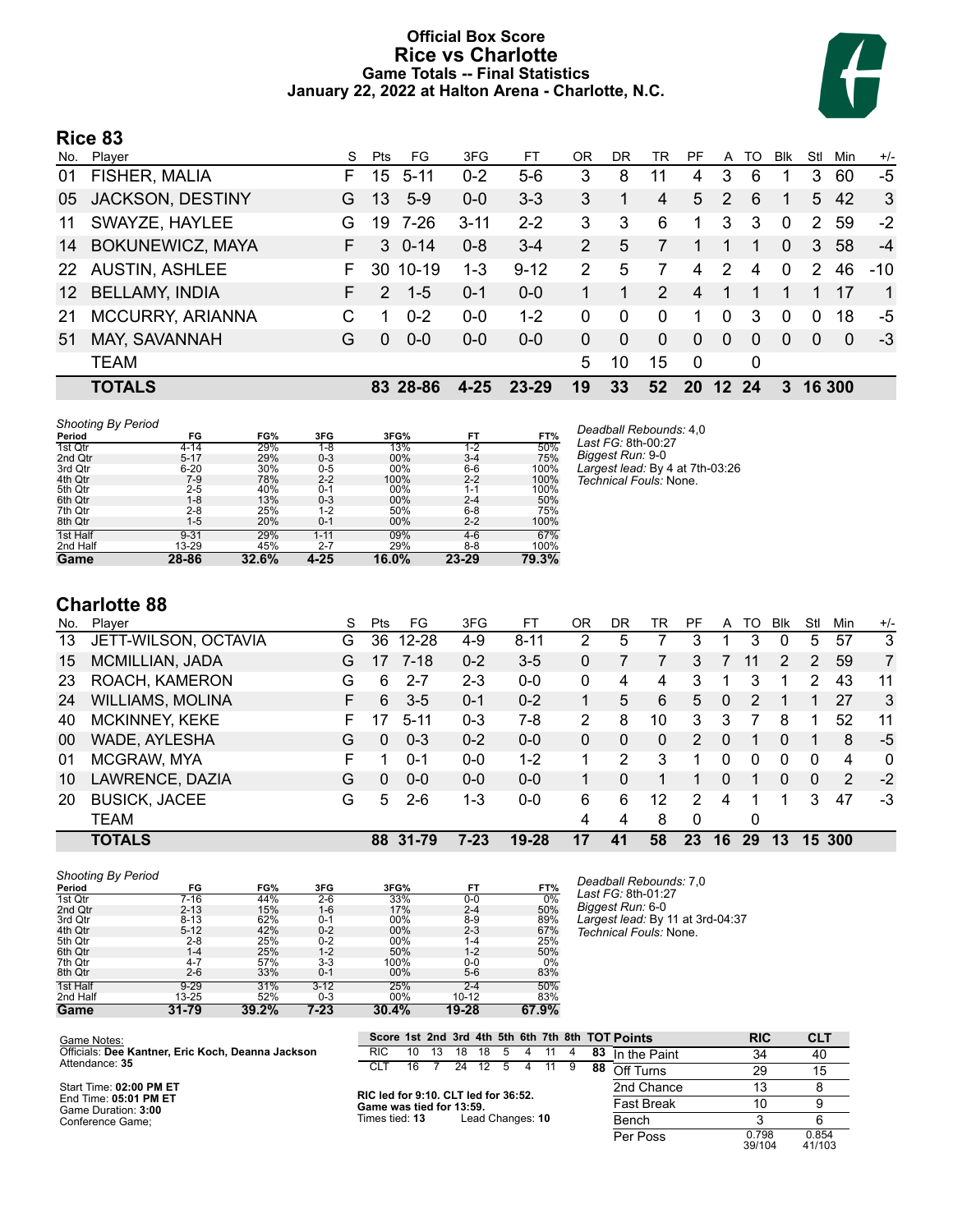# **Official Box Score Rice vs Charlotte First Half Statistics Only January 22, 2022 at Halton Arena - Charlotte, N.C.**



# **Rice 23**

| No.             | Plaver                  | S  | <b>Pts</b>    | <b>FG</b> | 3FG      | <b>FT</b> | 0R | DR       | TR            | PF            | A              | TO       | <b>BIK</b>     | Stl            | <b>Min</b>   | $+/-$        |
|-----------------|-------------------------|----|---------------|-----------|----------|-----------|----|----------|---------------|---------------|----------------|----------|----------------|----------------|--------------|--------------|
| 01              | FISHER, MALIA           | F  |               | $2 - 4$   | 0-1      | $3 - 4$   |    |          | 2             |               | 0              | 3        |                |                | 20           | 0            |
| 05              | JACKSON, DESTINY        | G  | $\mathcal{P}$ | $1 - 4$   | $0 - 0$  | $0 - 0$   | 0  |          |               |               | 2              | 3        |                | 3              | 20           | $\mathbf{0}$ |
| 11              | SWAYZE, HAYLEE          | G  |               | $3 - 8$   | $1 - 4$  | $0 - 0$   | 2  | 2        | 4             | 0             |                |          | 0              | 0              | 19           | 3            |
| 12 <sup>°</sup> | <b>BELLAMY, INDIA</b>   | F. | 2             | $1 - 4$   | $0 - 0$  | $0-0$     |    |          | $\mathcal{P}$ |               |                | $\Omega$ | $\Omega$       |                | 11           | 8            |
| 14              | <b>BOKUNEWICZ, MAYA</b> | F  | $\Omega$      | $0 - 7$   | $0 - 5$  | $0 - 0$   |    | 3        | 4             | 0             | $\mathbf{0}$   | $\Omega$ | 0              |                | 20           | 0            |
| <b>21</b>       | MCCURRY, ARIANNA        |    | $\Omega$      | $0 - 0$   | $0 - 0$  | $0 - 0$   | 0  | $\Omega$ | $\Omega$      | 0             | $\overline{0}$ | $\Omega$ | 0              | $\overline{0}$ | $\mathbf{0}$ | $\mathbf 0$  |
| 22              | <b>AUSTIN, ASHLEE</b>   | F  | 5             | $2 - 4$   | $0 - 1$  | $1 - 2$   | 0  | 2        | 2             | $\mathcal{P}$ | $\Omega$       |          | 0              | $\Omega$       | 10           | $-11$        |
| 51              | MAY, SAVANNAH           | G  | $\Omega$      | $0 - 0$   | $0 - 0$  | $0-0$     | 0  | $\Omega$ | $\Omega$      | 0             | $\Omega$       |          | 0              | $\Omega$       | 0            | $\mathbf 0$  |
|                 | <b>TEAM</b>             |    | $\Omega$      | $0-0$     | $0-0$    | $0 - 0$   | 0  | 5        | 5             | 0             | $\Omega$       | $\Omega$ | $\Omega$       | $\Omega$       | $\mathbf{0}$ |              |
|                 | <b>TOTALS</b>           |    | 23.           | $9 - 31$  | $1 - 11$ | 4-6       | 5  | 15       | 20            | 5             |                | 8        | $\overline{2}$ |                | 6 100        |              |

| Shooting By Period<br>Period | FG       | FG%   | 3FG      | 3FG%     | FT        | FT%   | D |
|------------------------------|----------|-------|----------|----------|-----------|-------|---|
| 1st Qtr                      | 4-14     | 29%   | 1-8      | 13%      | $1 - 2$   | 50%   |   |
| 2nd Qtr                      | $5 - 17$ | 29%   | $0 - 3$  | 00%      | $3 - 4$   | 75%   |   |
| 1st Half                     | $9 - 31$ | 29%   | 1-11     | 09%      | 4-6       | 67%   |   |
| Game                         | 28-86    | 32.6% | $4 - 25$ | $16.0\%$ | $23 - 29$ | 79.3% |   |

#### *Deadball Rebounds:* 4,0 *Last FG Half:* RIC 2nd-00:35

# **Charlotte 23**

| No. | Player                  | S. | <b>Pts</b>    | <b>FG</b> | 3FG      | <b>FT</b> | <b>OR</b> | DR | TR | PF       | A        | TO | <b>B</b> lk | Stl      | Min | $+/-$          |
|-----|-------------------------|----|---------------|-----------|----------|-----------|-----------|----|----|----------|----------|----|-------------|----------|-----|----------------|
| 00  | WADE, AYLESHA           | G  | 0             | $0 - 3$   | $0 - 2$  | $0 - 0$   |           | 0  |    |          |          |    | ი           |          | 6   | -4             |
| 01  | MCGRAW, MYA             | F  |               | $0 - 1$   | $0 - 0$  | $1 - 2$   |           | 2  | 3  | 0        | 0        | 0  | 0           | 0        | 3   | $-2$           |
| 10  | LAWRENCE, DAZIA         | G  | 0             | $0 - 0$   | $0 - 0$  | $0 - 0$   |           | 0  |    |          | 0        | 0  | 0           | 0        | 2   | $-2$           |
| 13  | JETT-WILSON, OCTAVIA    | G  | 6             | $2-6$     | $1 - 3$  | $1 - 2$   |           | 3  | 4  | $\Omega$ | 0        | 2  | 0           | 0        | 17  | $-2$           |
| 15  | MCMILLIAN, JADA         | G  | $\mathcal{P}$ | $1-5$     | $0 - 1$  | $0 - 0$   | 0         | 3  | 3  | $\Omega$ | 4        | 3  |             |          | 19  | $\overline{2}$ |
| 20  | <b>BUSICK, JACEE</b>    | G  | 0             | $0 - 2$   | $0 - 1$  | $0 - 0$   |           |    | 2  | 0        |          | 0  | 0           | 0        | 14  | -8             |
| 23  | ROACH, KAMERON          | G  | 6             | $2-6$     | $2 - 3$  | $0 - 0$   | 0         | 2  | 2  | 0        |          | 2  | 0           |          | 14  | 6              |
| 24  | <b>WILLIAMS, MOLINA</b> | F. | 4             | $2 - 3$   | $0 - 1$  | $0 - 0$   | 0         | 3  | 3  | 2        | $\Omega$ |    | 0           | 0        | 11  | 2              |
| 40  | <b>MCKINNEY, KEKE</b>   | F. | 4             | $2 - 3$   | $0 - 1$  | $0 - 0$   | 0         | 3  | 3  | 2        |          | 2  | 2           |          | 13  | 8              |
|     | <b>TEAM</b>             |    | 0             | $0 - 0$   | $0 - 0$  | $0 - 0$   |           |    | 2  | $\Omega$ | 0        | 0  | 0           | $\Omega$ | 0   |                |
|     | <b>TOTALS</b>           |    | 23            | $9 - 29$  | $3 - 12$ | $2 - 4$   | 5         | 18 | 23 | 5        | 7        | 11 | 3           | 4        | 100 |                |

| <b>Shooting By Period</b><br>Period | FG       | FG%   | 3FG      | 3FG%  | FТ      | FT%   |
|-------------------------------------|----------|-------|----------|-------|---------|-------|
| 1st Otr                             | 7-16     | 44%   | 2-6      | 33%   | $0 - 0$ | $0\%$ |
| 2nd Otr                             | $2 - 13$ | 15%   | 1-6      | 17%   | $2 - 4$ | 50%   |
| 1st Half                            | $9 - 29$ | 31%   | $3 - 12$ | 25%   | $2 - 4$ | 50%   |
| Game                                | 31-79    | 39.2% | 7-23     | 30.4% | 19-28   | 67.9% |

*Deadball Rebounds:* 7,0 *Last FG Half:* CLT 2nd-02:35

| Game Notes:                                       |      |    |    |    |      |   |    |    | Score 1st 2nd 3rd 4th 5th 6th 7th 8th TOT Points from (This Period) | <b>RIC CLT</b> |    |
|---------------------------------------------------|------|----|----|----|------|---|----|----|---------------------------------------------------------------------|----------------|----|
| Officials: Dee Kantner, Eric Koch, Deanna Jackson | RIC. | 10 | 13 | 18 | - 18 | 5 |    | 83 | In the Paint                                                        |                | 10 |
| Attendance: 35                                    |      | 16 |    | 24 | 12   |   | 11 | 88 | Off Turns                                                           |                |    |
| Start Time: 02:00 PM ET                           |      |    |    |    |      |   |    |    | 2nd Chance                                                          |                |    |
| End Time: 05:01 PM ET<br>Game Duration: 3:00      |      |    |    |    |      |   |    |    | <b>Fast Break</b>                                                   |                |    |
| Conference Game:                                  |      |    |    |    |      |   |    |    | Bench                                                               |                |    |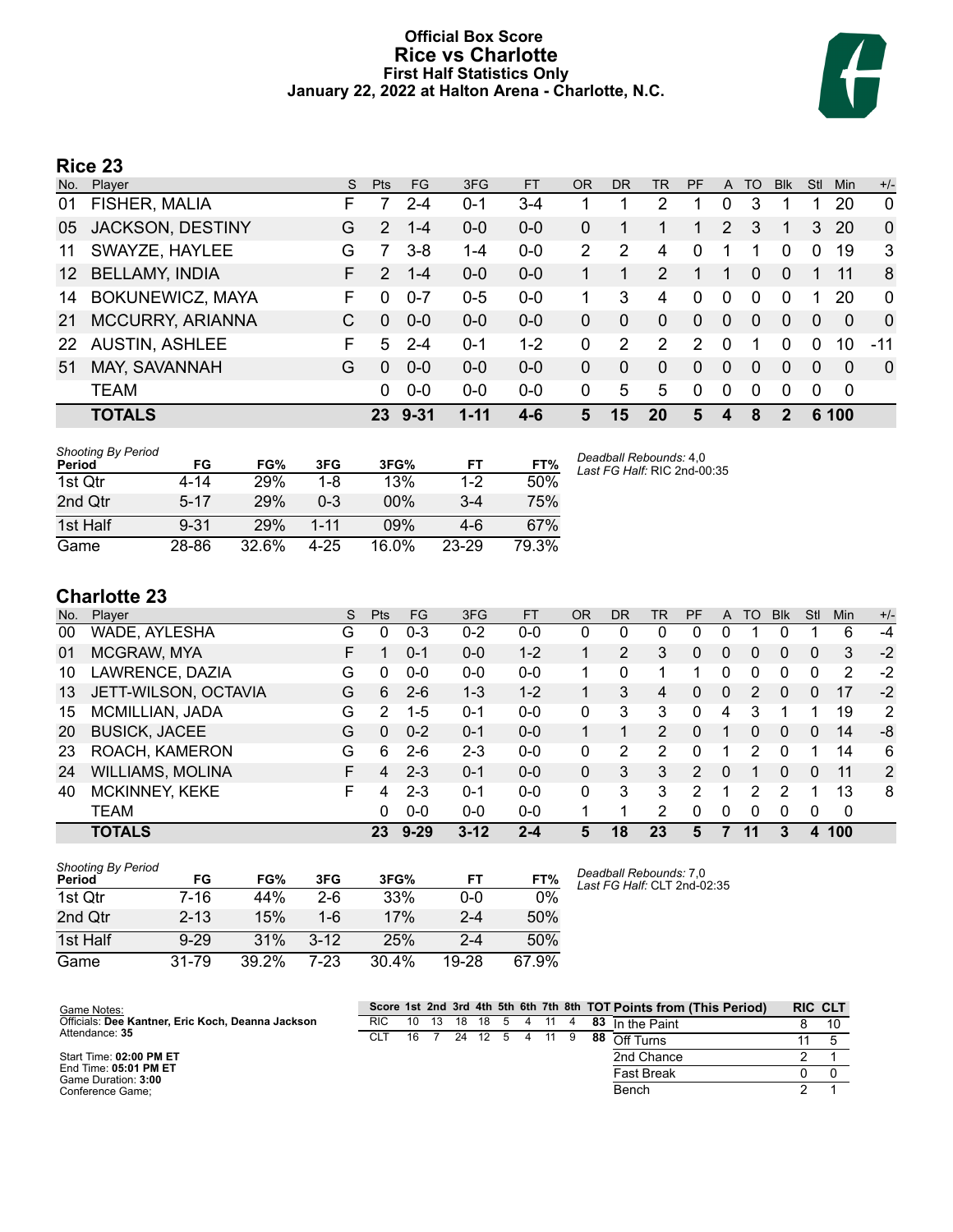# **Official Box Score Rice vs Charlotte First Quarter Statistics Only January 22, 2022 at Halton Arena - Charlotte, N.C.**



# **Rice 10**

| No.             | Plaver                  | S. | <b>Pts</b> | FG.     | 3FG     | <b>FT</b> | <b>OR</b> | D <sub>R</sub> | TR       | PF           | A           | TO       | <b>B</b> lk | Stl            | <b>Min</b> | $+/-$          |
|-----------------|-------------------------|----|------------|---------|---------|-----------|-----------|----------------|----------|--------------|-------------|----------|-------------|----------------|------------|----------------|
| 01              | FISHER, MALIA           | F. | 0          | $0 - 1$ | $0 - 1$ | $0 - 0$   | 0         |                |          | 0            | 0           | 3        | 0           | 0              | 10         | -6             |
| 05              | JACKSON, DESTINY        | G  | 2          | $1 - 2$ | $0 - 0$ | $0-0$     | 0         | $\Omega$       | 0        |              |             |          |             |                | 10         | -6             |
| 11              | SWAYZE, HAYLEE          | G  | 3          | $1 - 4$ | $1 - 3$ | $0-0$     | 1         | 0              | 1.       | $\Omega$     | 1           | 0        | $\Omega$    | 0              | 10         | -6             |
| 14              | <b>BOKUNEWICZ, MAYA</b> | F. | $\Omega$   | $0 - 3$ | $0 - 3$ | $0-0$     |           | $\Omega$       | 1        | 0            | $\Omega$    | 0        | $\Omega$    | $\Omega$       | 10         | -6             |
|                 | 22 AUSTIN, ASHLEE       | F. | 5          | $2 - 4$ | $0 - 1$ | $1 - 2$   | 0         | 2              | 2        | 0            | $\mathbf 0$ | 0        | $\Omega$    | $\Omega$       | 8          | -8             |
| 12 <sup>2</sup> | <b>BELLAMY, INDIA</b>   | F. | $\Omega$   | $0 - 0$ | $0 - 0$ | $0 - 0$   | $\Omega$  |                | 1        | 1            | $\Omega$    | $\Omega$ | $\Omega$    | $\overline{0}$ | 2          | $\overline{2}$ |
| 21              | MCCURRY, ARIANNA        | C  | $\Omega$   | $0 - 0$ | $0-0$   | $0-0$     | 0         | 0              | 0        | $\Omega$     | $\Omega$    | 0        | $\Omega$    | $\Omega$       | 0          | 0              |
| 51              | MAY, SAVANNAH           | G  | $\Omega$   | $0 - 0$ | $0 - 0$ | $0 - 0$   | 0         | $\Omega$       | $\Omega$ | $\Omega$     | $\Omega$    | $\Omega$ | $\Omega$    | $\Omega$       | $\Omega$   | $\mathbf{0}$   |
|                 | <b>TEAM</b>             |    |            |         |         |           | $\Omega$  | 2              | 2        | $\mathbf 0$  |             | 0        |             |                |            |                |
|                 | <b>TOTALS</b>           |    | 10         | 4-14    | $1 - 8$ | $1 - 2$   | 2         | 6              | 8        | $\mathbf{p}$ | 2           | 4        |             |                | 50         |                |

| <b>Shooting By Period</b><br>Period | FG       | FG%   | 3FG      | 3FG%  | FT        | FT%   | Deadball Rebounds: 4,0 |
|-------------------------------------|----------|-------|----------|-------|-----------|-------|------------------------|
| 1st Qtr                             | 4-14     | 29%   | 1-8      | 13%   | 1-2       | 50%   |                        |
| 2nd Qtr                             | $5 - 17$ | 29%   | $0 - 3$  | 00%   | $3-4$     | 75%   |                        |
| 1st Half                            | $4 - 14$ | 29%   | 1-8      | 13%   | 1-2       | 50%   |                        |
| 1st Half                            | $9 - 31$ | 29%   | $1 - 11$ | 09%   | 4-6       | 67%   |                        |
| Game                                | 28-86    | 32.6% | $4 - 25$ | 16.0% | $23 - 29$ | 79.3% |                        |

# **Charlotte 16**

| No. | Plaver                  | S | Pts      | <b>FG</b> | 3FG     | <b>FT</b> | <b>OR</b> | <b>DR</b> | TR       | <b>PF</b> | A | TO       | <b>B</b> lk | Stl           | Min | $+/-$        |
|-----|-------------------------|---|----------|-----------|---------|-----------|-----------|-----------|----------|-----------|---|----------|-------------|---------------|-----|--------------|
| 13  | JETT-WILSON, OCTAVIA    | G | 2        | $1-5$     | $0 - 2$ | $0 - 0$   |           | 2         | 3        | 0         | 0 | 0        | 0           | 0             |     | 4            |
| 15  | MCMILLIAN, JADA         | G | 0        | $0 - 0$   | $0 - 0$ | $0-0$     | 0         |           | 1        | 0         | 3 | 2        |             | $\Omega$      | 10  | 6            |
| 23  | ROACH, KAMERON          | G | 6        | $2 - 4$   | $2 - 2$ | $0-0$     | 0         |           | 1        | 0         |   |          | 0           | $\Omega$      | 6   | 8            |
| 24  | <b>WILLIAMS, MOLINA</b> | F | 4        | $2 - 2$   | $0 - 0$ | $0 - 0$   | 0         |           |          |           | 0 |          | 0           | $\Omega$      | 5   | 6            |
| 40  | <b>MCKINNEY, KEKE</b>   | F | 4        | $2 - 3$   | $0 - 1$ | $0-0$     | 0         | 2         | 2        |           |   | O        | 0           |               | 9   | 6            |
| 00  | WADE, AYLESHA           | G | 0        | $0 - 1$   | $0 - 1$ | $0 - 0$   | 0         | 0         | 0        | 0         | 0 | $\Omega$ | 0           |               | 4   | 2            |
| 01  | MCGRAW, MYA             | F | 0        | $0-0$     | $0 - 0$ | $0-0$     | 0         | 0         | 0        | 0         | 0 |          | 0           | 0             | 0   | $\mathbf{0}$ |
| 10  | LAWRENCE, DAZIA         | G | $\Omega$ | $0 - 0$   | $0 - 0$ | $0 - 0$   |           | 0         |          |           | 0 | $\Omega$ | 0           | $\Omega$      | 2   | $-2$         |
| 20  | <b>BUSICK, JACEE</b>    | G | 0        | $0 - 1$   | $0 - 0$ | $0-0$     |           |           | 2        | 0         |   | 0        | 0           | 0             |     | $\mathbf{0}$ |
|     | TEAM                    |   |          |           |         |           | 0         | 0         | $\Omega$ | 0         |   | 0        |             |               |     |              |
|     | <b>TOTALS</b>           |   | 16       | $7 - 16$  | $2 - 6$ | $0 - 0$   | 3         | 8         | 11       | 3         | 6 | 4        | 1           | $\mathcal{P}$ | 50  |              |

| <b>Shooting By Period</b><br>Period | FG        | FG%   | 3FG      | 3FG%  | FT        | FT%   | Deadball Rebounds: 7,0 |
|-------------------------------------|-----------|-------|----------|-------|-----------|-------|------------------------|
| 1st Qtr                             | 7-16      | 44%   | $2-6$    | 33%   | 0-0       | $0\%$ |                        |
| 2nd Qtr                             | $2 - 13$  | 15%   | $1-6$    | 17%   | $2 - 4$   | 50%   |                        |
| 1st Half                            | 7-16      | 44%   | $2-6$    | 33%   | 0-0       | 0%    |                        |
| 1st Half                            | $9 - 29$  | 31%   | $3 - 12$ | 25%   | $2 - 4$   | 50%   |                        |
| Game                                | $31 - 79$ | 39.2% | 7-23     | 30.4% | $19 - 28$ | 67.9% |                        |

| Game Notes:                                       |            |    |     |    |    |  |    |    | Score 1st 2nd 3rd 4th 5th 6th 7th 8th TOT Points (This Period) | <b>RIC</b>   | <b>CLT</b>    |
|---------------------------------------------------|------------|----|-----|----|----|--|----|----|----------------------------------------------------------------|--------------|---------------|
| Officials: Dee Kantner, Eric Koch, Deanna Jackson | <b>RIC</b> | 10 | -13 | 18 | 18 |  |    | 83 | In the Paint                                                   |              |               |
| Attendance: 35                                    | CLI        | 16 |     | 24 |    |  | 11 | 88 | Off Turns                                                      |              |               |
| Start Time: 02:00 PM ET                           |            |    |     |    |    |  |    |    | 2nd Chance                                                     |              |               |
| End Time: 05:01 PM ET<br>Game Duration: 3:00      |            |    |     |    |    |  |    |    | <b>Fast Break</b>                                              |              |               |
| Conference Game:                                  |            |    |     |    |    |  |    |    | Bench                                                          |              |               |
|                                                   |            |    |     |    |    |  |    |    | Per Poss                                                       | 0.588<br>5/1 | 0.941<br>7/17 |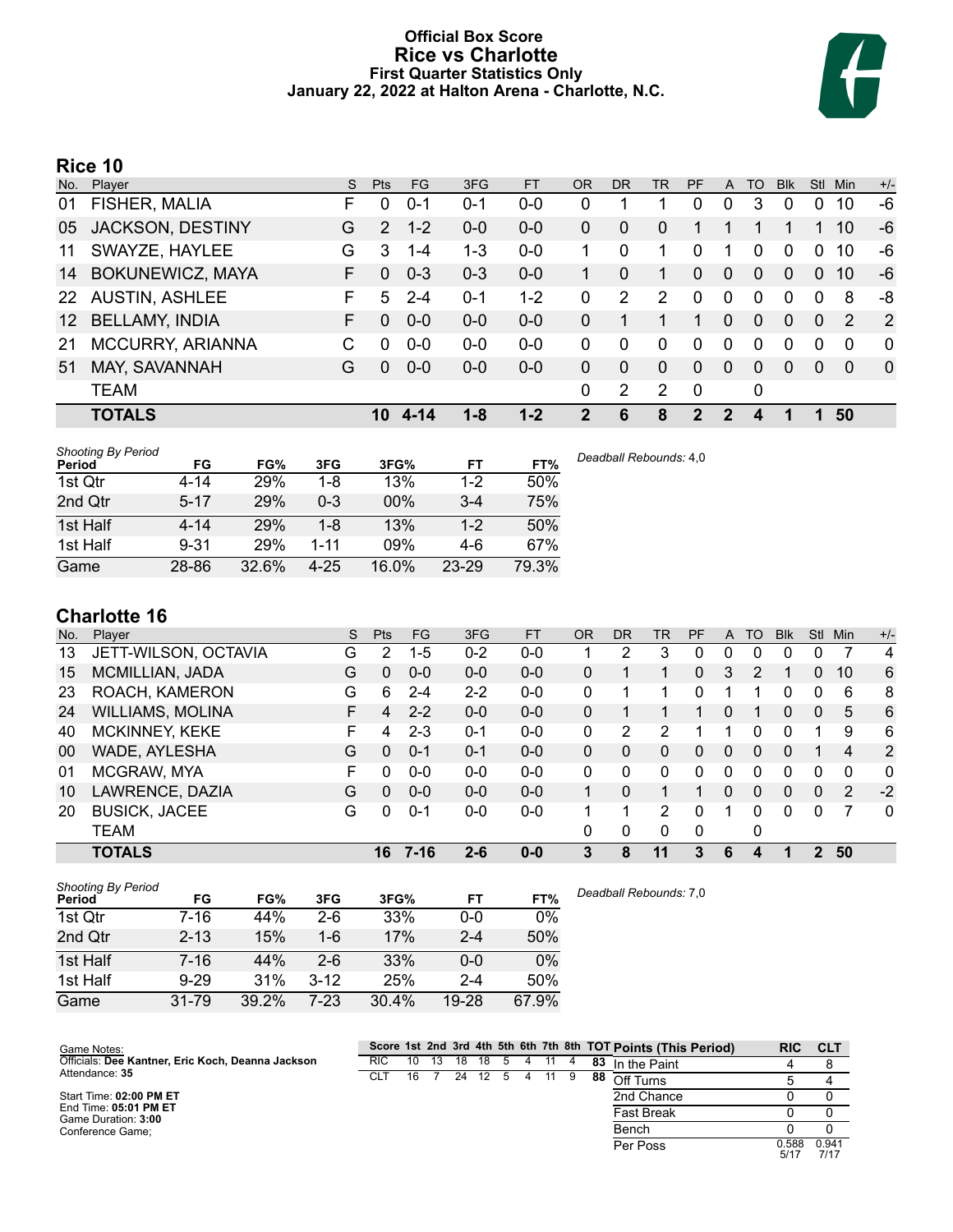# **Official Play-By-Play Rice vs Charlotte First Quarter January 22, 2022 at Halton Arena - Charlotte, N.C.**



# **Period 1**

<mark>Starters:</mark><br>Rice: 1 FISHER,MALIA (F); 5 JACKSON,DESTINY (G); 11 SWAYZE,HAYLEE (G); 14 BOKUNEWICZ,MAYA (F); 22 AUSTIN,ASHLEE (F);<br>**Charlotte**: 13 JETT-WILSON,OCTAVIA (G); 15 MCMILLIAN,JADA (G); 23 ROACH,KAMERON (G); 24 WILL

| Time           | <b>VISITORS: Rice</b>                  | <b>Score</b> | <b>Margin</b>  | <b>HOME: Charlotte</b>                 |
|----------------|----------------------------------------|--------------|----------------|----------------------------------------|
| 09:42          |                                        | $2 - 0$      | H <sub>2</sub> | GOOD! JUMPER by WILLIAMS, MOLINA       |
| 09:42          |                                        |              |                | ASSIST by ROACH, KAMERON               |
| 09:33          | MISSED 3PTR by BOKUNEWICZ, MAYA        |              |                |                                        |
| 09:33          |                                        |              |                | BLOCK by MCMILLIAN, JADA               |
| 09:29          | REBOUND (OFF) by BOKUNEWICZ, MAYA      |              |                |                                        |
| 09:22          | TURNOVER (BADPASS) by FISHER, MALIA    |              |                |                                        |
| 09:11          |                                        | $4 - 0$      | H4             | GOOD! LAYUP by MCKINNEY, KEKE          |
| 09:11          |                                        |              |                | ASSIST by MCMILLIAN, JADA              |
| 09:03          | MISSED 3PTR by BOKUNEWICZ, MAYA        |              |                |                                        |
| 08:56          |                                        |              |                | REBOUND (DEF) by WILLIAMS, MOLINA      |
| 08:52          |                                        | $6-0$        | H <sub>6</sub> | GOOD! LAYUP by JETT-WILSON, OCTAVIA    |
| 08:32          | MISSED 3PTR by SWAYZE, HAYLEE          |              |                |                                        |
| 08:26          |                                        |              |                | REBOUND (DEF) by MCKINNEY, KEKE        |
| 08:13<br>08:02 |                                        |              |                | TURNOVER (TRAVEL) by WILLIAMS, MOLINA  |
| 08:02          | TURNOVER (BADPASS) by JACKSON, DESTINY |              |                | STEAL by MCKINNEY, KEKE                |
| 07:56          |                                        |              |                | TURNOVER (LOSTBALL) by MCMILLIAN, JADA |
| 07:56          | STEAL by JACKSON, DESTINY              |              |                |                                        |
| 07:33          | MISSED 3PTR by FISHER, MALIA           |              |                |                                        |
| 07:26          |                                        |              |                | REBOUND (DEF) by JETT-WILSON, OCTAVIA  |
| 07:16          |                                        |              |                | MISSED JUMPER by ROACH, KAMERON        |
| 07:13          |                                        |              |                | REBOUND (OFF) by JETT-WILSON, OCTAVIA  |
| 07:11          |                                        |              |                | MISSED 3PTR by JETT-WILSON, OCTAVIA    |
| 07:05          | REBOUND (DEF) by AUSTIN, ASHLEE        |              |                |                                        |
| 06:56          | MISSED 3PTR by AUSTIN, ASHLEE          |              |                |                                        |
| 06:50          |                                        |              |                | REBOUND (DEF) by ROACH, KAMERON        |
| 06:45          |                                        |              |                | MISSED 3PTR by MCKINNEY, KEKE          |
| 06:43          | REBOUND (DEF) by TEAM                  |              |                |                                        |
| 06:43          |                                        |              |                | SUB OUT: ROACH, KAMERON                |
| 06:43          |                                        |              |                | SUB OUT: MCKINNEY, KEKE                |
| 06:43          |                                        |              |                | SUB IN: WADE, AYLESHA                  |
| 06:43          |                                        |              |                | SUB IN: BUSICK, JACEE                  |
| 06:30          | TURNOVER (LOSTBALL) by FISHER, MALIA   |              |                |                                        |
| 06:08          |                                        |              |                | TURNOVER (LOSTBALL) by MCMILLIAN, JADA |
| 06:02          | GOOD! LAYUP by AUSTIN, ASHLEE          | $6 - 2$      | H4             |                                        |
| 05:56          | FOUL (PERSONAL) by JACKSON, DESTINY    |              |                |                                        |
| 05:44          |                                        | $8 - 2$      | H <sub>6</sub> | GOOD! LAYUP by WILLIAMS, MOLINA [PNT]  |
| 05:44          |                                        |              |                | ASSIST by MCMILLIAN, JADA              |
| 05:25          |                                        |              |                | FOUL (PERSONAL) by WILLIAMS, MOLINA    |
| 05:25          |                                        |              |                | SUB OUT: JETT-WILSON, OCTAVIA          |
| 05:25          |                                        |              |                | SUB OUT: WILLIAMS, MOLINA              |
| 05:25          |                                        |              |                | SUB IN: ROACH, KAMERON                 |
| 05:25          |                                        |              |                | SUB IN: MCKINNEY, KEKE                 |
| 05:25          | MISSED FT by AUSTIN, ASHLEE            |              |                |                                        |
| 05:25          | REBOUND (OFF) by TEAM                  |              |                |                                        |
| 05:25<br>05:10 | GOOD! FT by AUSTIN, ASHLEE             | $8 - 3$      | H <sub>5</sub> | GOOD! 3PTR by ROACH, KAMERON           |
| 05:10          |                                        | $11-3$       | H <sub>8</sub> | ASSIST by MCMILLIAN, JADA              |
| 04:59          | GOOD! JUMPER by AUSTIN, ASHLEE         | $11 - 5$     | H <sub>6</sub> |                                        |
| 04:59          | ASSIST by SWAYZE, HAYLEE               |              |                |                                        |
| 04:44          |                                        |              |                | TURNOVER (BADPASS) by ROACH, KAMERON   |
| 04:44          |                                        |              |                |                                        |
| 04:35          |                                        |              |                | FOUL (PERSONAL) by MCKINNEY, KEKE      |
| 04:33          | GOOD! 3PTR by SWAYZE, HAYLEE           | $11 - 8$     | $H_3$          |                                        |
| 04:33          | ASSIST by JACKSON, DESTINY             |              |                |                                        |
| 04:17          |                                        |              |                | MISSED 3PTR by WADE, AYLESHA           |
| 04:13          | REBOUND (DEF) by FISHER, MALIA         |              |                |                                        |
| 04:11          | TURNOVER (LOSTBALL) by FISHER, MALIA   |              |                |                                        |
| 04:11          |                                        |              |                | STEAL by WADE, AYLESHA                 |
| 03:55          |                                        | $13 - 8$     | H <sub>5</sub> | GOOD! LAYUP by MCKINNEY, KEKE          |
| 03:55          |                                        |              |                | ASSIST by BUSICK, JACEE                |
| 03:37          | MISSED 3PTR by BOKUNEWICZ, MAYA        |              |                |                                        |
| 03:33          |                                        |              |                | REBOUND (DEF) by MCMILLIAN, JADA       |
| 03:15          |                                        |              |                | MISSED JUMPER by ROACH, KAMERON        |
| 03:12          |                                        |              |                | REBOUND (OFF) by BUSICK, JACEE         |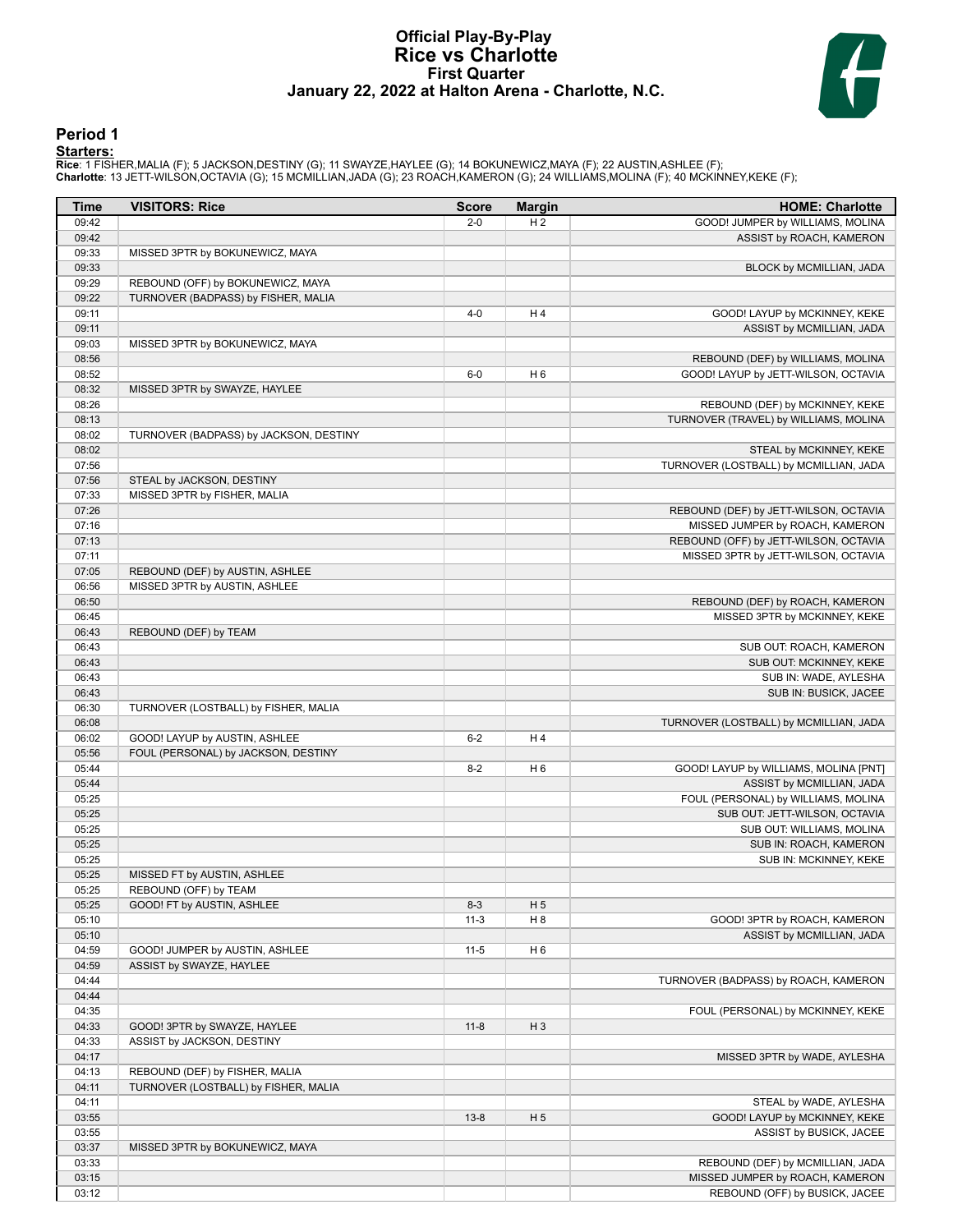| <b>Time</b> | <b>VISITORS: Rice</b>             | <b>Score</b> | <b>Margin</b>  | <b>HOME: Charlotte</b>                |
|-------------|-----------------------------------|--------------|----------------|---------------------------------------|
| 03:11       |                                   |              |                | MISSED LAYUP by BUSICK, JACEE         |
| 03:11       | BLOCK by JACKSON, DESTINY         |              |                |                                       |
| 03:00       | REBOUND (DEF) by AUSTIN, ASHLEE   |              |                |                                       |
| 02:59       | MISSED LAYUP by AUSTIN, ASHLEE    |              |                |                                       |
| 02:56       |                                   |              |                | REBOUND (DEF) by BUSICK, JACEE        |
| 02:50       |                                   | $16-8$       | H 8            | GOOD! 3PTR by ROACH, KAMERON          |
| 02:50       |                                   |              |                | ASSIST by MCKINNEY, KEKE              |
| 02:23       |                                   |              |                | SUB OUT: WADE, AYLESHA                |
| 02:23       |                                   |              |                | SUB OUT: ROACH, KAMERON               |
| 02:23       |                                   |              |                | SUB IN: LAWRENCE, DAZIA               |
| 02:23       |                                   |              |                | SUB IN: JETT-WILSON, OCTAVIA          |
| 02:23       | SUB OUT: AUSTIN, ASHLEE           |              |                |                                       |
| 02:23       | SUB IN: BELLAMY, INDIA            |              |                |                                       |
| 02:14       | MISSED JUMPER by JACKSON, DESTINY |              |                |                                       |
| 02:14       |                                   |              |                | REBOUND (DEF) by MCKINNEY, KEKE       |
| 02:14       | FOUL (PERSONAL) by BELLAMY, INDIA |              |                |                                       |
| 02:01       |                                   |              |                | MISSED 3PTR by JETT-WILSON, OCTAVIA   |
| 01:56       |                                   |              |                | REBOUND (OFF) by LAWRENCE, DAZIA      |
| 01:38       |                                   |              |                | MISSED LAYUP by JETT-WILSON, OCTAVIA  |
| 01:38       | REBOUND (DEF) by TEAM             |              |                |                                       |
| 01:16       | MISSED 3PTR by SWAYZE, HAYLEE     |              |                |                                       |
| 01:12       | REBOUND (OFF) by SWAYZE, HAYLEE   |              |                |                                       |
| 01:02       |                                   |              |                | FOUL (PERSONAL) by LAWRENCE, DAZIA    |
| 00:51       | MISSED JUMPER by SWAYZE, HAYLEE   |              |                |                                       |
| 00:47       |                                   |              |                | REBOUND (DEF) by JETT-WILSON, OCTAVIA |
| 00:25       |                                   |              |                | MISSED JUMPER by JETT-WILSON, OCTAVIA |
| 00:25       | REBOUND (DEF) by BELLAMY, INDIA   |              |                |                                       |
| 00:01       | GOOD! JUMPER by JACKSON, DESTINY  | $16-10$      | H <sub>6</sub> |                                       |

# **Rice 10, Charlotte 16**

| Points (This Period) | <b>RIC</b>    | CLT           |
|----------------------|---------------|---------------|
| In the Paint         |               |               |
| Off Turns            |               |               |
| 2nd Chance           |               |               |
| Fast Break           |               |               |
| Bench                |               |               |
| Per Poss             | 0.588<br>5/17 | 0.941<br>7/17 |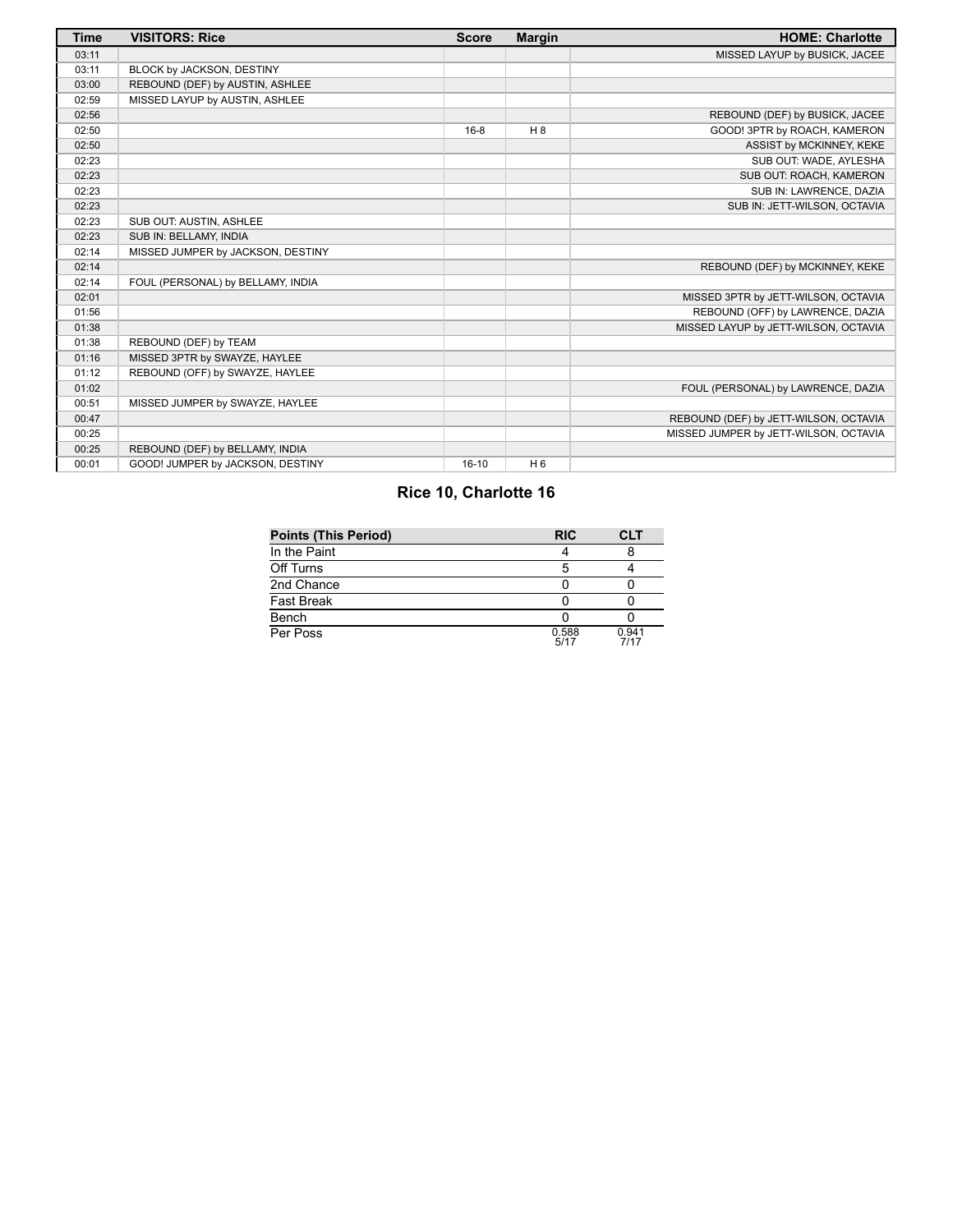# **Official Box Score Rice vs Charlotte Second Quarter Statistics Only January 22, 2022 at Halton Arena - Charlotte, N.C.**



# **Rice 13**

| No.             | Plaver                  | S  | <b>Pts</b>    | FG.     | 3FG     | <b>FT</b> | <b>OR</b> | D <sub>R</sub> | TR          | PF       | A           | TO       | <b>B</b> lk | <b>Stl</b> | <b>Min</b> | $+/-$        |
|-----------------|-------------------------|----|---------------|---------|---------|-----------|-----------|----------------|-------------|----------|-------------|----------|-------------|------------|------------|--------------|
| 01              | FISHER, MALIA           | F. |               | $2 - 3$ | $0 - 0$ | $3 - 4$   |           | 0              |             |          | $\Omega$    | 0        |             |            | 10         | 6            |
| 05              | <b>JACKSON, DESTINY</b> | G  | $\Omega$      | $0 - 2$ | $0 - 0$ | $0-0$     | 0         |                | 1.          | 0        |             | 2        | $\Omega$    | 2          | 10         | 6            |
| 11              | SWAYZE, HAYLEE          | G  | 4             | $2 - 4$ | $0 - 1$ | $0-0$     |           | 2              | 3           | $\Omega$ | $\mathbf 0$ | 1        | $\Omega$    | $\Omega$   | 9          | 9            |
| 14              | <b>BOKUNEWICZ, MAYA</b> | F. | $\Omega$      | $0 - 4$ | $0 - 2$ | $0 - 0$   | 0         | 3              | 3           | 0        | $\Omega$    | $\Omega$ | $\Omega$    |            | 10         | 6            |
|                 | 22 AUSTIN, ASHLEE       | F. | $\Omega$      | $0-0$   | $0-0$   | $0-0$     | 0         | $\Omega$       | 0           | 2        | $\Omega$    | 1        | $\Omega$    | $\Omega$   | 2          | $-3$         |
| 12 <sup>2</sup> | <b>BELLAMY, INDIA</b>   | F. | $\mathcal{P}$ | $1 - 4$ | $0 - 0$ | $0 - 0$   | 1.        | $\Omega$       | $\mathbf 1$ | 0        | 1           | 0        | $\Omega$    | 1          | 9          | 6            |
| 21              | MCCURRY, ARIANNA        | C  | $\Omega$      | $0 - 0$ | $0-0$   | $0-0$     | 0         | 0              | 0           | 0        | $\Omega$    | 0        | $\Omega$    | $\Omega$   | 0          | 0            |
| 51              | MAY, SAVANNAH           | G  | $\Omega$      | $0 - 0$ | $0 - 0$ | $0 - 0$   | 0         | $\Omega$       | $\Omega$    | $\Omega$ | $\Omega$    | $\Omega$ | $\Omega$    | $\Omega$   | $\Omega$   | $\mathbf{0}$ |
|                 | <b>TEAM</b>             |    |               |         |         |           | 0         | 3              | 3           | 0        |             | 0        |             |            |            |              |
|                 | <b>TOTALS</b>           |    |               | 13 5-17 | $0 - 3$ | $3 - 4$   | 3         | 9              | $12 \,$     | 3        | 2           | 4        |             | 5.         | 50         |              |

| <b>Shooting By Period</b><br>Period | FG       | FG%   | 3FG      | 3FG%   | FT        | FT%   | Deadball Rebounds: 4,0 |
|-------------------------------------|----------|-------|----------|--------|-----------|-------|------------------------|
| 3rd Qtr                             | $6 - 20$ | 30%   | $0 - 5$  | $00\%$ | 6-6       | 100%  |                        |
| 4th Qtr                             | 7-9      | 78%   | $2 - 2$  | 100%   | $2 - 2$   | 100%  |                        |
| 2nd Half                            | $5 - 17$ | 29%   | 0-3      | $00\%$ | 3-4       | 75%   |                        |
| 2nd Half                            | 13-29    | 45%   | $2 - 7$  | 29%    | 8-8       | 100%  |                        |
| Game                                | 28-86    | 32.6% | $4 - 25$ | 16.0%  | $23 - 29$ | 79.3% |                        |

# **Charlotte 7**

| No. | Plaver                  | S  | <b>Pts</b> | <b>FG</b> | 3FG     | <b>FT</b> | <b>OR</b> | DR | TR      | PF       | A | TO | <b>Blk</b> | Stl | Min      | $+/-$        |
|-----|-------------------------|----|------------|-----------|---------|-----------|-----------|----|---------|----------|---|----|------------|-----|----------|--------------|
| 13  | JETT-WILSON, OCTAVIA    | G  | 4          | 1-1       | $1 - 1$ | $1 - 2$   | 0         |    |         | 0        | 0 | 2  | 0          | 0   | 10       | -6           |
| 15  | MCMILLIAN, JADA         | G  | 2          | $1 - 5$   | 0-1     | $0 - 0$   | 0         | 2  | 2       | 0        |   |    | O          |     | 9        | $-4$         |
| 23  | ROACH, KAMERON          | G  | $\Omega$   | $0 - 2$   | $0 - 1$ | $0-0$     | 0         | 1  | 1       | 0        | 0 |    | 0          |     | 8        | $-2$         |
| 24  | <b>WILLIAMS, MOLINA</b> | F. | 0          | $0 - 1$   | $0 - 1$ | $0 - 0$   | 0         | 2  | 2       |          | 0 | 0  | 0          | 0   | 6        | $-4$         |
| 40  | <b>MCKINNEY, KEKE</b>   | F  |            | $0 - 0$   | $0 - 0$ | $0-0$     | 0         | 4  | 1       |          | 0 | 2  | 2          | 0   | 4        | 2            |
| 00  | WADE, AYLESHA           | G  | 0          | $0 - 2$   | $0 - 1$ | $0 - 0$   | 0         | 0  | 0       | 0        | 0 |    | 0          | 0   | 2        | -6           |
| 01  | MCGRAW, MYA             | F. |            | $0 - 1$   | $0 - 0$ | $1 - 2$   |           | 2  | 3       | 0        | 0 | 0  | 0          | 0   | 3        | $-2$         |
| 10  | LAWRENCE, DAZIA         | G  | $\Omega$   | $0 - 0$   | $0 - 0$ | $0 - 0$   | 0         | 0  | 0       | 0        | 0 | 0  | 0          | 0   | $\Omega$ | $\mathbf{0}$ |
| 20  | <b>BUSICK, JACEE</b>    | G  | 0          | $0 - 1$   | 0-1     | $0-0$     | $\Omega$  | 0  | 0       | $\Omega$ | 0 | 0  | 0          | 0   |          | -8           |
|     | <b>TEAM</b>             |    |            |           |         |           |           | 1  | 2       | $\Omega$ |   | 0  |            |     |          |              |
|     | <b>TOTALS</b>           |    | 7          | $2 - 13$  | $1 - 6$ | $2 - 4$   | 2         | 10 | $12 \,$ | 2        |   | 7  | 2          | 2   | 50       |              |

| <b>Shooting By Period</b><br>Period | FG        | FG%   | 3FG     | 3FG%   | FT        | FT%   | Deadball Rebounds: 7,0 |
|-------------------------------------|-----------|-------|---------|--------|-----------|-------|------------------------|
| 3rd Qtr                             | $8 - 13$  | 62%   | 0-1     | 00%    | 8-9       | 89%   |                        |
| 4th Qtr                             | $5 - 12$  | 42%   | $0 - 2$ | $00\%$ | $2 - 3$   | 67%   |                        |
| 2nd Half                            | $2 - 13$  | 15%   | 1-6     | 17%    | $2 - 4$   | 50%   |                        |
| 2nd Half                            | $13 - 25$ | 52%   | 0-3     | 00%    | $10 - 12$ | 83%   |                        |
| Game                                | $31 - 79$ | 39.2% | 7-23    | 30.4%  | $19 - 28$ | 67.9% |                        |

| Game Notes:                                       |            |    |      |    |    |   |    |     |    | Score 1st 2nd 3rd 4th 5th 6th 7th 8th TOT Points (This Period) | <b>RIC</b>    | CLI           |
|---------------------------------------------------|------------|----|------|----|----|---|----|-----|----|----------------------------------------------------------------|---------------|---------------|
| Officials: Dee Kantner, Eric Koch, Deanna Jackson | <b>RIC</b> | 10 | - 13 | 18 | 18 | 4 | 11 |     | 83 | In the Paint                                                   |               |               |
| Attendance: 35                                    | CLI        | 16 |      | 24 | 12 | 4 | 11 | - 9 | 88 | Off Turns                                                      |               |               |
| Start Time: 02:00 PM ET                           |            |    |      |    |    |   |    |     |    | 2nd Chance                                                     |               |               |
| End Time: 05:01 PM ET<br>Game Duration: 3:00      |            |    |      |    |    |   |    |     |    | <b>Fast Break</b>                                              |               |               |
| Conference Game:                                  |            |    |      |    |    |   |    |     |    | Bench                                                          |               |               |
|                                                   |            |    |      |    |    |   |    |     |    | Per Poss                                                       | 0.650<br>7/20 | 0.350<br>3/20 |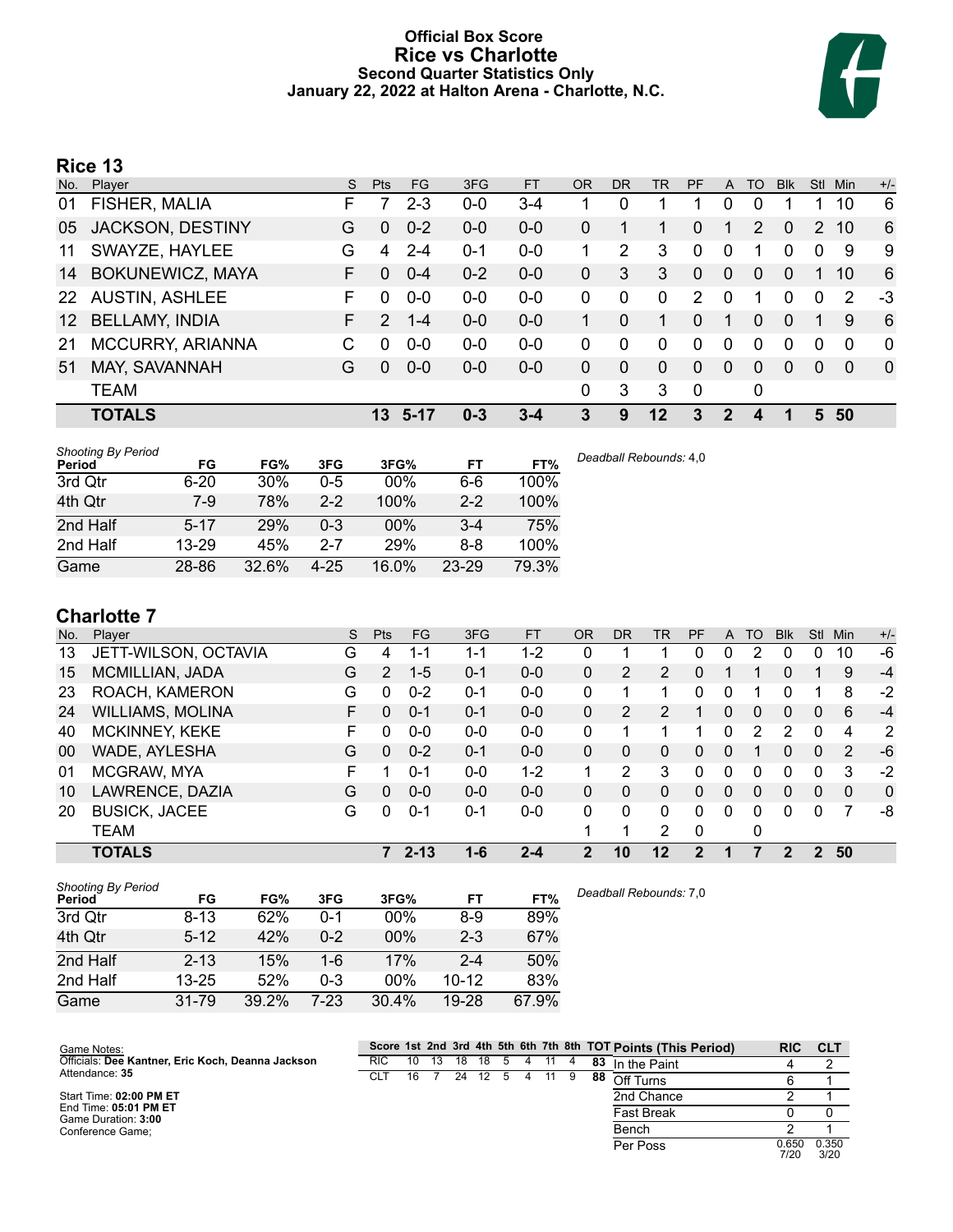# **Official Play-By-Play Rice vs Charlotte Second Quarter January 22, 2022 at Halton Arena - Charlotte, N.C.**



# **Period 2**

<mark>Starters:</mark><br>Rice: 1 FISHER,MALIA (F); 5 JACKSON,DESTINY (G); 11 SWAYZE,HAYLEE (G); 14 BOKUNEWICZ,MAYA (F); 22 AUSTIN,ASHLEE (F);<br>**Charlotte**: 13 JETT-WILSON,OCTAVIA (G); 15 MCMILLIAN,JADA (G); 23 ROACH,KAMERON (G); 24 WILL

| Time           | <b>VISITORS: Rice</b>                                             | <b>Score</b> | <b>Margin</b>  | <b>HOME: Charlotte</b>                     |
|----------------|-------------------------------------------------------------------|--------------|----------------|--------------------------------------------|
| 10:00          |                                                                   |              |                | SUB OUT: LAWRENCE, DAZIA                   |
| 10:00          |                                                                   |              |                | SUB OUT: BUSICK, JACEE                     |
| 10:00          |                                                                   |              |                | SUB IN: ROACH, KAMERON                     |
| 10:00          |                                                                   |              |                | SUB IN: WILLIAMS, MOLINA                   |
| 10:00          | SUB OUT: SWAYZE, HAYLEE                                           |              |                |                                            |
| 10:00          | SUB IN: AUSTIN, ASHLEE                                            |              |                |                                            |
| 09:45          |                                                                   | 19-10        | H <sub>9</sub> | GOOD! 3PTR by JETT-WILSON, OCTAVIA         |
| 09:45          |                                                                   |              |                | ASSIST by MCMILLIAN, JADA                  |
| 09:27          | MISSED 3PTR by BOKUNEWICZ, MAYA                                   |              |                |                                            |
| 09:22          |                                                                   |              |                | REBOUND (DEF) by MCKINNEY, KEKE            |
| 09:15          |                                                                   |              |                | MISSED 3PTR by WILLIAMS, MOLINA            |
| 09:09<br>09:03 | REBOUND (DEF) by JACKSON, DESTINY                                 |              |                |                                            |
|                | FOUL (OFF) by AUSTIN, ASHLEE                                      |              |                |                                            |
| 09:03<br>09:03 | TURNOVER (OFFENSIVE) by AUSTIN, ASHLEE<br>SUB OUT: AUSTIN, ASHLEE |              |                |                                            |
| 09:03          | SUB IN: SWAYZE, HAYLEE                                            |              |                |                                            |
| 08:45          |                                                                   |              |                | TURNOVER (BADPASS) by ROACH, KAMERON       |
| 08:34          | MISSED JUMPER by BOKUNEWICZ, MAYA                                 |              |                |                                            |
| 08:29          |                                                                   |              |                | REBOUND (DEF) by WILLIAMS, MOLINA          |
| 08:22          |                                                                   |              |                | TURNOVER (LOSTBALL) by MCKINNEY, KEKE      |
| 08:22          | STEAL by JACKSON, DESTINY                                         |              |                |                                            |
| 08:14          | MISSED JUMPER by SWAYZE, HAYLEE                                   |              |                |                                            |
| 08:10          |                                                                   |              |                | REBOUND (DEF) by WILLIAMS, MOLINA          |
| 07:54          |                                                                   |              |                | MISSED JUMPER by MCMILLIAN, JADA           |
| 07:51          | REBOUND (DEF) by BOKUNEWICZ, MAYA                                 |              |                |                                            |
| 07:32          |                                                                   |              |                | FOUL (PERSONAL) by MCKINNEY, KEKE          |
| 07:32          |                                                                   |              |                | SUB OUT: MCMILLIAN, JADA                   |
| 07:32          |                                                                   |              |                | SUB OUT: MCKINNEY, KEKE                    |
| 07:32          |                                                                   |              |                | SUB IN: WADE, AYLESHA                      |
| 07:32          |                                                                   |              |                | SUB IN: BUSICK, JACEE                      |
| 07:32          | GOOD! FT by FISHER, MALIA                                         | 19-11        | H <sub>8</sub> |                                            |
| 07:32          | GOOD! FT by FISHER, MALIA                                         | $19-12$      | H 7            |                                            |
| 07:26          |                                                                   |              |                | TURNOVER (BADPASS) by JETT-WILSON, OCTAVIA |
| 07:26          | STEAL by JACKSON, DESTINY                                         |              |                |                                            |
| 07:19          | MISSED JUMPER by JACKSON, DESTINY                                 |              |                |                                            |
| 07:15          | REBOUND (OFF) by FISHER, MALIA                                    |              |                |                                            |
| 07:14          | MISSED JUMPER by FISHER, MALIA                                    |              |                |                                            |
| 07:12          |                                                                   |              |                | REBOUND (DEF) by JETT-WILSON, OCTAVIA      |
| 07:09          |                                                                   |              |                | MISSED JUMPER by WADE, AYLESHA             |
| 07:05          | REBOUND (DEF) by BOKUNEWICZ, MAYA                                 |              |                |                                            |
| 06:57          | TURNOVER (TRAVEL) by SWAYZE, HAYLEE                               |              |                |                                            |
| 06:57          |                                                                   |              |                | SUB OUT: ROACH, KAMERON                    |
| 06:57          |                                                                   |              |                | SUB IN: MCMILLIAN, JADA                    |
| 06:45          |                                                                   |              |                | TURNOVER (BADPASS) by WADE, AYLESHA        |
| 06:45          | STEAL by FISHER, MALIA                                            |              |                |                                            |
| 06:26          | GOOD! JUMPER by SWAYZE, HAYLEE                                    | 19-14        | H <sub>5</sub> |                                            |
| 06:26          | ASSIST by BELLAMY, INDIA                                          |              |                |                                            |
| 06:11          |                                                                   |              |                | MISSED 3PTR by WADE, AYLESHA               |
| 06:08          | REBOUND (DEF) by TEAM                                             |              |                |                                            |
| 05:37          | MISSED 3PTR by BOKUNEWICZ, MAYA                                   |              |                |                                            |
| 05:34          | REBOUND (OFF) by SWAYZE, HAYLEE                                   |              |                |                                            |
| 05:33          | GOOD! LAYUP by SWAYZE, HAYLEE                                     | 19-16        | $H_3$          |                                            |
| 05:07          |                                                                   |              |                | MISSED 3PTR by MCMILLIAN, JADA             |
| 05:07<br>05:07 | BLOCK by FISHER, MALIA<br>REBOUND (DEF) by TEAM                   |              |                |                                            |
| 05:07          |                                                                   |              |                | SUB OUT: WADE, AYLESHA                     |
| 05:07          |                                                                   |              |                | SUB IN: ROACH, KAMERON                     |
| 04:53          | MISSED 3PTR by SWAYZE, HAYLEE                                     |              |                |                                            |
| 04:48          |                                                                   |              |                | REBOUND (DEF) by ROACH, KAMERON            |
| 04:36          |                                                                   |              |                | MISSED 3PTR by ROACH, KAMERON              |
| 04:34          | REBOUND (DEF) by SWAYZE, HAYLEE                                   |              |                |                                            |
| 04:34          |                                                                   |              |                |                                            |
| 04:34          |                                                                   |              |                | SUB OUT: BUSICK, JACEE                     |
| 04:34          |                                                                   |              |                | SUB IN: MCGRAW, MYA                        |
| 04:25          |                                                                   |              |                | FOUL (PERSONAL) by WILLIAMS, MOLINA        |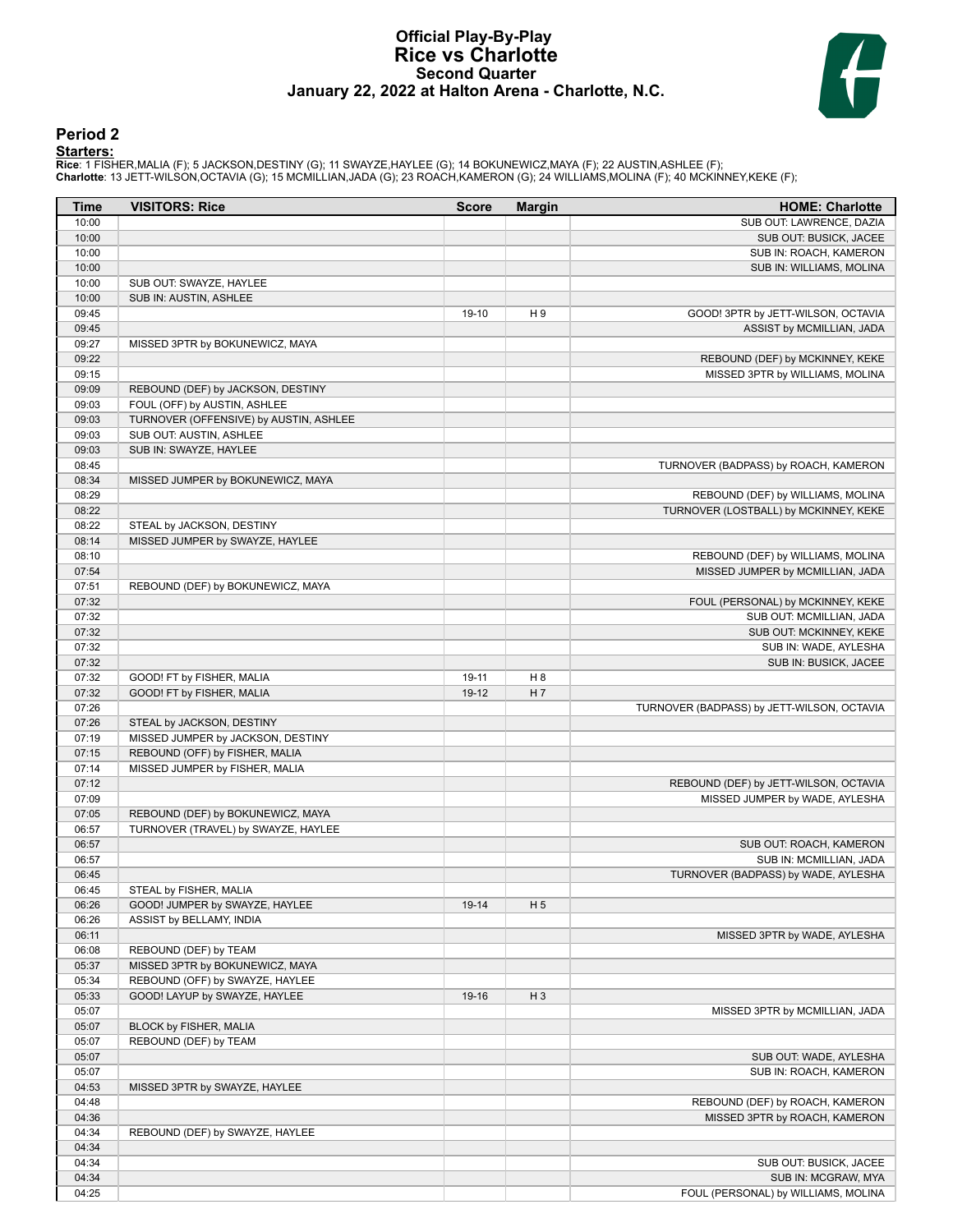| <b>Time</b>    | <b>VISITORS: Rice</b>                   | <b>Score</b> | <b>Margin</b>  | <b>HOME: Charlotte</b>                                     |
|----------------|-----------------------------------------|--------------|----------------|------------------------------------------------------------|
| 04:25          | GOOD! FT by FISHER, MALIA               | 19-17        | H <sub>2</sub> |                                                            |
| 04:25          | MISSED FT by FISHER, MALIA              |              |                |                                                            |
| 04:25          |                                         |              |                | REBOUND (DEF) by MCGRAW, MYA                               |
| 04:17          |                                         |              |                | TURNOVER (LOSTBALL) by MCMILLIAN, JADA                     |
| 04:17          |                                         |              |                | SUB OUT: WILLIAMS, MOLINA                                  |
| 04:17          |                                         |              |                | SUB IN: BUSICK, JACEE                                      |
| 04:08          | GOOD! LAYUP by BELLAMY, INDIA [PNT]     | 19-19        | $\mathsf T$    |                                                            |
| 03:51          |                                         |              |                | MISSED 3PTR by BUSICK, JACEE                               |
| 03:46          | REBOUND (DEF) by SWAYZE, HAYLEE         |              |                |                                                            |
| 03:42          | TURNOVER (BADPASS) by JACKSON, DESTINY  |              |                |                                                            |
| 03:42          |                                         |              |                | STEAL by ROACH, KAMERON                                    |
| 03:36          |                                         |              |                | MISSED JUMPER by MCGRAW, MYA                               |
| 03:36          |                                         |              |                | REBOUND (OFF) by TEAM                                      |
| 03:36          | SUB OUT: BELLAMY, INDIA                 |              |                |                                                            |
| 03:36          | SUB IN: AUSTIN, ASHLEE                  |              |                |                                                            |
| 03:35          |                                         |              |                | MISSED LAYUP by MCMILLIAN, JADA                            |
| 03:31          | REBOUND (DEF) by TEAM                   |              |                |                                                            |
| 03:14          | TURNOVER (LOSTBALL) by JACKSON, DESTINY |              |                |                                                            |
| 03:14          |                                         |              |                | STEAL by MCMILLIAN, JADA                                   |
| 02:59          |                                         |              |                | MISSED LAYUP by MCMILLIAN, JADA                            |
| 02:59          |                                         |              |                | REBOUND (OFF) by MCGRAW, MYA                               |
| 02:59          | FOUL (PERSONAL) by AUSTIN, ASHLEE       |              |                |                                                            |
| 02:59          | SUB OUT: AUSTIN, ASHLEE                 |              |                |                                                            |
| 02:59          | SUB IN: BELLAMY, INDIA                  |              |                |                                                            |
| 02:59          |                                         |              |                | MISSED FT by MCGRAW, MYA                                   |
| 02:59          |                                         |              |                | REBOUND (OFF) by TEAM                                      |
| 02:59          |                                         | $20-19$      | H <sub>1</sub> | GOOD! FT by MCGRAW, MYA                                    |
| 02:45          | MISSED LAYUP by BELLAMY, INDIA          |              |                |                                                            |
| 02:42          |                                         |              |                | REBOUND (DEF) by MCMILLIAN, JADA                           |
| 02:35          |                                         | $22 - 19$    | H <sub>3</sub> | GOOD! LAYUP by MCMILLIAN, JADA [PNT]                       |
| 02:11          | MISSED JUMPER by BOKUNEWICZ, MAYA       |              |                |                                                            |
| 02:06          | REBOUND (OFF) by BELLAMY, INDIA         |              |                |                                                            |
| 02:05          | MISSED LAYUP by BELLAMY, INDIA          |              |                |                                                            |
| 02:02          |                                         |              |                | REBOUND (DEF) by MCGRAW, MYA                               |
| 01:58          |                                         |              |                | MISSED JUMPER by ROACH, KAMERON                            |
| 01:52          | REBOUND (DEF) by BOKUNEWICZ, MAYA       |              |                |                                                            |
| 01:35          | GOOD! JUMPER by FISHER, MALIA           | $22 - 21$    | H <sub>1</sub> |                                                            |
| 01:16          |                                         |              |                | TURNOVER (LOSTBALL) by JETT-WILSON, OCTAVIA                |
| 01:16          | STEAL by BELLAMY, INDIA                 |              |                |                                                            |
| 01:16          |                                         |              |                | SUB OUT: MCGRAW, MYA                                       |
| 01:16          |                                         |              |                | SUB IN: MCKINNEY, KEKE                                     |
| 01:02          | MISSED JUMPER by BELLAMY, INDIA         |              |                |                                                            |
| 01:02          |                                         |              |                | BLOCK by MCKINNEY, KEKE                                    |
| 01:02          |                                         |              |                | REBOUND (DEF) by TEAM                                      |
| 00:43          |                                         |              |                | TURNOVER (LOSTBALL) by MCKINNEY, KEKE                      |
| 00:43          | STEAL by BOKUNEWICZ, MAYA               |              |                |                                                            |
| 00:35          | GOOD! JUMPER by FISHER, MALIA           | 22-23        | V <sub>1</sub> |                                                            |
| 00:35          | ASSIST by JACKSON, DESTINY              |              |                |                                                            |
| 00:23          | FOUL (PERSONAL) by FISHER, MALIA        |              |                |                                                            |
| 00:23          |                                         |              |                |                                                            |
| 00:23          |                                         |              |                | MISSED FT by JETT-WILSON, OCTAVIA<br>REBOUND (OFF) by TEAM |
| 00:23          |                                         | 23-23        | $\top$         | GOOD! FT by JETT-WILSON, OCTAVIA                           |
| 00:00          |                                         |              |                |                                                            |
|                | MISSED JUMPER by JACKSON, DESTINY       |              |                | REBOUND (DEF) by MCMILLIAN, JADA                           |
| 00:00<br>00:00 |                                         |              |                |                                                            |
|                |                                         |              |                | BLOCK by MCKINNEY, KEKE                                    |

# **Rice 23, Charlotte 23**

| <b>Points (This Period)</b> | <b>RIC</b>    | CI T          |
|-----------------------------|---------------|---------------|
| In the Paint                |               |               |
| Off Turns                   |               |               |
| 2nd Chance                  |               |               |
| <b>Fast Break</b>           |               |               |
| Bench                       |               |               |
| Per Poss                    | 0.650<br>7/20 | 0.350<br>3/20 |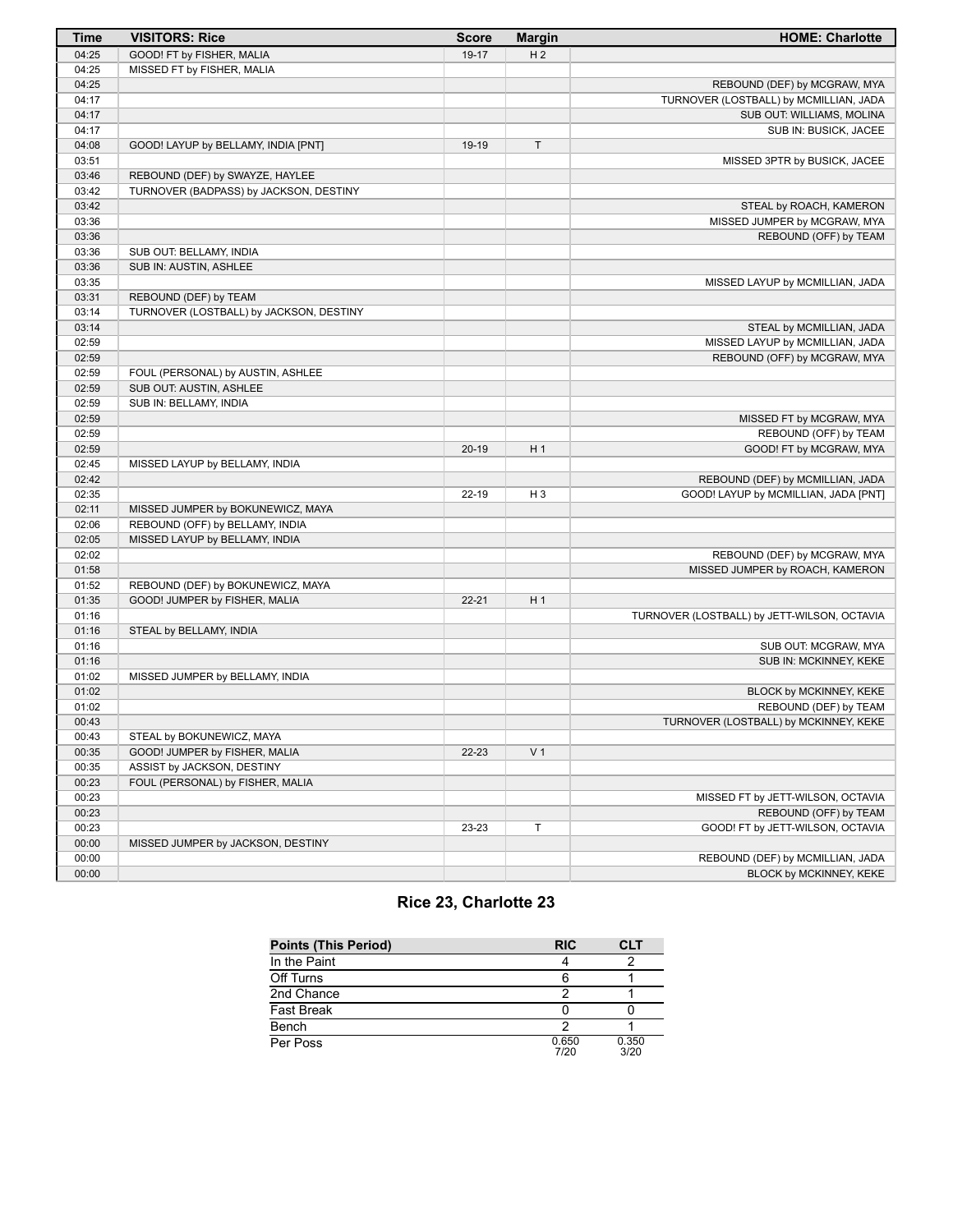# **Official Box Score Rice vs Charlotte Second Half Statistics Only January 22, 2022 at Halton Arena - Charlotte, N.C.**



# **Rice 36**

| No. | Plaver                  | S  | <b>Pts</b>    | <b>FG</b> | 3FG     | <b>FT</b> | <b>OR</b> | DR          | TR | <b>PF</b> | A             | TO            | <b>B</b> lk | Stl            | <b>Min</b> | $+/-$        |
|-----|-------------------------|----|---------------|-----------|---------|-----------|-----------|-------------|----|-----------|---------------|---------------|-------------|----------------|------------|--------------|
| 01  | FISHER, MALIA           | F  | 4             | $1 - 2$   | $0 - 1$ | $2 - 2$   |           | 3           | 4  | 1         | 2             | 2             | 0           | 2              | 20         | 0            |
| 05  | <b>JACKSON, DESTINY</b> | G  | 8             | $3 - 4$   | $0-0$   | $2 - 2$   | 3         | $\mathbf 0$ | 3  | 3         | $\mathbf{0}$  | 3             | $\Omega$    | 2              | 20         | $\mathbf{0}$ |
| 11  | SWAYZE, HAYLEE          | G  | 10            | $4 - 9$   | $2 - 3$ | $0-0$     | 0         |             |    |           |               | $\Omega$      | 0           | $\mathcal{P}$  | 20         | $\Omega$     |
|     | 12 BELLAMY, INDIA       | F. | 0             | $0 - 1$   | $0 - 1$ | $0 - 0$   | 0         | 0           | 0  | 3         | 0             |               |             | $\overline{0}$ | 5          | $-7$         |
| 14  | <b>BOKUNEWICZ, MAYA</b> | F. | $\mathcal{P}$ | $0 - 5$   | $0 - 2$ | $2 - 2$   | 0         |             | 1  | 0         | $\mathbf 0$   | $\Omega$      | 0           | $\mathcal{P}$  | 18         | 1            |
| 21  | MCCURRY, ARIANNA        |    | $\Omega$      | $0 - 0$   | $0 - 0$ | $0 - 0$   | 0         | 0           | 0  | 0         | $\Omega$      | $\Omega$      | 0           | $\overline{0}$ | 0          | $\mathbf{0}$ |
| 22  | <b>AUSTIN, ASHLEE</b>   | F. | 12            | $5 - 8$   | $0-0$   | $2 - 2$   | 1         | 2           | 3  | 1         | $\mathcal{P}$ | $\mathcal{P}$ | $\Omega$    |                | 17         | 6            |
| 51  | MAY, SAVANNAH           | G  | 0             | $0 - 0$   | $0-0$   | $0-0$     | 0         | 0           | 0  | 0         | 0             | 0             | 0           | $\Omega$       | 0          | $\mathbf 0$  |
|     | <b>TEAM</b>             |    | 0             | $0 - 0$   | $0-0$   | $0-0$     | $\Omega$  |             | 1  | 0         | $\mathbf 0$   | $\Omega$      | $\Omega$    | $\Omega$       | 0          |              |
|     | <b>TOTALS</b>           |    | 36            | $13 - 29$ | $2 - 7$ | $8 - 8$   | 5         | 8           | 13 | 9         | 5             | 8             | 1           |                | 9100       |              |

| <b>Shooting By Period</b><br>Period | FG        | FG%   | 3FG     | 3FG%   | FT      | FT%   | Deadball Rebounds: 4,0<br>Last FG Half: RIC 4th-02:21 |
|-------------------------------------|-----------|-------|---------|--------|---------|-------|-------------------------------------------------------|
| 3rd Qtr                             | $6 - 20$  | 30%   | $0 - 5$ | $00\%$ | 6-6     | 100%  |                                                       |
| 4th Qtr                             | 7-9       | 78%   | $2 - 2$ | 100%   | $2 - 2$ | 100%  |                                                       |
| 2nd Half                            | $13 - 29$ | 45%   | $2 - 7$ | 29%    | $8 - 8$ | 100%  |                                                       |
| Game                                | 28-86     | 32.6% | 4-25    | 16.0%  | 23-29   | 79.3% |                                                       |

# **Charlotte 36**

| No. | <b>Plaver</b>           | S  | <b>Pts</b> | FG.       | 3FG     | FT.       | <b>OR</b> | <b>DR</b> | TR       | <b>PF</b> | A        | TO | <b>B</b> lk    | Stl      | Min | $+/-$        |
|-----|-------------------------|----|------------|-----------|---------|-----------|-----------|-----------|----------|-----------|----------|----|----------------|----------|-----|--------------|
| 00  | WADE, AYLESHA           | G  | 0          | $0-0$     | 0-0     | $0-0$     | 0         | 0         | 0        |           | 0        | 0  | 0              | 0        | 2   | $-1$         |
| 01  | MCGRAW, MYA             | F  | 0          | $0 - 0$   | $0 - 0$ | $0 - 0$   | 0         | 0         | 0        |           | 0        | 0  | $\overline{0}$ | 0        |     | 2            |
| 10  | LAWRENCE, DAZIA         | G  | 0          | $0 - 0$   | $0 - 0$ | $0 - 0$   | 0         | 0         | 0        | 0         | 0        | 0  | 0              | 0        | 0   | 0            |
| 13  | JETT-WILSON, OCTAVIA    | G  | 16         | $6 - 13$  | $0 - 2$ | $4 - 5$   | 0         | 2         | 2        |           | $\Omega$ | 0  | $\mathbf{0}$   | 3        | 20  | $\mathbf{0}$ |
| 15  | MCMILLIAN, JADA         | G  | 10         | $4-6$     | $0 - 1$ | $2 - 3$   | 0         | 2         | 2        |           | 1        | 6  |                | 0        | 20  | $\mathbf{0}$ |
| 20  | <b>BUSICK, JACEE</b>    | G  | 0          | $0 - 0$   | $0 - 0$ | $0 - 0$   | 0         |           |          |           | 2        | 0  | $\mathbf{0}$   |          | 13  | 2            |
| 23  | ROACH, KAMERON          | G  | 0          | $0 - 1$   | $0 - 0$ | $0 - 0$   | 0         | 0         | $\Omega$ |           | 0        |    | 0              | O        | 15  | -1           |
| 24  | <b>WILLIAMS, MOLINA</b> | F. | 2          | $1 - 1$   | $0 - 0$ | $0 - 0$   |           | 2         | 3        |           | 0        | 0  |                |          | 10  | $\Omega$     |
| 40  | <b>MCKINNEY, KEKE</b>   | F. | 8          | $2 - 4$   | $0 - 0$ | $4 - 4$   | 2         | 3         | 5        | 0         | 1        | 3  | 2              | $\Omega$ | 19  | $-2$         |
|     | TEAM                    |    | 0          | $0 - 0$   | $0 - 0$ | $0 - 0$   | 2         |           | 3        | 0         | 0        | 0  | 0              | 0        | 0   |              |
|     | <b>TOTALS</b>           |    | 36.        | $13 - 25$ | $0 - 3$ | $10 - 12$ | 5         | 11        | 16       | 8         | 4        | 10 | 4              | 5        | 100 |              |

| <b>Shooting By Period</b><br>Period | FG        | FG%   | 3FG     | 3FG%     | FT        | FT%   |
|-------------------------------------|-----------|-------|---------|----------|-----------|-------|
| 3rd Qtr                             | 8-13      | 62%   | 0-1     | $00\%$   | 8-9       | 89%   |
| 4th Qtr                             | $5 - 12$  | 42%   | $0 - 2$ | 00%      | $2 - 3$   | 67%   |
| 2nd Half                            | $13 - 25$ | 52%   | $0 - 3$ | $00\%$   | $10 - 12$ | 83%   |
| Game                                | 31-79     | 39.2% | 7-23    | $30.4\%$ | 19-28     | 67.9% |

*Deadball Rebounds:* 7,0 *Last FG Half:* CLT 4th-01:56

| Game Notes:                                       |      |    |      |    |    |    |   |    |    | Score 1st 2nd 3rd 4th 5th 6th 7th 8th TOT Points from (This Period) | <b>RIC CLT</b> |     |
|---------------------------------------------------|------|----|------|----|----|----|---|----|----|---------------------------------------------------------------------|----------------|-----|
| Officials: Dee Kantner, Eric Koch, Deanna Jackson | RIC. | 10 | - 13 | 18 | 18 | 5  | 4 | 11 |    | 83 In the Paint                                                     | 18             | -22 |
| Attendance: 35                                    | CLT  | 16 |      | 24 | 12 | -5 | 4 | 11 | -9 | 88 Off Turns                                                        |                |     |
| Start Time: 02:00 PM ET                           |      |    |      |    |    |    |   |    |    | 2nd Chance                                                          |                |     |
| End Time: 05:01 PM ET<br>Game Duration: 3:00      |      |    |      |    |    |    |   |    |    | <b>Fast Break</b>                                                   |                |     |
| Conference Game:                                  |      |    |      |    |    |    |   |    |    | Bench                                                               |                |     |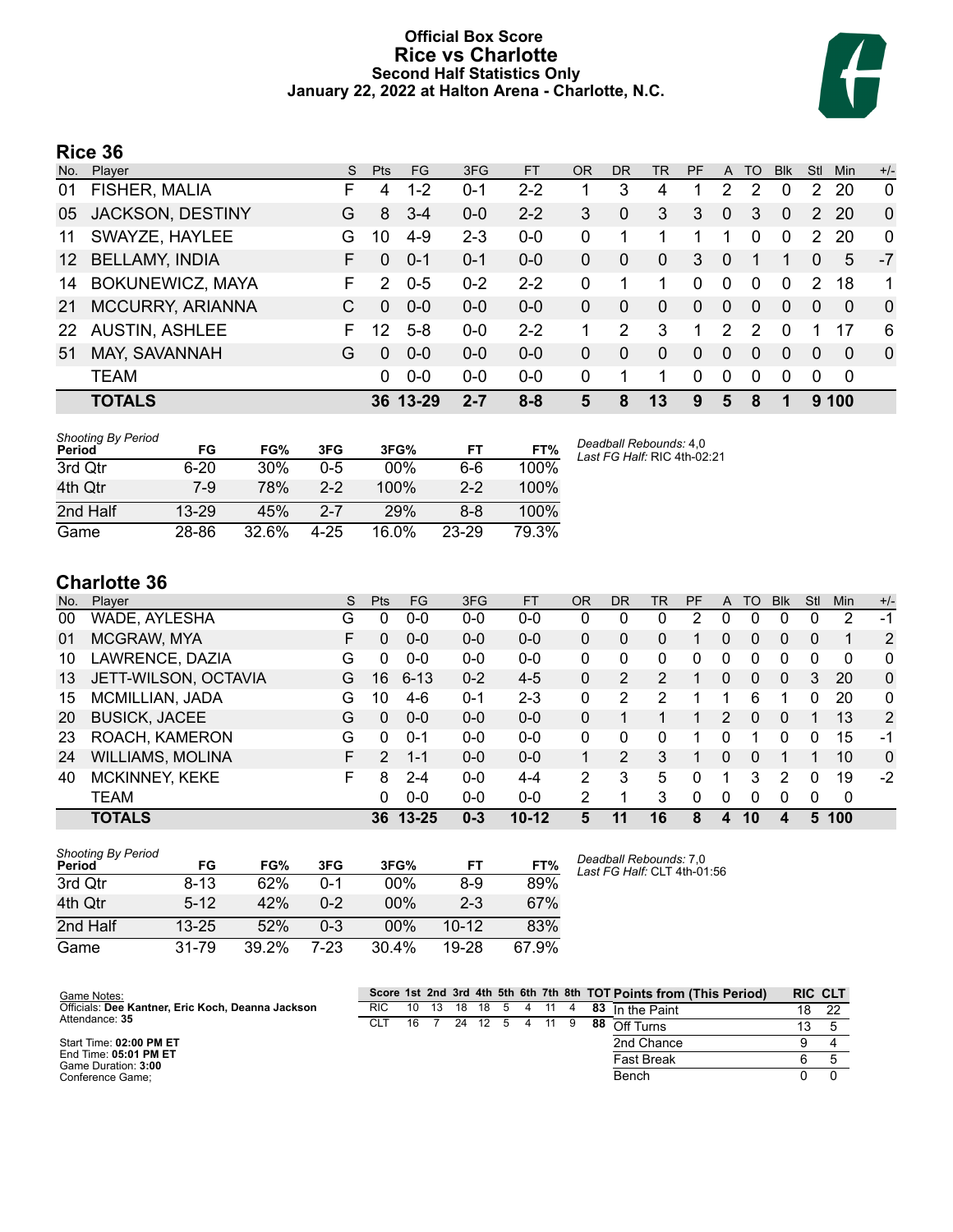# **Official Box Score Rice vs Charlotte Third Quarter Statistics Only January 22, 2022 at Halton Arena - Charlotte, N.C.**



# **Rice 60**

| No.             | Plaver                  | S. | Pts      | FG.      | 3FG     | <b>FT</b> | <b>OR</b> | D <sub>R</sub> | TR             | PF             | A              | TO       | <b>B</b> lk | <b>Stl</b> | <b>Min</b> | $+/-$       |
|-----------------|-------------------------|----|----------|----------|---------|-----------|-----------|----------------|----------------|----------------|----------------|----------|-------------|------------|------------|-------------|
| 01              | FISHER, MALIA           | F  | 2        | $0 - 1$  | $0 - 1$ | $2 - 2$   |           |                | 2              |                |                |          | 0           |            | 10         | -6          |
| 05              | JACKSON, DESTINY        | G  | 6        | $2 - 3$  | $0-0$   | $2 - 2$   | 2         | $\Omega$       | $\overline{2}$ |                | $\Omega$       | 0        | $\Omega$    |            | 10         | -6          |
| 11              | SWAYZE, HAYLEE          | G  | $\Omega$ | $0-5$    | $0 - 1$ | $0-0$     | 0         | $\Omega$       | 0              | 0              | 1              | $\Omega$ | 0           | 2          | 10         | -6          |
| 14              | <b>BOKUNEWICZ, MAYA</b> | F. | 0        | $0 - 4$  | $0 - 2$ | $0 - 0$   | 0         |                | 1              | 0              | $\Omega$       | 0        | $\Omega$    |            | 10         | -6          |
| 22              | <b>AUSTIN, ASHLEE</b>   | F. | 10       | $4-6$    | $0-0$   | $2 - 2$   |           |                | 2              |                | $\Omega$       | 1        | $\Omega$    |            |            | $\mathbf 0$ |
| 12 <sup>°</sup> | <b>BELLAMY, INDIA</b>   | F  | $\Omega$ | $0 - 1$  | $0 - 1$ | $0 - 0$   | 0         | $\Omega$       | $\Omega$       | $\overline{2}$ | $\overline{0}$ | $\Omega$ | 1           | $\Omega$   | 3          | -6          |
| 21              | MCCURRY, ARIANNA        | C  | $\Omega$ | $0-0$    | $0-0$   | $0-0$     | 0         | $\Omega$       | 0              | $\Omega$       | $\mathbf 0$    | $\Omega$ | $\Omega$    | $\Omega$   | $\Omega$   | $\mathbf 0$ |
| 51              | MAY, SAVANNAH           | G  | $\Omega$ | $0 - 0$  | $0 - 0$ | $0 - 0$   | 0         | $\Omega$       | 0              | 0              | $\Omega$       | $\Omega$ | $\Omega$    | $\Omega$   | $\Omega$   | $\mathbf 0$ |
|                 | <b>TEAM</b>             |    |          |          |         |           | 0         | 0              | 0              | 0              |                | 0        |             |            |            |             |
|                 | <b>TOTALS</b>           |    | 18.      | $6 - 20$ | $0 - 5$ | $6-6$     | 4         | 3              | 7              | 5              |                | 2        | 1           | 6          | 50         |             |

| <b>Shooting By Period</b><br>Period | FG       | FG%        | 3FG      | 3FG%   | FT        | FT%   | Deadball Rebounds: 4,0 |
|-------------------------------------|----------|------------|----------|--------|-----------|-------|------------------------|
| 5th Qtr                             | $2 - 5$  | 40%        | 0-1      | 00%    | 1-1       | 100%  |                        |
| 6th Qtr                             | $1 - 8$  | 13%        | $0 - 3$  | 00%    | $2 - 4$   | 50%   |                        |
| 7th Qtr                             | $2 - 8$  | 25%        | $1-2$    | 50%    | $6 - 8$   | 75%   |                        |
| 8th Qtr                             | $1-5$    | <b>20%</b> | $0 - 1$  | $00\%$ | $2 - 2$   | 100%  |                        |
| 2nd Half                            | $6 - 26$ | 23%        | $1 - 7$  | 14%    | $11 - 15$ | 73%   |                        |
| Game                                | 28-86    | 32.6%      | $4 - 25$ | 16.0%  | $23 - 29$ | 79.3% |                        |

# **Charlotte 65**

| No. | Player                  | S  | <b>Pts</b> | FG.      | 3FG     | <b>FT</b> | 0R | DR | <b>TR</b>    | <b>PF</b>     | A              | TO       | <b>Blk</b> | Stl          | Min      | $+/-$          |
|-----|-------------------------|----|------------|----------|---------|-----------|----|----|--------------|---------------|----------------|----------|------------|--------------|----------|----------------|
| 13  | JETT-WILSON, OCTAVIA    | G  | 12         | $4-6$    | 0-1     | $4 - 5$   | 0  | 2  | 2            | 0             | 0              | 0        | 0          |              | 10       | 6              |
| 15  | MCMILLIAN, JADA         | G  | 6          | $3 - 3$  | $0 - 0$ | $0 - 0$   | 0  | 2  | 2            | 0             | $\mathbf{0}$   | 2        |            | $\mathbf{0}$ | 10       | 6              |
| 23  | ROACH, KAMERON          | G  | $\Omega$   | $0 - 1$  | $0 - 0$ | $0 - 0$   | 0  | 0  | $\mathbf{0}$ | 1             | 0              |          | 0          | 0            | 8        | 7              |
| 24  | <b>WILLIAMS, MOLINA</b> | F. | 2          | $1 - 1$  | $0 - 0$ | $0 - 0$   | 0  |    |              |               | 0              | $\Omega$ | 0          | 0            | 2        | $\overline{4}$ |
| 40  | <b>MCKINNEY, KEKE</b>   | F  | 4          | $0 - 2$  | $0 - 0$ | $4 - 4$   | 2  | 3  | 5            | 0             |                | 3        | 2          | 0            | 9        | 4              |
| 00  | WADE, AYLESHA           | G  | $\Omega$   | $0 - 0$  | $0 - 0$ | $0 - 0$   | 0  | 0  | 0            | $\mathcal{P}$ | $\overline{0}$ | $\Omega$ | 0          | 0            | 2        | $-1$           |
| 01  | MCGRAW, MYA             | F. | $\Omega$   | $0 - 0$  | $0 - 0$ | $0-0$     | 0  | 0  | $\mathbf{0}$ |               | 0              | 0        | 0          | 0            |          | 2              |
| 10  | LAWRENCE, DAZIA         | G  | 0          | $0 - 0$  | $0 - 0$ | $0 - 0$   | 0  | 0  | 0            | 0             | $\Omega$       | $\Omega$ | 0          | $\Omega$     | $\Omega$ | $\mathbf{0}$   |
| 20  | <b>BUSICK, JACEE</b>    | G  | U          | $0 - 0$  | $0 - 0$ | $0-0$     | 0  |    | 1            |               |                | $\Omega$ | 0          |              | 8        | 2              |
|     | TEAM                    |    |            |          |         |           | 1  | 1  | 2            | 0             |                | 0        |            |              |          |                |
|     | <b>TOTALS</b>           |    | 24         | $8 - 13$ | $0 - 1$ | $8-9$     | 3  | 10 | 13           | 6             | 2              | 6        | 3          | 2            | 50       |                |

| <b>Shooting By Period</b><br>Period | FG       | FG%   | 3FG     | 3FG%   | FT.      | FT%   | Deadball Rebounds: 7.0 |
|-------------------------------------|----------|-------|---------|--------|----------|-------|------------------------|
| 5th Qtr                             | $2 - 8$  | 25%   | $0 - 2$ | $00\%$ | $1 - 4$  | 25%   |                        |
| 6th Qtr                             | $1 - 4$  | 25%   | $1 - 2$ | 50%    | $1 - 2$  | 50%   |                        |
| 7th Qtr                             | $4 - 7$  | 57%   | $3-3$   | 100%   | 0-0      | $0\%$ |                        |
| 8th Qtr                             | $2 - 6$  | 33%   | $0 - 1$ | 00%    | $5-6$    | 83%   |                        |
| 2nd Half                            | $9 - 25$ | 36%   | $4 - 8$ | 50%    | $7 - 12$ | 58%   |                        |
| Game                                | 31-79    | 39.2% | 7-23    | 30.4%  | 19-28    | 67.9% |                        |

| Game Notes:                                       |      |    |    |    |  |   |    | Score 1st 2nd 3rd 4th 5th 6th 7th 8th TOT Points (This Period) | <b>RIC</b>    | <b>CLT</b>     |
|---------------------------------------------------|------|----|----|----|--|---|----|----------------------------------------------------------------|---------------|----------------|
| Officials: Dee Kantner, Eric Koch, Deanna Jackson | RIC. | 10 | 18 | 18 |  |   |    | 83 In the Paint                                                |               | 12             |
| Attendance: 35                                    | CLI  | 16 | 24 |    |  | 9 | 88 | Off Turns                                                      |               |                |
| Start Time: 02:00 PM ET                           |      |    |    |    |  |   |    | 2nd Chance                                                     |               |                |
| End Time: 05:01 PM ET<br>Game Duration: 3:00      |      |    |    |    |  |   |    | <b>Fast Break</b>                                              |               |                |
| Conference Game:                                  |      |    |    |    |  |   |    | Bench                                                          |               |                |
|                                                   |      |    |    |    |  |   |    | Per Poss                                                       | 0.90C<br>9/20 | 1.200<br>12/20 |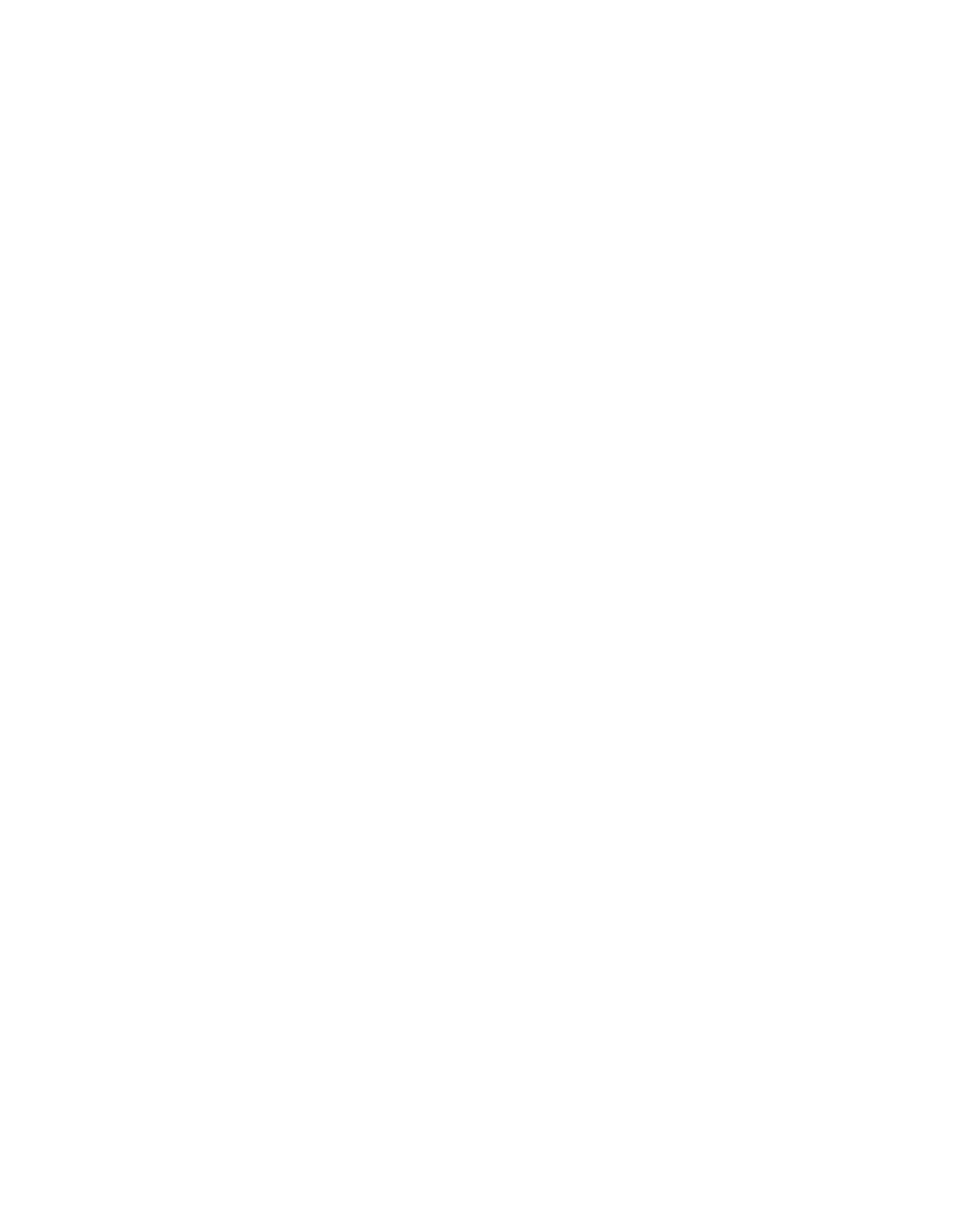# **Official Play-By-Play Rice vs Charlotte Third Quarter January 22, 2022 at Halton Arena - Charlotte, N.C.**



# **Period 3**

<mark>Starters:</mark><br>Rice: 1 FISHER,MALIA (F); 5 JACKSON,DESTINY (G); 11 SWAYZE,HAYLEE (G); 14 BOKUNEWICZ,MAYA (F); 22 AUSTIN,ASHLEE (F);<br>**Charlotte**: 13 JETT-WILSON,OCTAVIA (G); 15 MCMILLIAN,JADA (G); 23 ROACH,KAMERON (G); 24 WILL

| Time           | <b>VISITORS: Rice</b>                | <b>Score</b> | <b>Margin</b>  | <b>HOME: Charlotte</b>                                              |
|----------------|--------------------------------------|--------------|----------------|---------------------------------------------------------------------|
| 10:00          |                                      |              |                | SUB OUT: BUSICK, JACEE                                              |
| 10:00          |                                      |              |                | SUB IN: WILLIAMS, MOLINA                                            |
| 10:00          | SUB OUT: BELLAMY, INDIA              |              |                |                                                                     |
| 10:00          | SUB IN: AUSTIN, ASHLEE               |              |                |                                                                     |
| 09:52          |                                      |              |                | MISSED LAYUP by MCKINNEY, KEKE                                      |
| 09:51          |                                      |              |                | REBOUND (OFF) by MCKINNEY, KEKE                                     |
| 09:51          | FOUL (PERSONAL) by AUSTIN, ASHLEE    |              |                |                                                                     |
| 09:51          | SUB OUT: AUSTIN, ASHLEE              |              |                |                                                                     |
| 09:51          | SUB IN: BELLAMY, INDIA               |              |                |                                                                     |
| 09:51          |                                      | 24-23        | H <sub>1</sub> | GOOD! FT by MCKINNEY, KEKE                                          |
| 09:51          |                                      | 25-23        | H <sub>2</sub> | GOOD! FT by MCKINNEY, KEKE                                          |
| 09:29<br>09:25 | MISSED 3PTR by BELLAMY, INDIA        |              |                |                                                                     |
| 09:22          |                                      |              |                | REBOUND (DEF) by WILLIAMS, MOLINA<br>MISSED LAYUP by ROACH, KAMERON |
| 09:22          | BLOCK by BELLAMY, INDIA              |              |                |                                                                     |
| 09:22          |                                      |              |                | REBOUND (OFF) by TEAM                                               |
| 09:01          |                                      | 27-23        | H4             | GOOD! JUMPER by WILLIAMS, MOLINA [PNT]                              |
| 08:45          | MISSED 3PTR by BOKUNEWICZ, MAYA      |              |                |                                                                     |
| 08:37          |                                      |              |                | REBOUND (DEF) by MCMILLIAN, JADA                                    |
| 08:26          |                                      |              |                | TURNOVER (LOSTBALL) by MCKINNEY, KEKE                               |
| 08:26          | STEAL by SWAYZE, HAYLEE              |              |                |                                                                     |
| 08:11          |                                      |              |                | FOUL (PERSONAL) by WILLIAMS, MOLINA                                 |
| 08:11          |                                      |              |                | SUB OUT: WILLIAMS, MOLINA                                           |
| 08:11          |                                      |              |                | SUB IN: BUSICK, JACEE                                               |
| 08:11          | GOOD! FT by FISHER, MALIA            | $27 - 24$    | $H_3$          |                                                                     |
| 08:11          | GOOD! FT by FISHER, MALIA            | $27 - 25$    | H <sub>2</sub> |                                                                     |
| 07:48          | FOUL (PERSONAL) by BELLAMY, INDIA    |              |                |                                                                     |
| 07:48          |                                      | 28-25        | $H_3$          | GOOD! FT by MCKINNEY, KEKE                                          |
| 07:48          |                                      | 29-25        | H4             | GOOD! FT by MCKINNEY, KEKE                                          |
| 07:36          | MISSED JUMPER by SWAYZE, HAYLEE      |              |                |                                                                     |
| 07:29          |                                      |              |                | REBOUND (DEF) by MCKINNEY, KEKE                                     |
| 07:04          |                                      | $31 - 25$    | H <sub>6</sub> | GOOD! LAYUP by JETT-WILSON, OCTAVIA [PNT]                           |
| 06:42          | MISSED 3PTR by FISHER, MALIA         |              |                |                                                                     |
| 06:36          | REBOUND (OFF) by JACKSON, DESTINY    |              |                |                                                                     |
| 06:35          | GOOD! LAYUP by JACKSON, DESTINY      | $31 - 27$    | H4             |                                                                     |
| 06:29          |                                      | 33-27        | H <sub>6</sub> | GOOD! JUMPER by JETT-WILSON, OCTAVIA                                |
| 06:29          | FOUL (PERSONAL) by BELLAMY, INDIA    |              |                |                                                                     |
| 06:29          | SUB OUT: BELLAMY, INDIA              |              |                |                                                                     |
| 06:29<br>06:29 | SUB IN: AUSTIN, ASHLEE               | 34-27        | H <sub>7</sub> | GOOD! FT by JETT-WILSON, OCTAVIA                                    |
| 06:12          |                                      |              |                |                                                                     |
| 06:12          | TURNOVER (LOSTBALL) by FISHER, MALIA |              |                | STEAL by BUSICK, JACEE                                              |
| 06:07          |                                      | 36-27        | H9             | GOOD! LAYUP by JETT-WILSON, OCTAVIA [PNT]                           |
| 05:47          | GOOD! LAYUP by AUSTIN, ASHLEE [PNT]  | 36-29        | H 7            |                                                                     |
| 05:41          |                                      |              |                | TURNOVER (BADPASS) by MCMILLIAN, JADA                               |
| 05:41          | STEAL by AUSTIN, ASHLEE              |              |                |                                                                     |
| 05:26          |                                      |              |                | FOUL (PERSONAL) by ROACH, KAMERON                                   |
| 05:26          |                                      |              |                | SUB OUT: ROACH, KAMERON                                             |
| 05:26          |                                      |              |                | SUB IN: WADE, AYLESHA                                               |
| 05:17          | MISSED JUMPER by AUSTIN, ASHLEE      |              |                |                                                                     |
| 05:17          |                                      |              |                | BLOCK by MCKINNEY, KEKE                                             |
| 05:17          | REBOUND (OFF) by FISHER, MALIA       |              |                |                                                                     |
| 05:09          | MISSED LAYUP by SWAYZE, HAYLEE       |              |                |                                                                     |
| 05:06          |                                      |              |                | REBOUND (DEF) by MCMILLIAN, JADA                                    |
| 05:05          | FOUL (PERSONAL) by JACKSON, DESTINY  |              |                |                                                                     |
| 05:05          |                                      |              |                | SUB OUT: MCKINNEY, KEKE                                             |
| 05:05          |                                      |              |                | SUB IN: MCGRAW, MYA                                                 |
| 05:05          |                                      | 37-29        | H <sub>8</sub> | GOOD! FT by JETT-WILSON, OCTAVIA [FB]                               |
| 05:05          |                                      | 38-29        | H9             | GOOD! FT by JETT-WILSON, OCTAVIA [FB]                               |
| 04:52          |                                      |              |                | FOUL (PERSONAL) by WADE, AYLESHA                                    |
| 04:52          |                                      |              |                |                                                                     |
| 04:50          | MISSED JUMPER by BOKUNEWICZ, MAYA    |              |                |                                                                     |
| 04:45          |                                      |              |                | REBOUND (DEF) by BUSICK, JACEE                                      |
| 04:37          |                                      | 40-29        | H 11           | GOOD! LAYUP by MCMILLIAN, JADA [PNT]                                |
| 04:23          | GOOD! LAYUP by AUSTIN, ASHLEE [PNT]  | 40-31        | H9             |                                                                     |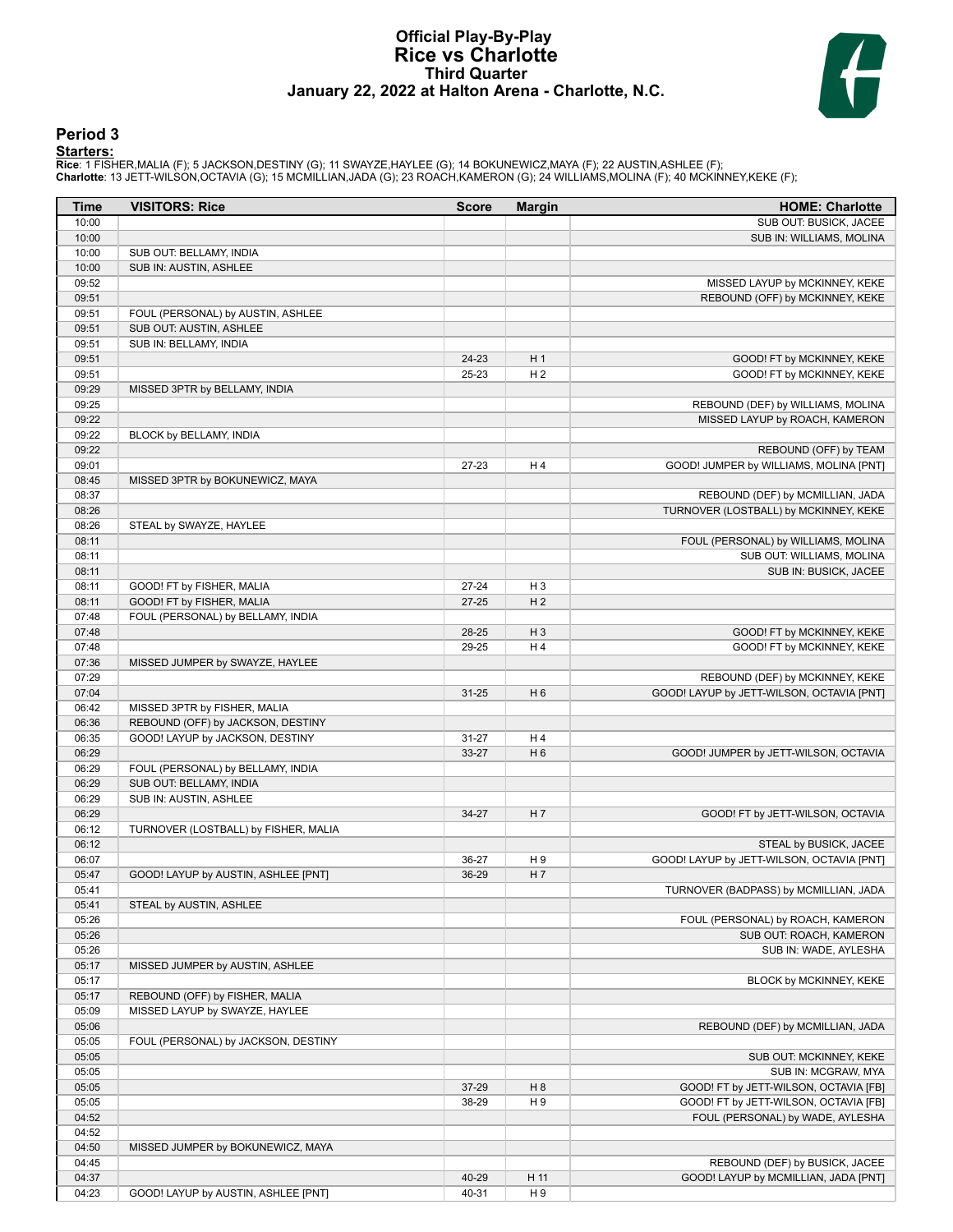| FOUL (PERSONAL) by MCGRAW, MYA<br>04:23<br>04:23<br>SUB OUT: MCGRAW, MYA<br>04:23<br>SUB IN: MCKINNEY, KEKE<br>04:23<br>GOOD! FT by AUSTIN, ASHLEE<br>40-32<br>H <sub>8</sub><br>04:10<br>TURNOVER (BADPASS) by MCMILLIAN, JADA<br>04:10<br>STEAL by BOKUNEWICZ, MAYA<br>04:04<br>MISSED JUMPER by BOKUNEWICZ, MAYA<br>04:04<br>BLOCK by MCMILLIAN, JADA<br>04:02<br>REBOUND (OFF) by JACKSON, DESTINY<br>04:02<br>FOUL (PERSONAL) by WADE, AYLESHA<br>04:02<br>GOOD! FT by JACKSON, DESTINY [FB]<br>40-33<br>H 7<br>H <sub>6</sub><br>04:02<br>GOOD! FT by JACKSON, DESTINY [FB]<br>40-34<br>03:54<br>SUB OUT: WADE, AYLESHA<br>03:54<br>SUB IN: ROACH, KAMERON<br>03:48<br>42-34<br>GOOD! JUMPER by JETT-WILSON, OCTAVIA<br>H 8<br>H <sub>6</sub><br>03:37<br>GOOD! JUMPER by AUSTIN, ASHLEE<br>42-36<br>03:37<br>ASSIST by SWAYZE, HAYLEE<br>03:17<br>MISSED 3PTR by JETT-WILSON, OCTAVIA<br>03:16<br>TURNOVER (LOSTBALL) by AUSTIN, ASHLEE<br>03:16<br>STEAL by JETT-WILSON, OCTAVIA<br>03:10<br>REBOUND (DEF) by AUSTIN, ASHLEE<br>02:52<br>TURNOVER (LOSTBALL) by MCKINNEY, KEKE<br>02:52<br>STEAL by FISHER, MALIA<br>02:41<br>MISSED JUMPER by AUSTIN, ASHLEE<br>02:40<br>REBOUND (DEF) by JETT-WILSON, OCTAVIA<br>02:40<br>FOUL (PERSONAL) by FISHER, MALIA<br>02:40<br>43-36<br>H <sub>7</sub><br>GOOD! FT by JETT-WILSON, OCTAVIA [FB]<br>02:40<br>MISSED FT by JETT-WILSON, OCTAVIA<br>02:40<br>REBOUND (DEF) by FISHER, MALIA<br>02:33<br>MISSED JUMPER by SWAYZE, HAYLEE<br>02:29<br>REBOUND (DEF) by MCKINNEY, KEKE<br>02:22<br>TURNOVER (BADPASS) by ROACH, KAMERON<br>02:22<br>STEAL by JACKSON, DESTINY<br>02:18<br>GOOD! LAYUP by JACKSON, DESTINY [FB]<br>43-38<br>H <sub>5</sub><br>01:52<br>MISSED LAYUP by MCKINNEY, KEKE<br>01:51<br>REBOUND (OFF) by MCKINNEY, KEKE<br>01:47<br>MISSED LAYUP by JETT-WILSON, OCTAVIA<br>01:44<br>REBOUND (DEF) by BOKUNEWICZ, MAYA<br>01:24<br>MISSED 3PTR by SWAYZE, HAYLEE<br>01:21<br>REBOUND (DEF) by JETT-WILSON, OCTAVIA<br>01:05<br>H 7<br>GOOD! LAYUP by MCMILLIAN, JADA<br>45-38<br>01:05<br>ASSIST by MCKINNEY, KEKE<br>00:47<br>MISSED LAYUP by JACKSON, DESTINY<br>00:47<br>BLOCK by MCKINNEY, KEKE<br>00:42<br>REBOUND (DEF) by MCKINNEY, KEKE<br>00:42<br>TURNOVER (LOSTBALL) by MCKINNEY, KEKE<br>00:42<br>STEAL by SWAYZE, HAYLEE<br>00:32<br>MISSED JUMPER by SWAYZE, HAYLEE<br>REBOUND (OFF) by AUSTIN, ASHLEE<br>00:30<br>GOOD! LAYUP by AUSTIN, ASHLEE<br>00:30<br>45-40<br>H <sub>5</sub><br>00:30<br>FOUL (PERSONAL) by BUSICK, JACEE<br>H4<br>00:30<br>GOOD! FT by AUSTIN, ASHLEE<br>45-41<br>00:10<br>47-41<br>H <sub>6</sub><br>GOOD! LAYUP by MCMILLIAN, JADA<br>00:10<br>ASSIST by BUSICK, JACEE<br>00:00<br>MISSED 3PTR by BOKUNEWICZ, MAYA | <b>Time</b> | <b>VISITORS: Rice</b> | <b>Score</b> | <b>Margin</b> | <b>HOME: Charlotte</b> |
|----------------------------------------------------------------------------------------------------------------------------------------------------------------------------------------------------------------------------------------------------------------------------------------------------------------------------------------------------------------------------------------------------------------------------------------------------------------------------------------------------------------------------------------------------------------------------------------------------------------------------------------------------------------------------------------------------------------------------------------------------------------------------------------------------------------------------------------------------------------------------------------------------------------------------------------------------------------------------------------------------------------------------------------------------------------------------------------------------------------------------------------------------------------------------------------------------------------------------------------------------------------------------------------------------------------------------------------------------------------------------------------------------------------------------------------------------------------------------------------------------------------------------------------------------------------------------------------------------------------------------------------------------------------------------------------------------------------------------------------------------------------------------------------------------------------------------------------------------------------------------------------------------------------------------------------------------------------------------------------------------------------------------------------------------------------------------------------------------------------------------------------------------------------------------------------------------------------------------------------------------------------------------------------------------------------------------------------------------------------------------------------------------------------------------------------------------------------------------------------------------------------------------------------------------------------------------------------------------------------------------------------------------------------------------------------------------------------------------------|-------------|-----------------------|--------------|---------------|------------------------|
|                                                                                                                                                                                                                                                                                                                                                                                                                                                                                                                                                                                                                                                                                                                                                                                                                                                                                                                                                                                                                                                                                                                                                                                                                                                                                                                                                                                                                                                                                                                                                                                                                                                                                                                                                                                                                                                                                                                                                                                                                                                                                                                                                                                                                                                                                                                                                                                                                                                                                                                                                                                                                                                                                                                                  |             |                       |              |               |                        |
|                                                                                                                                                                                                                                                                                                                                                                                                                                                                                                                                                                                                                                                                                                                                                                                                                                                                                                                                                                                                                                                                                                                                                                                                                                                                                                                                                                                                                                                                                                                                                                                                                                                                                                                                                                                                                                                                                                                                                                                                                                                                                                                                                                                                                                                                                                                                                                                                                                                                                                                                                                                                                                                                                                                                  |             |                       |              |               |                        |
|                                                                                                                                                                                                                                                                                                                                                                                                                                                                                                                                                                                                                                                                                                                                                                                                                                                                                                                                                                                                                                                                                                                                                                                                                                                                                                                                                                                                                                                                                                                                                                                                                                                                                                                                                                                                                                                                                                                                                                                                                                                                                                                                                                                                                                                                                                                                                                                                                                                                                                                                                                                                                                                                                                                                  |             |                       |              |               |                        |
|                                                                                                                                                                                                                                                                                                                                                                                                                                                                                                                                                                                                                                                                                                                                                                                                                                                                                                                                                                                                                                                                                                                                                                                                                                                                                                                                                                                                                                                                                                                                                                                                                                                                                                                                                                                                                                                                                                                                                                                                                                                                                                                                                                                                                                                                                                                                                                                                                                                                                                                                                                                                                                                                                                                                  |             |                       |              |               |                        |
|                                                                                                                                                                                                                                                                                                                                                                                                                                                                                                                                                                                                                                                                                                                                                                                                                                                                                                                                                                                                                                                                                                                                                                                                                                                                                                                                                                                                                                                                                                                                                                                                                                                                                                                                                                                                                                                                                                                                                                                                                                                                                                                                                                                                                                                                                                                                                                                                                                                                                                                                                                                                                                                                                                                                  |             |                       |              |               |                        |
|                                                                                                                                                                                                                                                                                                                                                                                                                                                                                                                                                                                                                                                                                                                                                                                                                                                                                                                                                                                                                                                                                                                                                                                                                                                                                                                                                                                                                                                                                                                                                                                                                                                                                                                                                                                                                                                                                                                                                                                                                                                                                                                                                                                                                                                                                                                                                                                                                                                                                                                                                                                                                                                                                                                                  |             |                       |              |               |                        |
|                                                                                                                                                                                                                                                                                                                                                                                                                                                                                                                                                                                                                                                                                                                                                                                                                                                                                                                                                                                                                                                                                                                                                                                                                                                                                                                                                                                                                                                                                                                                                                                                                                                                                                                                                                                                                                                                                                                                                                                                                                                                                                                                                                                                                                                                                                                                                                                                                                                                                                                                                                                                                                                                                                                                  |             |                       |              |               |                        |
|                                                                                                                                                                                                                                                                                                                                                                                                                                                                                                                                                                                                                                                                                                                                                                                                                                                                                                                                                                                                                                                                                                                                                                                                                                                                                                                                                                                                                                                                                                                                                                                                                                                                                                                                                                                                                                                                                                                                                                                                                                                                                                                                                                                                                                                                                                                                                                                                                                                                                                                                                                                                                                                                                                                                  |             |                       |              |               |                        |
|                                                                                                                                                                                                                                                                                                                                                                                                                                                                                                                                                                                                                                                                                                                                                                                                                                                                                                                                                                                                                                                                                                                                                                                                                                                                                                                                                                                                                                                                                                                                                                                                                                                                                                                                                                                                                                                                                                                                                                                                                                                                                                                                                                                                                                                                                                                                                                                                                                                                                                                                                                                                                                                                                                                                  |             |                       |              |               |                        |
|                                                                                                                                                                                                                                                                                                                                                                                                                                                                                                                                                                                                                                                                                                                                                                                                                                                                                                                                                                                                                                                                                                                                                                                                                                                                                                                                                                                                                                                                                                                                                                                                                                                                                                                                                                                                                                                                                                                                                                                                                                                                                                                                                                                                                                                                                                                                                                                                                                                                                                                                                                                                                                                                                                                                  |             |                       |              |               |                        |
|                                                                                                                                                                                                                                                                                                                                                                                                                                                                                                                                                                                                                                                                                                                                                                                                                                                                                                                                                                                                                                                                                                                                                                                                                                                                                                                                                                                                                                                                                                                                                                                                                                                                                                                                                                                                                                                                                                                                                                                                                                                                                                                                                                                                                                                                                                                                                                                                                                                                                                                                                                                                                                                                                                                                  |             |                       |              |               |                        |
|                                                                                                                                                                                                                                                                                                                                                                                                                                                                                                                                                                                                                                                                                                                                                                                                                                                                                                                                                                                                                                                                                                                                                                                                                                                                                                                                                                                                                                                                                                                                                                                                                                                                                                                                                                                                                                                                                                                                                                                                                                                                                                                                                                                                                                                                                                                                                                                                                                                                                                                                                                                                                                                                                                                                  |             |                       |              |               |                        |
|                                                                                                                                                                                                                                                                                                                                                                                                                                                                                                                                                                                                                                                                                                                                                                                                                                                                                                                                                                                                                                                                                                                                                                                                                                                                                                                                                                                                                                                                                                                                                                                                                                                                                                                                                                                                                                                                                                                                                                                                                                                                                                                                                                                                                                                                                                                                                                                                                                                                                                                                                                                                                                                                                                                                  |             |                       |              |               |                        |
|                                                                                                                                                                                                                                                                                                                                                                                                                                                                                                                                                                                                                                                                                                                                                                                                                                                                                                                                                                                                                                                                                                                                                                                                                                                                                                                                                                                                                                                                                                                                                                                                                                                                                                                                                                                                                                                                                                                                                                                                                                                                                                                                                                                                                                                                                                                                                                                                                                                                                                                                                                                                                                                                                                                                  |             |                       |              |               |                        |
|                                                                                                                                                                                                                                                                                                                                                                                                                                                                                                                                                                                                                                                                                                                                                                                                                                                                                                                                                                                                                                                                                                                                                                                                                                                                                                                                                                                                                                                                                                                                                                                                                                                                                                                                                                                                                                                                                                                                                                                                                                                                                                                                                                                                                                                                                                                                                                                                                                                                                                                                                                                                                                                                                                                                  |             |                       |              |               |                        |
|                                                                                                                                                                                                                                                                                                                                                                                                                                                                                                                                                                                                                                                                                                                                                                                                                                                                                                                                                                                                                                                                                                                                                                                                                                                                                                                                                                                                                                                                                                                                                                                                                                                                                                                                                                                                                                                                                                                                                                                                                                                                                                                                                                                                                                                                                                                                                                                                                                                                                                                                                                                                                                                                                                                                  |             |                       |              |               |                        |
|                                                                                                                                                                                                                                                                                                                                                                                                                                                                                                                                                                                                                                                                                                                                                                                                                                                                                                                                                                                                                                                                                                                                                                                                                                                                                                                                                                                                                                                                                                                                                                                                                                                                                                                                                                                                                                                                                                                                                                                                                                                                                                                                                                                                                                                                                                                                                                                                                                                                                                                                                                                                                                                                                                                                  |             |                       |              |               |                        |
|                                                                                                                                                                                                                                                                                                                                                                                                                                                                                                                                                                                                                                                                                                                                                                                                                                                                                                                                                                                                                                                                                                                                                                                                                                                                                                                                                                                                                                                                                                                                                                                                                                                                                                                                                                                                                                                                                                                                                                                                                                                                                                                                                                                                                                                                                                                                                                                                                                                                                                                                                                                                                                                                                                                                  |             |                       |              |               |                        |
|                                                                                                                                                                                                                                                                                                                                                                                                                                                                                                                                                                                                                                                                                                                                                                                                                                                                                                                                                                                                                                                                                                                                                                                                                                                                                                                                                                                                                                                                                                                                                                                                                                                                                                                                                                                                                                                                                                                                                                                                                                                                                                                                                                                                                                                                                                                                                                                                                                                                                                                                                                                                                                                                                                                                  |             |                       |              |               |                        |
|                                                                                                                                                                                                                                                                                                                                                                                                                                                                                                                                                                                                                                                                                                                                                                                                                                                                                                                                                                                                                                                                                                                                                                                                                                                                                                                                                                                                                                                                                                                                                                                                                                                                                                                                                                                                                                                                                                                                                                                                                                                                                                                                                                                                                                                                                                                                                                                                                                                                                                                                                                                                                                                                                                                                  |             |                       |              |               |                        |
|                                                                                                                                                                                                                                                                                                                                                                                                                                                                                                                                                                                                                                                                                                                                                                                                                                                                                                                                                                                                                                                                                                                                                                                                                                                                                                                                                                                                                                                                                                                                                                                                                                                                                                                                                                                                                                                                                                                                                                                                                                                                                                                                                                                                                                                                                                                                                                                                                                                                                                                                                                                                                                                                                                                                  |             |                       |              |               |                        |
|                                                                                                                                                                                                                                                                                                                                                                                                                                                                                                                                                                                                                                                                                                                                                                                                                                                                                                                                                                                                                                                                                                                                                                                                                                                                                                                                                                                                                                                                                                                                                                                                                                                                                                                                                                                                                                                                                                                                                                                                                                                                                                                                                                                                                                                                                                                                                                                                                                                                                                                                                                                                                                                                                                                                  |             |                       |              |               |                        |
|                                                                                                                                                                                                                                                                                                                                                                                                                                                                                                                                                                                                                                                                                                                                                                                                                                                                                                                                                                                                                                                                                                                                                                                                                                                                                                                                                                                                                                                                                                                                                                                                                                                                                                                                                                                                                                                                                                                                                                                                                                                                                                                                                                                                                                                                                                                                                                                                                                                                                                                                                                                                                                                                                                                                  |             |                       |              |               |                        |
|                                                                                                                                                                                                                                                                                                                                                                                                                                                                                                                                                                                                                                                                                                                                                                                                                                                                                                                                                                                                                                                                                                                                                                                                                                                                                                                                                                                                                                                                                                                                                                                                                                                                                                                                                                                                                                                                                                                                                                                                                                                                                                                                                                                                                                                                                                                                                                                                                                                                                                                                                                                                                                                                                                                                  |             |                       |              |               |                        |
|                                                                                                                                                                                                                                                                                                                                                                                                                                                                                                                                                                                                                                                                                                                                                                                                                                                                                                                                                                                                                                                                                                                                                                                                                                                                                                                                                                                                                                                                                                                                                                                                                                                                                                                                                                                                                                                                                                                                                                                                                                                                                                                                                                                                                                                                                                                                                                                                                                                                                                                                                                                                                                                                                                                                  |             |                       |              |               |                        |
|                                                                                                                                                                                                                                                                                                                                                                                                                                                                                                                                                                                                                                                                                                                                                                                                                                                                                                                                                                                                                                                                                                                                                                                                                                                                                                                                                                                                                                                                                                                                                                                                                                                                                                                                                                                                                                                                                                                                                                                                                                                                                                                                                                                                                                                                                                                                                                                                                                                                                                                                                                                                                                                                                                                                  |             |                       |              |               |                        |
|                                                                                                                                                                                                                                                                                                                                                                                                                                                                                                                                                                                                                                                                                                                                                                                                                                                                                                                                                                                                                                                                                                                                                                                                                                                                                                                                                                                                                                                                                                                                                                                                                                                                                                                                                                                                                                                                                                                                                                                                                                                                                                                                                                                                                                                                                                                                                                                                                                                                                                                                                                                                                                                                                                                                  |             |                       |              |               |                        |
|                                                                                                                                                                                                                                                                                                                                                                                                                                                                                                                                                                                                                                                                                                                                                                                                                                                                                                                                                                                                                                                                                                                                                                                                                                                                                                                                                                                                                                                                                                                                                                                                                                                                                                                                                                                                                                                                                                                                                                                                                                                                                                                                                                                                                                                                                                                                                                                                                                                                                                                                                                                                                                                                                                                                  |             |                       |              |               |                        |
|                                                                                                                                                                                                                                                                                                                                                                                                                                                                                                                                                                                                                                                                                                                                                                                                                                                                                                                                                                                                                                                                                                                                                                                                                                                                                                                                                                                                                                                                                                                                                                                                                                                                                                                                                                                                                                                                                                                                                                                                                                                                                                                                                                                                                                                                                                                                                                                                                                                                                                                                                                                                                                                                                                                                  |             |                       |              |               |                        |
|                                                                                                                                                                                                                                                                                                                                                                                                                                                                                                                                                                                                                                                                                                                                                                                                                                                                                                                                                                                                                                                                                                                                                                                                                                                                                                                                                                                                                                                                                                                                                                                                                                                                                                                                                                                                                                                                                                                                                                                                                                                                                                                                                                                                                                                                                                                                                                                                                                                                                                                                                                                                                                                                                                                                  |             |                       |              |               |                        |
|                                                                                                                                                                                                                                                                                                                                                                                                                                                                                                                                                                                                                                                                                                                                                                                                                                                                                                                                                                                                                                                                                                                                                                                                                                                                                                                                                                                                                                                                                                                                                                                                                                                                                                                                                                                                                                                                                                                                                                                                                                                                                                                                                                                                                                                                                                                                                                                                                                                                                                                                                                                                                                                                                                                                  |             |                       |              |               |                        |
|                                                                                                                                                                                                                                                                                                                                                                                                                                                                                                                                                                                                                                                                                                                                                                                                                                                                                                                                                                                                                                                                                                                                                                                                                                                                                                                                                                                                                                                                                                                                                                                                                                                                                                                                                                                                                                                                                                                                                                                                                                                                                                                                                                                                                                                                                                                                                                                                                                                                                                                                                                                                                                                                                                                                  |             |                       |              |               |                        |
|                                                                                                                                                                                                                                                                                                                                                                                                                                                                                                                                                                                                                                                                                                                                                                                                                                                                                                                                                                                                                                                                                                                                                                                                                                                                                                                                                                                                                                                                                                                                                                                                                                                                                                                                                                                                                                                                                                                                                                                                                                                                                                                                                                                                                                                                                                                                                                                                                                                                                                                                                                                                                                                                                                                                  |             |                       |              |               |                        |
|                                                                                                                                                                                                                                                                                                                                                                                                                                                                                                                                                                                                                                                                                                                                                                                                                                                                                                                                                                                                                                                                                                                                                                                                                                                                                                                                                                                                                                                                                                                                                                                                                                                                                                                                                                                                                                                                                                                                                                                                                                                                                                                                                                                                                                                                                                                                                                                                                                                                                                                                                                                                                                                                                                                                  |             |                       |              |               |                        |
|                                                                                                                                                                                                                                                                                                                                                                                                                                                                                                                                                                                                                                                                                                                                                                                                                                                                                                                                                                                                                                                                                                                                                                                                                                                                                                                                                                                                                                                                                                                                                                                                                                                                                                                                                                                                                                                                                                                                                                                                                                                                                                                                                                                                                                                                                                                                                                                                                                                                                                                                                                                                                                                                                                                                  |             |                       |              |               |                        |
|                                                                                                                                                                                                                                                                                                                                                                                                                                                                                                                                                                                                                                                                                                                                                                                                                                                                                                                                                                                                                                                                                                                                                                                                                                                                                                                                                                                                                                                                                                                                                                                                                                                                                                                                                                                                                                                                                                                                                                                                                                                                                                                                                                                                                                                                                                                                                                                                                                                                                                                                                                                                                                                                                                                                  |             |                       |              |               |                        |
|                                                                                                                                                                                                                                                                                                                                                                                                                                                                                                                                                                                                                                                                                                                                                                                                                                                                                                                                                                                                                                                                                                                                                                                                                                                                                                                                                                                                                                                                                                                                                                                                                                                                                                                                                                                                                                                                                                                                                                                                                                                                                                                                                                                                                                                                                                                                                                                                                                                                                                                                                                                                                                                                                                                                  |             |                       |              |               |                        |
|                                                                                                                                                                                                                                                                                                                                                                                                                                                                                                                                                                                                                                                                                                                                                                                                                                                                                                                                                                                                                                                                                                                                                                                                                                                                                                                                                                                                                                                                                                                                                                                                                                                                                                                                                                                                                                                                                                                                                                                                                                                                                                                                                                                                                                                                                                                                                                                                                                                                                                                                                                                                                                                                                                                                  |             |                       |              |               |                        |
|                                                                                                                                                                                                                                                                                                                                                                                                                                                                                                                                                                                                                                                                                                                                                                                                                                                                                                                                                                                                                                                                                                                                                                                                                                                                                                                                                                                                                                                                                                                                                                                                                                                                                                                                                                                                                                                                                                                                                                                                                                                                                                                                                                                                                                                                                                                                                                                                                                                                                                                                                                                                                                                                                                                                  |             |                       |              |               |                        |
|                                                                                                                                                                                                                                                                                                                                                                                                                                                                                                                                                                                                                                                                                                                                                                                                                                                                                                                                                                                                                                                                                                                                                                                                                                                                                                                                                                                                                                                                                                                                                                                                                                                                                                                                                                                                                                                                                                                                                                                                                                                                                                                                                                                                                                                                                                                                                                                                                                                                                                                                                                                                                                                                                                                                  |             |                       |              |               |                        |
|                                                                                                                                                                                                                                                                                                                                                                                                                                                                                                                                                                                                                                                                                                                                                                                                                                                                                                                                                                                                                                                                                                                                                                                                                                                                                                                                                                                                                                                                                                                                                                                                                                                                                                                                                                                                                                                                                                                                                                                                                                                                                                                                                                                                                                                                                                                                                                                                                                                                                                                                                                                                                                                                                                                                  |             |                       |              |               |                        |
|                                                                                                                                                                                                                                                                                                                                                                                                                                                                                                                                                                                                                                                                                                                                                                                                                                                                                                                                                                                                                                                                                                                                                                                                                                                                                                                                                                                                                                                                                                                                                                                                                                                                                                                                                                                                                                                                                                                                                                                                                                                                                                                                                                                                                                                                                                                                                                                                                                                                                                                                                                                                                                                                                                                                  |             |                       |              |               |                        |
|                                                                                                                                                                                                                                                                                                                                                                                                                                                                                                                                                                                                                                                                                                                                                                                                                                                                                                                                                                                                                                                                                                                                                                                                                                                                                                                                                                                                                                                                                                                                                                                                                                                                                                                                                                                                                                                                                                                                                                                                                                                                                                                                                                                                                                                                                                                                                                                                                                                                                                                                                                                                                                                                                                                                  |             |                       |              |               |                        |
|                                                                                                                                                                                                                                                                                                                                                                                                                                                                                                                                                                                                                                                                                                                                                                                                                                                                                                                                                                                                                                                                                                                                                                                                                                                                                                                                                                                                                                                                                                                                                                                                                                                                                                                                                                                                                                                                                                                                                                                                                                                                                                                                                                                                                                                                                                                                                                                                                                                                                                                                                                                                                                                                                                                                  |             |                       |              |               |                        |
|                                                                                                                                                                                                                                                                                                                                                                                                                                                                                                                                                                                                                                                                                                                                                                                                                                                                                                                                                                                                                                                                                                                                                                                                                                                                                                                                                                                                                                                                                                                                                                                                                                                                                                                                                                                                                                                                                                                                                                                                                                                                                                                                                                                                                                                                                                                                                                                                                                                                                                                                                                                                                                                                                                                                  |             |                       |              |               |                        |
|                                                                                                                                                                                                                                                                                                                                                                                                                                                                                                                                                                                                                                                                                                                                                                                                                                                                                                                                                                                                                                                                                                                                                                                                                                                                                                                                                                                                                                                                                                                                                                                                                                                                                                                                                                                                                                                                                                                                                                                                                                                                                                                                                                                                                                                                                                                                                                                                                                                                                                                                                                                                                                                                                                                                  |             |                       |              |               |                        |
|                                                                                                                                                                                                                                                                                                                                                                                                                                                                                                                                                                                                                                                                                                                                                                                                                                                                                                                                                                                                                                                                                                                                                                                                                                                                                                                                                                                                                                                                                                                                                                                                                                                                                                                                                                                                                                                                                                                                                                                                                                                                                                                                                                                                                                                                                                                                                                                                                                                                                                                                                                                                                                                                                                                                  |             |                       |              |               |                        |
|                                                                                                                                                                                                                                                                                                                                                                                                                                                                                                                                                                                                                                                                                                                                                                                                                                                                                                                                                                                                                                                                                                                                                                                                                                                                                                                                                                                                                                                                                                                                                                                                                                                                                                                                                                                                                                                                                                                                                                                                                                                                                                                                                                                                                                                                                                                                                                                                                                                                                                                                                                                                                                                                                                                                  |             |                       |              |               |                        |
|                                                                                                                                                                                                                                                                                                                                                                                                                                                                                                                                                                                                                                                                                                                                                                                                                                                                                                                                                                                                                                                                                                                                                                                                                                                                                                                                                                                                                                                                                                                                                                                                                                                                                                                                                                                                                                                                                                                                                                                                                                                                                                                                                                                                                                                                                                                                                                                                                                                                                                                                                                                                                                                                                                                                  |             |                       |              |               |                        |
|                                                                                                                                                                                                                                                                                                                                                                                                                                                                                                                                                                                                                                                                                                                                                                                                                                                                                                                                                                                                                                                                                                                                                                                                                                                                                                                                                                                                                                                                                                                                                                                                                                                                                                                                                                                                                                                                                                                                                                                                                                                                                                                                                                                                                                                                                                                                                                                                                                                                                                                                                                                                                                                                                                                                  |             |                       |              |               |                        |
|                                                                                                                                                                                                                                                                                                                                                                                                                                                                                                                                                                                                                                                                                                                                                                                                                                                                                                                                                                                                                                                                                                                                                                                                                                                                                                                                                                                                                                                                                                                                                                                                                                                                                                                                                                                                                                                                                                                                                                                                                                                                                                                                                                                                                                                                                                                                                                                                                                                                                                                                                                                                                                                                                                                                  |             |                       |              |               |                        |
|                                                                                                                                                                                                                                                                                                                                                                                                                                                                                                                                                                                                                                                                                                                                                                                                                                                                                                                                                                                                                                                                                                                                                                                                                                                                                                                                                                                                                                                                                                                                                                                                                                                                                                                                                                                                                                                                                                                                                                                                                                                                                                                                                                                                                                                                                                                                                                                                                                                                                                                                                                                                                                                                                                                                  |             |                       |              |               |                        |
|                                                                                                                                                                                                                                                                                                                                                                                                                                                                                                                                                                                                                                                                                                                                                                                                                                                                                                                                                                                                                                                                                                                                                                                                                                                                                                                                                                                                                                                                                                                                                                                                                                                                                                                                                                                                                                                                                                                                                                                                                                                                                                                                                                                                                                                                                                                                                                                                                                                                                                                                                                                                                                                                                                                                  |             |                       |              |               |                        |
|                                                                                                                                                                                                                                                                                                                                                                                                                                                                                                                                                                                                                                                                                                                                                                                                                                                                                                                                                                                                                                                                                                                                                                                                                                                                                                                                                                                                                                                                                                                                                                                                                                                                                                                                                                                                                                                                                                                                                                                                                                                                                                                                                                                                                                                                                                                                                                                                                                                                                                                                                                                                                                                                                                                                  |             |                       |              |               |                        |
|                                                                                                                                                                                                                                                                                                                                                                                                                                                                                                                                                                                                                                                                                                                                                                                                                                                                                                                                                                                                                                                                                                                                                                                                                                                                                                                                                                                                                                                                                                                                                                                                                                                                                                                                                                                                                                                                                                                                                                                                                                                                                                                                                                                                                                                                                                                                                                                                                                                                                                                                                                                                                                                                                                                                  |             |                       |              |               |                        |
|                                                                                                                                                                                                                                                                                                                                                                                                                                                                                                                                                                                                                                                                                                                                                                                                                                                                                                                                                                                                                                                                                                                                                                                                                                                                                                                                                                                                                                                                                                                                                                                                                                                                                                                                                                                                                                                                                                                                                                                                                                                                                                                                                                                                                                                                                                                                                                                                                                                                                                                                                                                                                                                                                                                                  | 00:00       |                       |              |               | REBOUND (DEF) by TEAM  |

# **Rice 41, Charlotte 47**

| <b>Points (This Period)</b> | <b>RIC</b>    | CLT            |
|-----------------------------|---------------|----------------|
| In the Paint                | 10            | 12             |
| Off Turns                   |               |                |
| 2nd Chance                  |               |                |
| <b>Fast Break</b>           |               |                |
| Bench                       |               |                |
| Per Poss                    | 0.900<br>9/20 | 1.200<br>12/20 |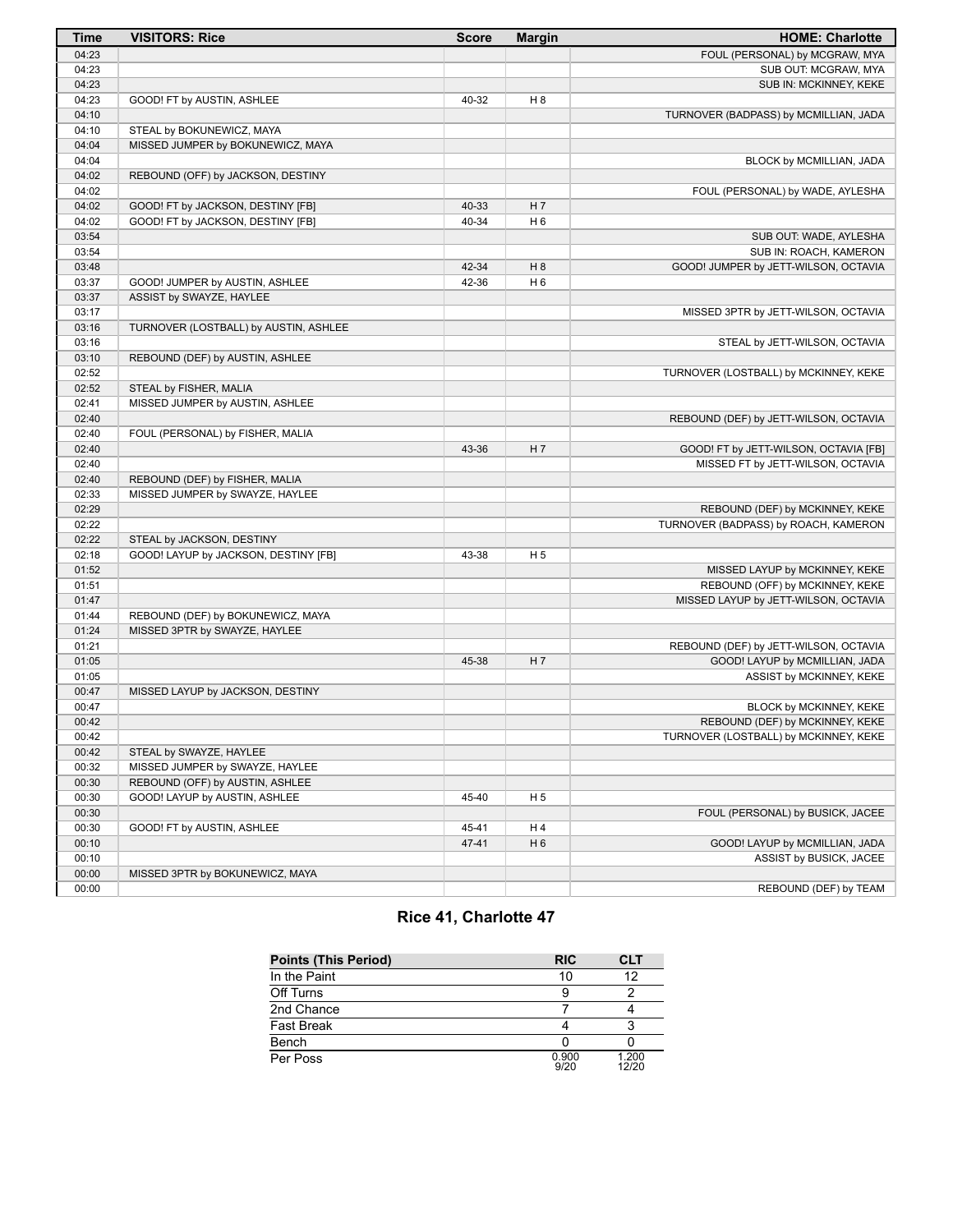# **Official Box Score Rice vs Charlotte Fourth Quarter Statistics Only January 22, 2022 at Halton Arena - Charlotte, N.C.**



# **Rice 18**

| No.             | Plaver                  | S. | <b>Pts</b> | <b>FG</b> | 3FG     | <b>FT</b> | <b>OR</b> | D <sub>R</sub> | TR           | PF       | A            | TO       | <b>Blk</b> | Stl      | Min      | $+/-$          |
|-----------------|-------------------------|----|------------|-----------|---------|-----------|-----------|----------------|--------------|----------|--------------|----------|------------|----------|----------|----------------|
| 01              | FISHER, MALIA           | F  | 2          | 1-1       | $0 - 0$ | $0 - 0$   | 0         | 2              | 2            | 0        | 2            |          | 0          |          | 10       | 6              |
| 05              | <b>JACKSON, DESTINY</b> | G  | 2          | $1 - 1$   | $0 - 0$ | $0-0$     |           | 0              | 1            | 2        | $\mathbf{0}$ | 3        | 0          |          | 10       | 6              |
| 11              | SWAYZE, HAYLEE          | G  | 10         | $4 - 4$   | $2 - 2$ | $0-0$     | 0         | 1              | 1            | 1        | 0            | $\Omega$ | 0          | $\Omega$ | 10       | 6              |
| 14              | <b>BOKUNEWICZ, MAYA</b> | F. | 2          | $0 - 1$   | $0 - 0$ | $2 - 2$   | 0         | $\Omega$       | $\Omega$     | $\Omega$ | $\mathbf{0}$ | $\Omega$ | 0          |          | 8        | $\overline{7}$ |
| <b>22</b>       | <b>AUSTIN, ASHLEE</b>   | F  | 2          | $1 - 2$   | $0 - 0$ | $0-0$     | 0         | 1              |              | $\Omega$ | 2            |          | 0          | 0        | 10       | 6              |
| 12 <sup>°</sup> | <b>BELLAMY, INDIA</b>   | F  | $\Omega$   | $0 - 0$   | $0 - 0$ | $0 - 0$   | 0         | $\Omega$       | $\mathbf{0}$ | 1        | $\mathbf{0}$ | 1        | 0          | $\Omega$ | 2        | $-1$           |
| 21              | MCCURRY, ARIANNA        | C  | 0          | $0-0$     | $0-0$   | $0-0$     | 0         | 0              | $\Omega$     | $\Omega$ | 0            | $\Omega$ | 0          | 0        | $\Omega$ | $\mathbf{0}$   |
| 51              | MAY, SAVANNAH           | G  | $\Omega$   | $0 - 0$   | $0 - 0$ | $0-0$     | 0         | $\Omega$       | $\Omega$     | $\Omega$ | $\Omega$     | $\Omega$ | 0          | $\Omega$ | $\Omega$ | $\overline{0}$ |
|                 | <b>TEAM</b>             |    |            |           |         |           | 0         | 1              | 1            | $\Omega$ |              | 0        |            |          |          |                |
|                 | <b>TOTALS</b>           |    | 18         | $7-9$     | $2 - 2$ | $2 - 2$   |           | 5              | 6            | 4        | 4            | 6        | 0          | 3        | 50       |                |

| <b>Shooting By Period</b><br>Period | FG    | FG%   | 3FG  | 3FG%     |           | FT%   | Deadball Rebounds: 4,0 |
|-------------------------------------|-------|-------|------|----------|-----------|-------|------------------------|
| Game                                | 28-86 | 32.6% | 4-25 | $16.0\%$ | $23 - 29$ | 79.3% |                        |

# **Charlotte 12**

| No.    | Plaver                                 | S   | <b>Pts</b>     | <b>FG</b> | 3FG       | <b>FT</b> | <b>OR</b>              | <b>DR</b>    | TR             | <b>PF</b>    | A            | TO           | <b>Blk</b> | Stl          | Min            | $+/-$       |
|--------|----------------------------------------|-----|----------------|-----------|-----------|-----------|------------------------|--------------|----------------|--------------|--------------|--------------|------------|--------------|----------------|-------------|
| 13     | JETT-WILSON, OCTAVIA                   | G   | 4              | $2 - 7$   | $0 - 1$   | $0 - 0$   | 0                      | 0            | 0              |              | 0            | 0            | 0          | 2            | 10             | $-6$        |
| 15     | MCMILLIAN, JADA                        | G   | $\overline{4}$ | $1 - 3$   | $0 - 1$   | $2 - 3$   | $\Omega$               | $\Omega$     | 0              |              |              | 4            | 0          | 0            | 10             | $-6$        |
| 23     | ROACH, KAMERON                         | G   | $\Omega$       | $0 - 0$   | $0-0$     | $0 - 0$   | $\mathbf{0}$           | $\mathbf{0}$ | 0              | 0            | 0            | $\Omega$     | 0          | 0            | 7              | -8          |
| 24     | <b>WILLIAMS, MOLINA</b>                | F   | 0              | $0 - 0$   | $0 - 0$   | $0 - 0$   | 1                      |              | $\overline{2}$ | 0            | $\mathbf{0}$ | $\mathbf{0}$ |            |              | 8              | $-4$        |
| 40     | <b>MCKINNEY, KEKE</b>                  | F   | 4              | $2 - 2$   | $0 - 0$   | $0 - 0$   | $\mathbf{0}$           | $\Omega$     | 0              | 0            | $\mathbf{0}$ | $\Omega$     | 0          | 0            | 10             | $-6$        |
| 00     | WADE, AYLESHA                          | G   | $\Omega$       | $0 - 0$   | $0 - 0$   | $0 - 0$   | $\Omega$               | $\mathbf{0}$ | 0              | 0            | 0            | $\Omega$     | 0          | $\Omega$     | $\overline{0}$ | $\mathbf 0$ |
| 01     | MCGRAW, MYA                            | F   | 0              | $0 - 0$   | $0 - 0$   | $0-0$     | 0                      | 0            | 0              | 0            | $\mathbf{0}$ | $\mathbf{0}$ | 0          | 0            | 0              | 0           |
| 10     | LAWRENCE, DAZIA                        | G   | $\Omega$       | $0 - 0$   | $0 - 0$   | $0 - 0$   | $\Omega$               | $\Omega$     | 0              | 0            | $\mathbf{0}$ | 0            | 0          | $\mathbf{0}$ | $\Omega$       | 0           |
| 20     | <b>BUSICK, JACEE</b>                   | G   | 0              | $0 - 0$   | $0-0$     | $0 - 0$   | 0                      | 0            | 0              | 0            |              | 0            | 0          | 0            | 5              | 0           |
|        | <b>TEAM</b>                            |     |                |           |           |           | 1                      | 0            | 1              | 0            |              | 0            |            |              |                |             |
|        | <b>TOTALS</b>                          |     |                | 12 5-12   | $0 - 2$   | $2 - 3$   | $\mathbf 2$            |              | 3              | $\mathbf{2}$ | 2            | 4            |            | 3            | 50             |             |
|        |                                        |     |                |           |           |           |                        |              |                |              |              |              |            |              |                |             |
| Period | <b>Shooting By Period</b><br>FG%<br>FG | 3FG | 3FG%           |           | <b>FT</b> | FT%       | Deadball Rebounds: 7.0 |              |                |              |              |              |            |              |                |             |
| Game   | $7 - 23$<br>$31 - 79$<br>39.2%         |     | 30.4%          |           | $19 - 28$ | 67.9%     |                        |              |                |              |              |              |            |              |                |             |

| Game Notes:                                       |            |    |    |    |    |   |   |   |    | Score 1st 2nd 3rd 4th 5th 6th 7th 8th TOT Points (This Period) | <b>RIC</b>   | CLT           |
|---------------------------------------------------|------------|----|----|----|----|---|---|---|----|----------------------------------------------------------------|--------------|---------------|
| Officials: Dee Kantner, Eric Koch, Deanna Jackson | <b>RIC</b> | 10 | 13 | 18 | 18 | 5 | 4 |   |    | 83 In the Paint                                                |              | 10            |
| Attendance: 35                                    | CLT        | 16 |    | 24 |    |   | 4 | 9 | 88 | Off Turns                                                      |              |               |
| Start Time: 02:00 PM ET                           |            |    |    |    |    |   |   |   |    | 2nd Chance                                                     |              |               |
| End Time: 05:01 PM ET<br>Game Duration: 3:00      |            |    |    |    |    |   |   |   |    | <b>Fast Break</b>                                              |              |               |
| Conference Game:                                  |            |    |    |    |    |   |   |   |    | Bench                                                          |              |               |
|                                                   |            |    |    |    |    |   |   |   |    | Per Poss                                                       | -200<br>8/15 | 0.800<br>6/15 |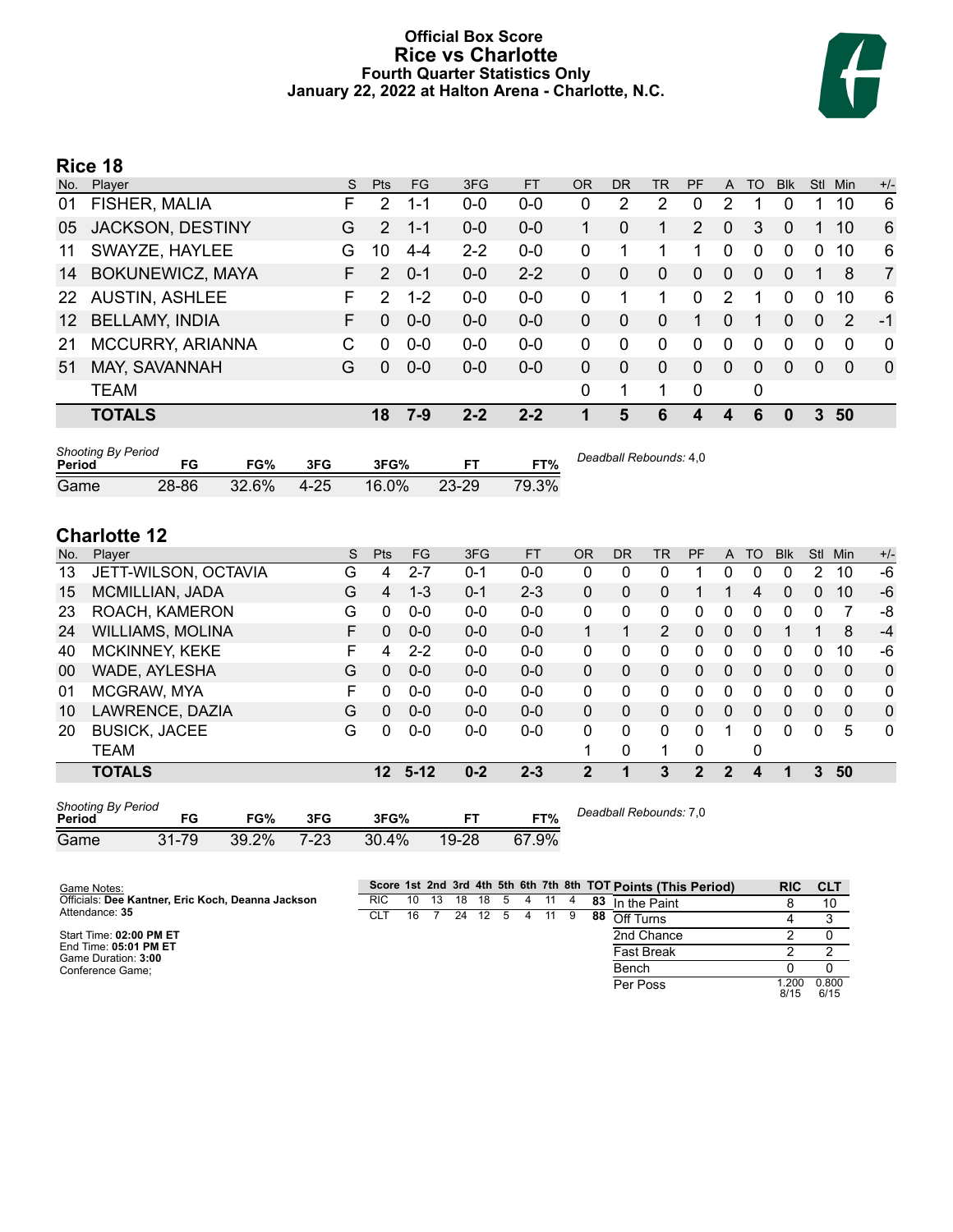# **Official Play-By-Play Rice vs Charlotte Fourth Quarter January 22, 2022 at Halton Arena - Charlotte, N.C.**



# **Period 4**

<mark>Starters:</mark><br>Rice: 1 FISHER,MALIA (F); 5 JACKSON,DESTINY (G); 11 SWAYZE,HAYLEE (G); 14 BOKUNEWICZ,MAYA (F); 22 AUSTIN,ASHLEE (F);<br>**Charlotte**: 13 JETT-WILSON,OCTAVIA (G); 15 MCMILLIAN,JADA (G); 23 ROACH,KAMERON (G); 24 WILL

| Time           | <b>VISITORS: Rice</b>                                             | <b>Score</b> | <b>Margin</b>  | <b>HOME: Charlotte</b>                    |
|----------------|-------------------------------------------------------------------|--------------|----------------|-------------------------------------------|
| 10:00          |                                                                   |              |                | SUB OUT: BUSICK, JACEE                    |
| 10:00          |                                                                   |              |                | SUB IN: WILLIAMS, MOLINA                  |
| 10:00          | SUB OUT: BOKUNEWICZ, MAYA                                         |              |                |                                           |
| 10:00          | SUB IN: BELLAMY, INDIA                                            |              |                |                                           |
| 09:38          | TURNOVER (BADPASS) by BELLAMY, INDIA                              |              |                |                                           |
| 09:28          | FOUL (PERSONAL) by JACKSON, DESTINY                               |              |                |                                           |
| 09:21          |                                                                   |              |                | TURNOVER (TRAVEL) by MCMILLIAN, JADA      |
| 09:09          | TURNOVER (LOSTBALL) by FISHER, MALIA                              |              |                |                                           |
| 09:09          |                                                                   |              |                | STEAL by JETT-WILSON, OCTAVIA             |
| 08:43          |                                                                   |              |                | MISSED JUMPER by JETT-WILSON, OCTAVIA     |
| 08:41<br>08:25 | REBOUND (DEF) by FISHER, MALIA<br>MISSED JUMPER by AUSTIN, ASHLEE |              |                |                                           |
| 08:25          |                                                                   |              |                | BLOCK by WILLIAMS, MOLINA                 |
| 08:20          |                                                                   |              |                | REBOUND (DEF) by WILLIAMS, MOLINA         |
| 08:16          |                                                                   |              |                | TURNOVER (BADPASS) by MCMILLIAN, JADA     |
| 08:16          | STEAL by FISHER, MALIA                                            |              |                |                                           |
| 08:11          | GOOD! LAYUP by JACKSON, DESTINY [FB]                              | 47-43        | H 4            |                                           |
| 08:11          | ASSIST by FISHER, MALIA                                           |              |                |                                           |
| 08:03          |                                                                   | 49-43        | H <sub>6</sub> | GOOD! LAYUP by MCMILLIAN, JADA [PNT]      |
| 08:03          | FOUL (PERSONAL) by BELLAMY, INDIA                                 |              |                |                                           |
| 08:03          |                                                                   |              |                | SUB OUT: WILLIAMS, MOLINA                 |
| 08:03          |                                                                   |              |                | SUB IN: BUSICK, JACEE                     |
| 08:03          |                                                                   | 50-43        | H 7            | GOOD! FT by MCMILLIAN, JADA               |
| 08:03          | SUB OUT: BELLAMY, INDIA                                           |              |                |                                           |
| 08:03          | SUB IN: BOKUNEWICZ, MAYA                                          |              |                |                                           |
| 07:41          |                                                                   |              |                | FOUL (PERSONAL) by JETT-WILSON, OCTAVIA   |
| 07:40          | GOOD! FT by BOKUNEWICZ, MAYA                                      | 50-44        | H <sub>6</sub> |                                           |
| 07:40          | GOOD! FT by BOKUNEWICZ, MAYA                                      | $50 - 45$    | H <sub>5</sub> |                                           |
| 07:20          |                                                                   | 52-45        | H 7            | GOOD! LAYUP by MCKINNEY, KEKE [PNT]       |
| 07:20          |                                                                   |              |                | ASSIST by BUSICK, JACEE                   |
| 06:59          | GOOD! 3PTR by SWAYZE, HAYLEE                                      | 52-48        | H4             |                                           |
| 06:59          | ASSIST by AUSTIN, ASHLEE                                          |              |                |                                           |
| 06:43          |                                                                   |              |                | TURNOVER (LOSTBALL) by MCMILLIAN, JADA    |
| 06:43          | STEAL by JACKSON, DESTINY                                         |              |                |                                           |
| 06:28          | TURNOVER (TRAVEL) by AUSTIN, ASHLEE                               |              |                |                                           |
| 06:28          |                                                                   |              |                | TIMEOUT 30SEC                             |
| 06:28<br>06:15 | FOUL (PERSONAL) by SWAYZE, HAYLEE                                 |              |                |                                           |
| 06:15          |                                                                   |              |                | SUB OUT: BUSICK, JACEE                    |
| 06:15          |                                                                   |              |                | SUB IN: WILLIAMS, MOLINA                  |
| 06:15          |                                                                   |              |                | MISSED FT by MCMILLIAN, JADA              |
| 06:15          |                                                                   |              |                | REBOUND (OFF) by TEAM                     |
| 06:15          |                                                                   | 53-48        | H 5            | GOOD! FT by MCMILLIAN, JADA               |
| 06:03          | MISSED JUMPER by BOKUNEWICZ, MAYA                                 |              |                |                                           |
| 05:59          | REBOUND (OFF) by JACKSON, DESTINY                                 |              |                |                                           |
| 05:57          | GOOD! LAYUP by AUSTIN, ASHLEE [PNT]                               | 53-50        | $H_3$          |                                           |
| 05:57          | ASSIST by FISHER, MALIA                                           |              |                |                                           |
| 05:40          |                                                                   | 55-50        | H <sub>5</sub> | GOOD! LAYUP by JETT-WILSON, OCTAVIA [PNT] |
| 05:24          | GOOD! LAYUP by SWAYZE, HAYLEE                                     | 55-52        | H <sub>3</sub> |                                           |
| 04:52          |                                                                   |              |                | MISSED LAYUP by JETT-WILSON, OCTAVIA      |
| 04:51          |                                                                   |              |                | REBOUND (OFF) by TEAM                     |
| 04:51          |                                                                   |              |                |                                           |
| 04:38          |                                                                   |              |                | MISSED JUMPER by JETT-WILSON, OCTAVIA     |
| 04:35          | REBOUND (DEF) by AUSTIN, ASHLEE                                   |              |                |                                           |
| 04:13          | GOOD! 3PTR by SWAYZE, HAYLEE                                      | 55-55        | T              |                                           |
| 04:13          | ASSIST by AUSTIN, ASHLEE                                          |              |                |                                           |
| 03:59          |                                                                   |              |                | TURNOVER (BADPASS) by MCMILLIAN, JADA     |
| 03:59          | STEAL by BOKUNEWICZ, MAYA                                         |              |                |                                           |
| 03:42          | GOOD! JUMPER by SWAYZE, HAYLEE                                    | 55-57        | V <sub>2</sub> |                                           |
| 03:13          |                                                                   |              |                | MISSED 3PTR by MCMILLIAN, JADA            |
| 03:08          | REBOUND (DEF) by FISHER, MALIA                                    |              |                |                                           |
| 03:04          | <b>TIMEOUT TEAM</b>                                               |              |                |                                           |
| 03:04          |                                                                   |              |                | SUB OUT: ROACH, KAMERON                   |
| 03:04          |                                                                   |              |                | SUB IN: BUSICK, JACEE                     |
| 02:43          | TURNOVER (BADPASS) by JACKSON, DESTINY                            |              |                |                                           |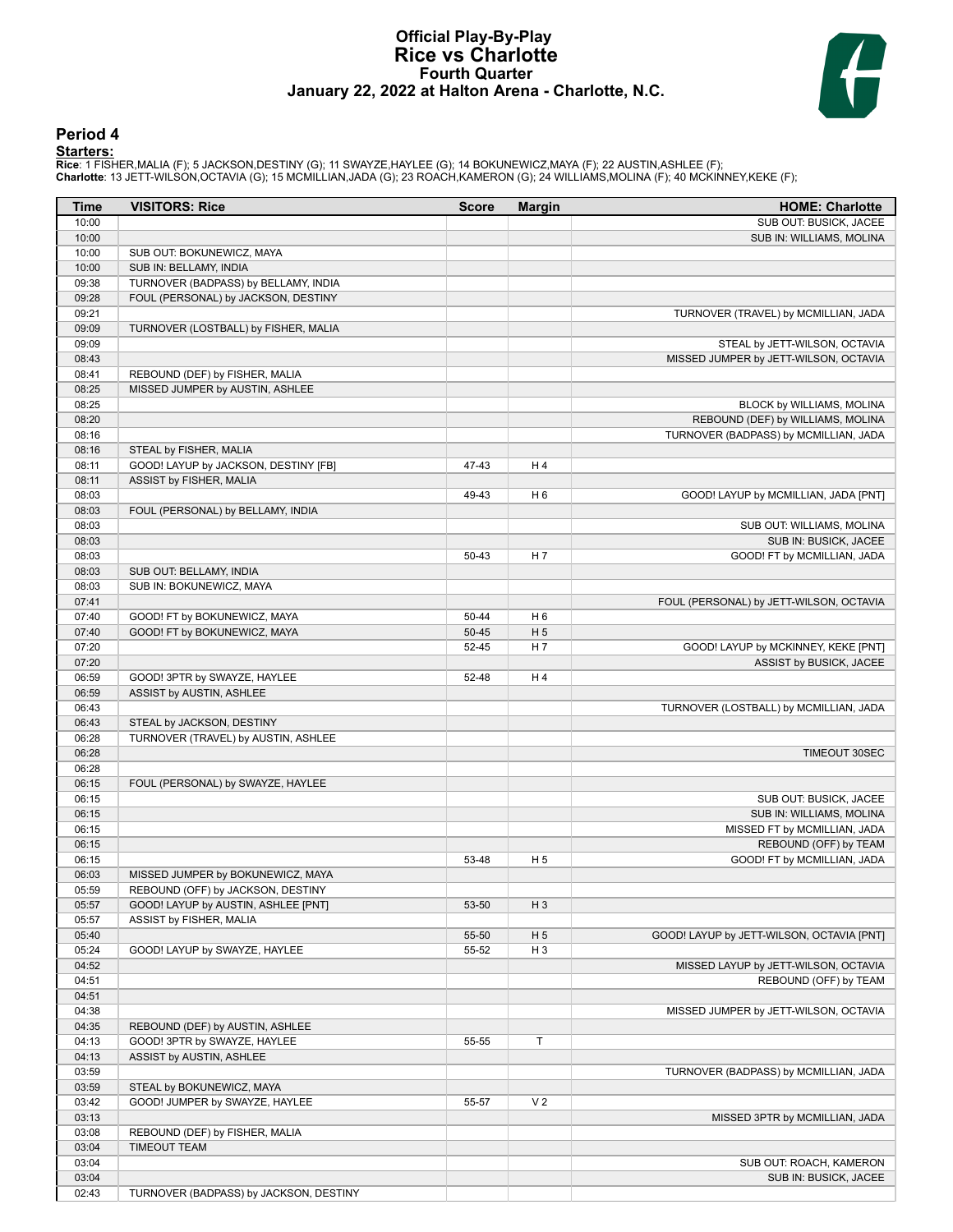| <b>Time</b> | <b>VISITORS: Rice</b>                      | <b>Score</b> | <b>Margin</b>  | <b>HOME: Charlotte</b>                   |
|-------------|--------------------------------------------|--------------|----------------|------------------------------------------|
| 02:43       |                                            |              |                | STEAL by JETT-WILSON, OCTAVIA            |
| 02:39       |                                            | 57-57        | т              | GOOD! LAYUP by JETT-WILSON, OCTAVIA [FB] |
| 02:21       | GOOD! LAYUP by FISHER, MALIA               | 57-59        | V <sub>2</sub> |                                          |
| 01:56       |                                            | 59-59        |                | GOOD! LAYUP by MCKINNEY, KEKE            |
| 01:56       |                                            |              |                | ASSIST by MCMILLIAN, JADA                |
| 01:26       | TURNOVER (LOSTBALL) by JACKSON, DESTINY    |              |                |                                          |
| 01:26       |                                            |              |                | STEAL by WILLIAMS, MOLINA                |
| 01:05       |                                            |              |                | TIMEOUT 30SEC                            |
| 00:51       |                                            |              |                | MISSED JUMPER by JETT-WILSON, OCTAVIA    |
| 00:49       |                                            |              |                | REBOUND (OFF) by WILLIAMS, MOLINA        |
| 00:29       |                                            |              |                | MISSED LAYUP by MCMILLIAN, JADA          |
| 00:27       | REBOUND (DEF) by SWAYZE, HAYLEE            |              |                |                                          |
| 00:24       |                                            |              |                | FOUL (PERSONAL) by MCMILLIAN, JADA       |
| 00:18       | TURNOVER (OUTOFBOUNDS) by JACKSON, DESTINY |              |                |                                          |
| 00:18       |                                            |              |                | <b>TIMEOUT TEAM</b>                      |
| 00:07       | FOUL (PERSONAL) by JACKSON, DESTINY        |              |                |                                          |
| 00:02       |                                            |              |                | MISSED 3PTR by JETT-WILSON, OCTAVIA      |
| 00:00       | REBOUND (DEF) by TEAM                      |              |                |                                          |

# **Rice 59, Charlotte 59**

| <b>Points (This Period)</b> | <b>RIC</b>    | <b>CLT</b>    |
|-----------------------------|---------------|---------------|
| In the Paint                |               | 10            |
| Off Turns                   |               |               |
| 2nd Chance                  | ◠             |               |
| <b>Fast Break</b>           | ົ             |               |
| Bench                       |               |               |
| Per Poss                    | 1.200<br>8/15 | 0.800<br>6/15 |

# **Official Box Score Rice vs Charlotte Overtime Statistics Only January 22, 2022 at Halton Arena - Charlotte, N.C.**



# **Rice 24**

| No.             | Plaver                  | S  | <b>Pts</b> | <b>FG</b> | 3FG     | <b>FT</b> | <b>OR</b> | DR.      | <b>TR</b>      | <b>PF</b> | $\mathsf{A}$   | TO       | <b>BIK</b> | Stl            | Min.        | $+/-$          |
|-----------------|-------------------------|----|------------|-----------|---------|-----------|-----------|----------|----------------|-----------|----------------|----------|------------|----------------|-------------|----------------|
| 01              | FISHER, MALIA           | F  | 4          | $2 - 5$   | $0 - 0$ | $0 - 0$   |           | 4        | 5              | 2         |                |          | 0          | 0              | 20          | -5             |
| 05              | <b>JACKSON, DESTINY</b> | G  | 3          | $1 - 1$   | $0 - 0$ | $1 - 1$   | 0         | 0        | $\overline{0}$ | 1         | 0              | 0        | $\Omega$   | $\overline{0}$ | 2           | -3             |
| 11              | SWAYZE, HAYLEE          | G  | 2          | $0 - 9$   | $0 - 4$ | $2 - 2$   |           | $\Omega$ | 1              | $\Omega$  |                | 2        | $\Omega$   | 0              | 20          | -5             |
| 12 <sup>°</sup> | <b>BELLAMY, INDIA</b>   | F. | $\Omega$   | $0 - 0$   | $0 - 0$ | $0 - 0$   | 0         | $\Omega$ | 0              | $\Omega$  | 0              | 0        | $\Omega$   | $\Omega$       | $\Omega$    | $\overline{0}$ |
| 14              | <b>BOKUNEWICZ, MAYA</b> | F. |            | $0 - 2$   | 0-1     | $1 - 2$   |           | 1        | 2              |           |                | 1        | $\Omega$   | 0              | 20          | -5             |
| 21              | MCCURRY, ARIANNA        |    |            | $0 - 2$   | $0 - 0$ | $1 - 2$   | 0         | 0        | $\mathbf{0}$   | 1         | 0              | 3        | $\Omega$   | 0              | 18          | $-5$           |
| <b>22</b>       | <b>AUSTIN, ASHLEE</b>   | F. | 13         | $3 - 7$   | $1 - 2$ | $6 - 8$   |           | 1        | $\mathcal{P}$  |           | 0              | 1        | 0          |                | 20          | -5             |
| 51              | MAY, SAVANNAH           | G  | $\Omega$   | $0 - 0$   | $0 - 0$ | $0 - 0$   | 0         | $\Omega$ | $\Omega$       | $\Omega$  | $\overline{0}$ | $\Omega$ | $\Omega$   | $\Omega$       | $\Omega$    | -3             |
|                 | <b>TEAM</b>             |    | $\Omega$   | $0 - 0$   | $0-0$   | $0 - 0$   | 5         | 4        | 9              | $\Omega$  | $\mathbf{0}$   | 0        | 0          | $\Omega$       | $\mathbf 0$ |                |
|                 | <b>TOTALS</b>           |    | 24         | $6 - 26$  | $1 - 7$ | $11 - 15$ | 9         | 10       | 19             | 6         | 3              | 8        | $\bf{0}$   |                | 1 100       |                |
|                 |                         |    |            |           |         |           |           |          |                |           |                |          |            |                |             |                |

| <b>Shooting By Period</b><br>Period | FG       | FG%        | 3FG      | 3FG%  | FT        | FT%   | Deadball Rebounds: 4,0<br>Last FG Half: RIC 8th-00:27 |
|-------------------------------------|----------|------------|----------|-------|-----------|-------|-------------------------------------------------------|
| 5th Qtr                             | $2 - 5$  | 40%        | $0 - 1$  | 00%   | 1-1       | 100%  |                                                       |
| 6th Qtr                             | $1 - 8$  | 13%        | $0 - 3$  | 00%   | $2 - 4$   | 50%   |                                                       |
| 7th Qtr                             | $2 - 8$  | 25%        | $1 - 2$  | 50%   | $6 - 8$   | 75%   |                                                       |
| 8th Qtr                             | $1-5$    | <b>20%</b> | $0 - 1$  | 00%   | $2 - 2$   | 100%  |                                                       |
| 2nd Half                            | $6 - 26$ | 23%        | $1 - 7$  | 14%   | $11 - 15$ | 73%   |                                                       |
| Game                                | 28-86    | 32.6%      | $4 - 25$ | 16.0% | $23 - 29$ | 79.3% |                                                       |
|                                     |          |            |          |       |           |       |                                                       |

# **Charlotte 29**

| No. | Plaver        | S. | Pts.     | FG.     | 3FG     | FT      | <b>OR</b> | <b>DR</b>        | TR.      | PF.               |                | A TO         | <b>BIK</b>     | Stl      | Min         | $+/-$          |
|-----|---------------|----|----------|---------|---------|---------|-----------|------------------|----------|-------------------|----------------|--------------|----------------|----------|-------------|----------------|
| 00  | WADE, AYLESHA |    | - 0      | $0 - 0$ | $0 - 0$ | $0 - 0$ |           | - 0              | $\Omega$ | $\overline{0}$    | $\overline{0}$ | $\mathbf{0}$ | $\overline{0}$ | $\Omega$ | - 0         | $\overline{0}$ |
| 01  | MCGRAW, MYA   |    | $\Omega$ | $0 - 0$ | $0 - 0$ | $0 - 0$ |           | - 0              | $\Omega$ | - 0               |                | $0\quad 0$   | $\overline{0}$ | - 0      | - 0         | $\Omega$       |
|     | <b>TOTALS</b> |    |          | 29 9-25 | $4 - 8$ | $7-12$  |           | 12 <sup>12</sup> | 19       | $\blacksquare$ 10 |                |              |                |          | 5 8 6 6 100 |                |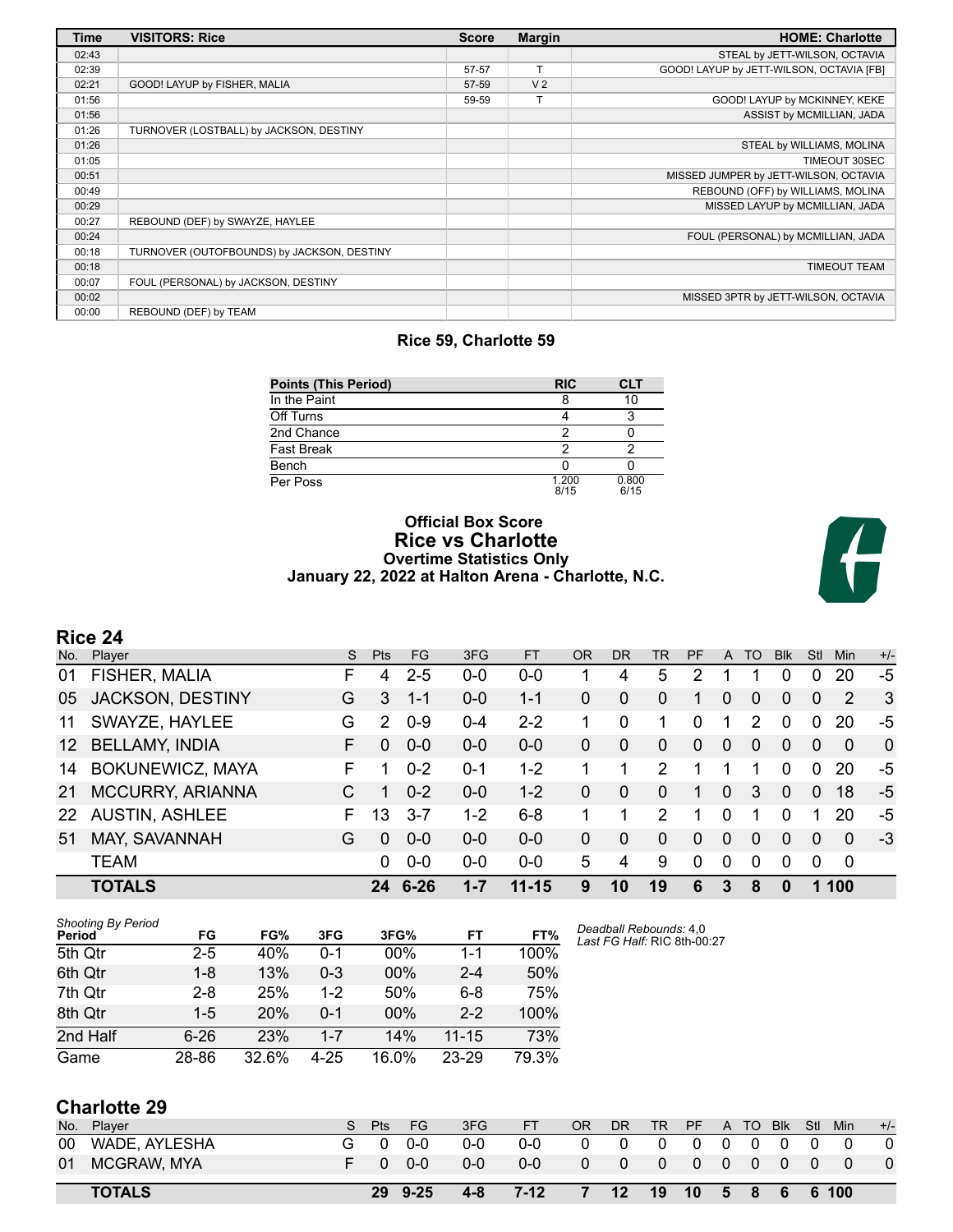| No.     | Player                    |         |     | S       | Pts      | <b>FG</b> | 3FG     | <b>FT</b> | <b>OR</b> | <b>DR</b>                                             | <b>TR</b>      | PF            | A | TO | <b>B</b> lk | Stl            | <b>Min</b>     | $+/-$ |
|---------|---------------------------|---------|-----|---------|----------|-----------|---------|-----------|-----------|-------------------------------------------------------|----------------|---------------|---|----|-------------|----------------|----------------|-------|
| 10      | LAWRENCE, DAZIA           |         |     | G       | 0        | $0 - 0$   | $0 - 0$ | $0 - 0$   | 0         | 0                                                     | 0              | 0             | 0 |    | 0           | 0              | 0              | 0     |
| 13      | JETT-WILSON, OCTAVIA      |         |     | G       | 14       | $4-9$     | $3 - 4$ | $3 - 4$   | 1         | 0                                                     | 1              | $\mathcal{P}$ |   |    | 0           | $\overline{2}$ | 20             | 5     |
| 15      | <b>MCMILLIAN, JADA</b>    |         |     | G       | 5        | $2 - 7$   | $0 - 0$ | $1 - 2$   | 0         | 2                                                     | $\overline{2}$ | 2             | 2 | 2  | 0           | 1              | 20             | 5     |
| 20      | <b>BUSICK, JACEE</b>      |         |     | G       | 5        | $2 - 4$   | $1 - 2$ | $0 - 0$   | 5         | 4                                                     | 9              |               |   |    |             | 2              | 20             | 3     |
| 23      | ROACH, KAMERON            |         |     | G       | $\Omega$ | $0 - 0$   | $0 - 0$ | $0 - 0$   | 0         | 2                                                     | 2              | 2             | 0 | 0  |             | 1              | 13             | 6     |
| 24      | <b>WILLIAMS, MOLINA</b>   |         |     | F.      | $\Omega$ | $0 - 1$   | $0 - 0$ | $0 - 2$   | $\Omega$  | $\Omega$                                              | $\Omega$       | $\mathcal{P}$ | 0 | 1  | $\Omega$    | 0              | $\overline{7}$ | 1     |
| 40      | <b>MCKINNEY, KEKE</b>     |         |     | F.      | 5        | $1 - 4$   | $0 - 2$ | $3 - 4$   | 0         | 2                                                     | $\overline{2}$ |               |   | 2  | 4           | 0              | 20             | 5     |
|         | TEAM                      |         |     |         | 0        | $0 - 0$   | $0 - 0$ | $0 - 0$   | 1         | 2                                                     | 3              | 0             | 0 | 0  | 0           | 0              | 0              |       |
|         | <b>TOTALS</b>             |         |     |         | 29       | $9 - 25$  | $4 - 8$ | $7-12$    | 7         | 12                                                    | 19             | 10            | 5 | 8  | 6           | 6              | 100            |       |
| Period  | <b>Shooting By Period</b> | FG      | FG% | 3FG     |          | 3FG%      | FT      | FT%       |           | Deadball Rebounds: 7.0<br>Last FG Half: CLT 8th-01:27 |                |               |   |    |             |                |                |       |
| 5th Qtr |                           | $2 - 8$ | 25% | $0 - 2$ |          | 00%       | 1-4     | 25%       |           |                                                       |                |               |   |    |             |                |                |       |
| 6th Qtr |                           | $1 - 4$ | 25% | $1 - 2$ |          | 50%       | $1 - 2$ | 50%       |           |                                                       |                |               |   |    |             |                |                |       |

| Game Notes:                                       | Score 1st 2nd 3rd 4th 5t |               |         |  |
|---------------------------------------------------|--------------------------|---------------|---------|--|
| Officials: Dee Kantner, Eric Koch, Deanna Jackson | RIC.                     | 10 13 18 18 5 |         |  |
| Attendance: 35                                    |                          | $16 \quad 7$  | 24 12 5 |  |

7th Qtr 4-7 57% 3-3 100% 0-0 0% 8th Qtr 2-6 33% 0-1 00% 5-6 83% 2nd Half 9-25 36% 4-8 50% 7-12 58% Game 31-79 39.2% 7-23 30.4% 19-28 67.9%

Start Time: **02:00 PM ET** End Time: **05:01 PM ET** Game Duration: **3:00** Conference Game;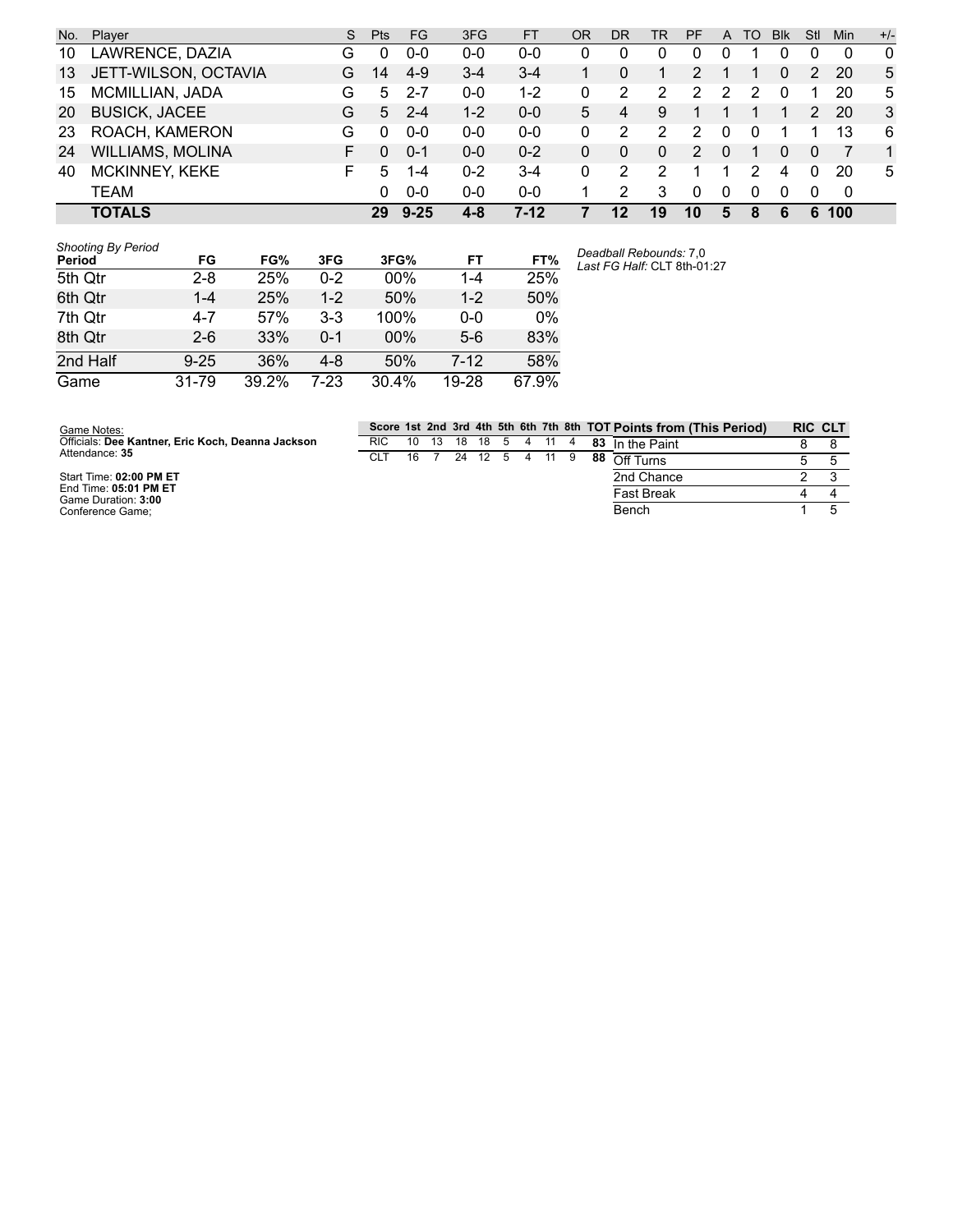**Official Play-By-Play Rice vs Charlotte Overtime January 22, 2022 at Halton Arena - Charlotte, N.C.**

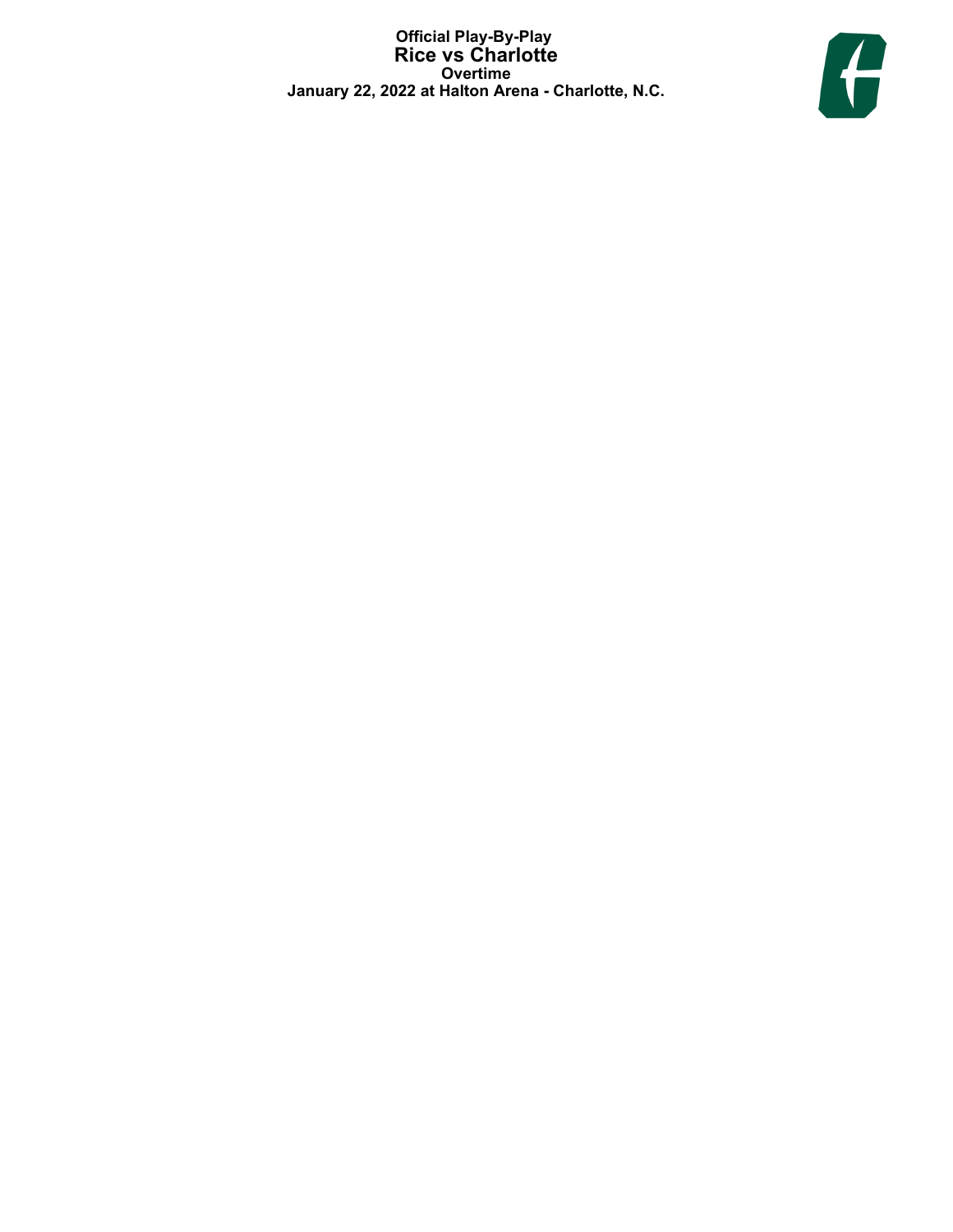<mark>Starters:</mark><br>Rice: 1 FISHER,MALIA (F); 5 JACKSON,DESTINY (G); 11 SWAYZE,HAYLEE (G); 14 BOKUNEWICZ,MAYA (F); 22 AUSTIN,ASHLEE (F);<br>**Charlotte**: 13 JETT-WILSON,OCTAVIA (G); 15 MCMILLIAN,JADA (G); 23 ROACH,KAMERON (G); 24 WILL

| Time  | <b>VISITORS: Rice</b>                   | <b>Score</b> | <b>Margin</b>  | <b>HOME: Charlotte</b>                    |
|-------|-----------------------------------------|--------------|----------------|-------------------------------------------|
| 04:32 | MISSED JUMPER by SWAYZE, HAYLEE         |              |                |                                           |
| 04:29 |                                         |              |                | REBOUND (DEF) by BUSICK, JACEE            |
| 04:05 | FOUL (PERSONAL) by FISHER, MALIA        |              |                |                                           |
| 04:05 |                                         |              |                | MISSED FT by WILLIAMS, MOLINA             |
| 04:05 |                                         |              |                | REBOUND (OFF) by TEAM                     |
| 04:05 |                                         |              |                | MISSED FT by WILLIAMS, MOLINA             |
| 04:05 |                                         |              |                | REBOUND (OFF) by BUSICK, JACEE            |
| 04:05 |                                         |              |                | MISSED LAYUP by BUSICK, JACEE             |
| 03:55 |                                         |              |                | MISSED LAYUP by WILLIAMS, MOLINA          |
| 03:53 | REBOUND (DEF) by TEAM                   |              |                |                                           |
| 03:50 |                                         |              |                | REBOUND (OFF) by BUSICK, JACEE            |
| 03:44 | GOOD! LAYUP by JACKSON, DESTINY         | 59-61        | V <sub>2</sub> |                                           |
| 03:44 |                                         |              |                | FOUL (PERSONAL) by MCMILLIAN, JADA        |
| 03:44 | ASSIST by FISHER, MALIA                 |              |                |                                           |
| 03:44 | GOOD! FT by JACKSON, DESTINY            | 59-62        | V <sub>3</sub> |                                           |
| 03:21 |                                         |              |                | MISSED 3PTR by JETT-WILSON, OCTAVIA       |
| 03:18 |                                         |              |                | REBOUND (OFF) by BUSICK, JACEE            |
| 03:05 | FOUL (PERSONAL) by JACKSON, DESTINY     |              |                |                                           |
| 03:05 | SUB OUT: JACKSON, DESTINY               |              |                |                                           |
| 03:05 | SUB IN: MCCURRY, ARIANNA                |              |                |                                           |
| 03:05 |                                         |              |                | MISSED FT by MCMILLIAN, JADA              |
| 03:05 |                                         |              |                | REBOUND (OFF) by TEAM                     |
| 03:05 |                                         | 60-62        | V <sub>2</sub> | GOOD! FT by MCMILLIAN, JADA               |
| 02:48 | TURNOVER (LOSTBALL) by MCCURRY, ARIANNA |              |                |                                           |
| 02:48 |                                         |              |                | STEAL by BUSICK, JACEE                    |
| 02:39 |                                         | 62-62        | T              | GOOD! LAYUP by MCMILLIAN, JADA            |
| 02:18 | GOOD! LAYUP by FISHER, MALIA [PNT]      | 62-64        | V <sub>2</sub> |                                           |
| 02:03 |                                         |              |                | MISSED 3PTR by BUSICK, JACEE              |
| 01:56 | REBOUND (DEF) by FISHER, MALIA          |              |                |                                           |
| 01:38 | MISSED LAYUP by FISHER, MALIA           |              |                |                                           |
| 01:38 | REBOUND (OFF) by TEAM                   |              |                |                                           |
| 01:38 |                                         |              |                | BLOCK by BUSICK, JACEE                    |
| 01:36 | TIMEOUT 30SEC                           |              |                |                                           |
| 01:32 | TURNOVER (BADPASS) by MCCURRY, ARIANNA  |              |                |                                           |
| 01:32 |                                         |              |                | STEAL by MCMILLIAN, JADA                  |
| 01:25 |                                         |              |                | MISSED LAYUP by JETT-WILSON, OCTAVIA      |
| 01:22 |                                         |              |                | REBOUND (OFF) by JETT-WILSON, OCTAVIA     |
| 01:06 |                                         |              |                | TURNOVER (BADPASS) by WILLIAMS, MOLINA    |
| 00:49 | MISSED 3PTR by SWAYZE, HAYLEE           |              |                |                                           |
| 00:47 | REBOUND (OFF) by TEAM                   |              |                |                                           |
| 00:46 |                                         |              |                | FOUL (PERSONAL) by WILLIAMS, MOLINA       |
| 00:35 | TURNOVER (BADPASS) by FISHER, MALIA     |              |                |                                           |
| 00:35 |                                         |              |                | MISSED LAYUP by MCMILLIAN, JADA           |
| 00:11 | REBOUND (DEF) by TEAM                   |              |                |                                           |
| 00:11 | TIMEOUT 30SEC                           |              |                |                                           |
| 00:07 | TURNOVER (LOSTBALL) by SWAYZE, HAYLEE   |              |                |                                           |
| 00:07 |                                         |              |                | STEAL by JETT-WILSON, OCTAVIA             |
| 00:07 |                                         |              |                | TIMEOUT 30SEC                             |
| 00:07 |                                         |              |                | SUB OUT: BUSICK, JACEE                    |
| 00:07 |                                         |              |                | SUB IN: ROACH, KAMERON                    |
| 00:00 |                                         | 64-64        | T              | GOOD! LAYUP by JETT-WILSON, OCTAVIA [PNT] |

# **Rice 64, Charlotte 64**

| <b>Points (This Period)</b> | <b>RIC</b>   | CLT          |
|-----------------------------|--------------|--------------|
| In the Paint                |              |              |
| Off Turns                   |              |              |
| 2nd Chance                  |              |              |
| <b>Fast Break</b>           |              |              |
| Bench                       |              |              |
| Per Poss                    | 0.714<br>3/7 | 0.714<br>3/7 |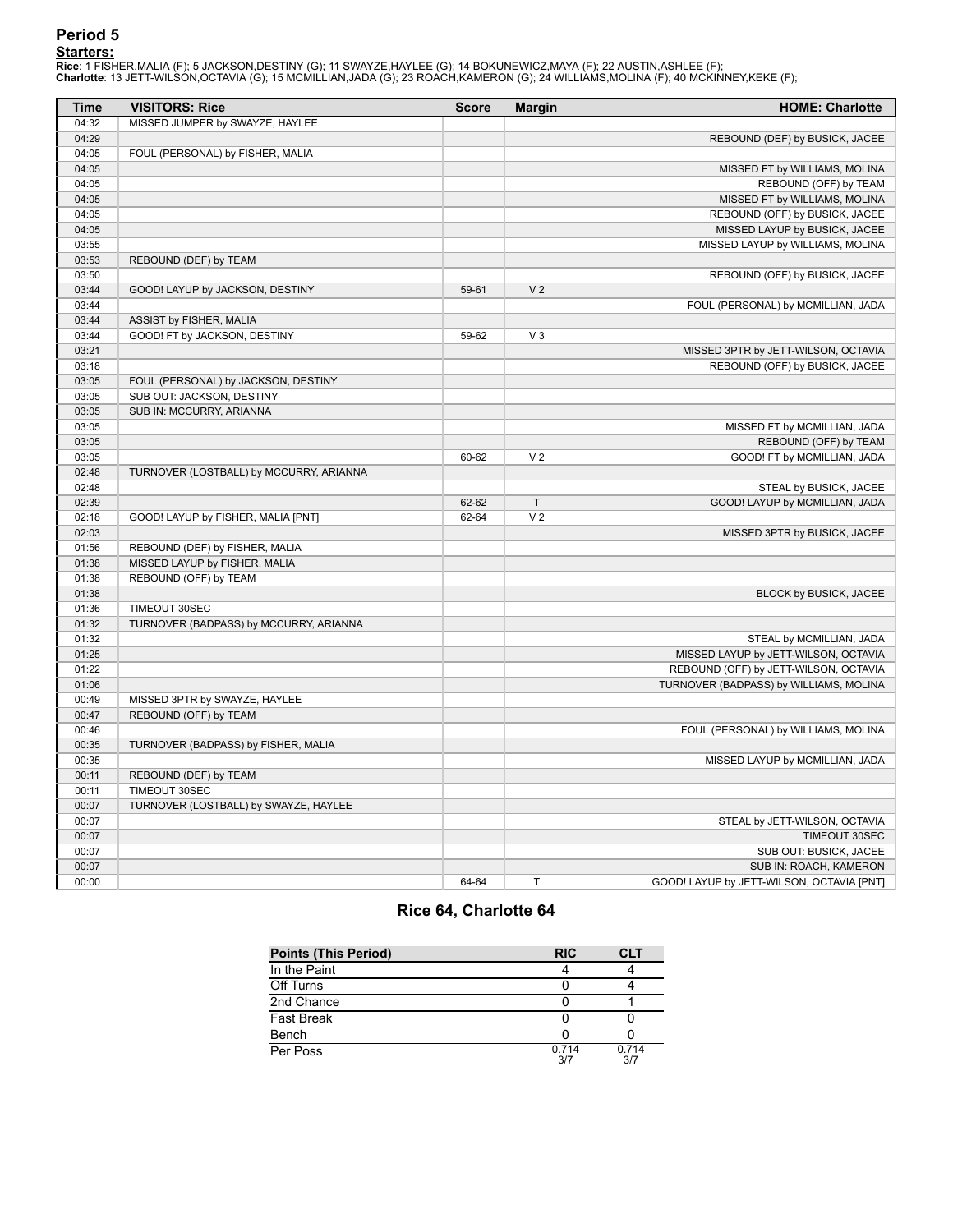# **Period 6**

<mark>Starters:</mark><br>Rice: 1 FISHER,MALIA (F); 5 JACKSON,DESTINY (G); 11 SWAYZE,HAYLEE (G); 14 BOKUNEWICZ,MAYA (F); 22 AUSTIN,ASHLEE (F);<br>**Charlotte**: 13 JETT-WILSON,OCTAVIA (G); 15 MCMILLIAN,JADA (G); 23 ROACH,KAMERON (G); 24 WILL

| Time  | <b>VISITORS: Rice</b>                      | <b>Score</b> | <b>Margin</b>  | <b>HOME: Charlotte</b>                   |
|-------|--------------------------------------------|--------------|----------------|------------------------------------------|
| 05:00 |                                            |              |                | SUB OUT: ROACH, KAMERON                  |
| 05:00 |                                            |              |                | SUB IN: BUSICK, JACEE                    |
| 04:46 | MISSED JUMPER by FISHER, MALIA             |              |                |                                          |
| 04:46 |                                            |              |                | BLOCK by MCKINNEY, KEKE                  |
| 04:46 | REBOUND (OFF) by TEAM                      |              |                |                                          |
| 04:29 | MISSED 3PTR by SWAYZE, HAYLEE              |              |                |                                          |
| 04:27 |                                            |              |                | REBOUND (DEF) by TEAM                    |
| 04:06 |                                            |              |                | MISSED 3PTR by MCKINNEY, KEKE            |
| 04:02 | REBOUND (DEF) by FISHER, MALIA             |              |                |                                          |
| 03:37 | MISSED JUMPER by SWAYZE, HAYLEE            |              |                |                                          |
| 03:33 | REBOUND (OFF) by SWAYZE, HAYLEE            |              |                |                                          |
| 03:16 | MISSED JUMPER by AUSTIN, ASHLEE            |              |                |                                          |
| 03:16 |                                            |              |                | REBOUND (DEF) by BUSICK, JACEE           |
| 03:16 | FOUL (PERSONAL) by AUSTIN, ASHLEE          |              |                |                                          |
| 03:16 |                                            |              |                | MISSED FT by MCKINNEY, KEKE              |
| 03:16 |                                            |              |                | REBOUND (OFF) by TEAM                    |
| 03:16 |                                            | 65-64        | H <sub>1</sub> | GOOD! FT by MCKINNEY, KEKE [FB]          |
| 03:01 | MISSED 3PTR by AUSTIN, ASHLEE              |              |                |                                          |
| 02:57 |                                            |              |                | REBOUND (DEF) by MCMILLIAN, JADA         |
| 02:53 |                                            |              |                | MISSED JUMPER by MCMILLIAN, JADA         |
| 02:52 | REBOUND (DEF) by TEAM                      |              |                |                                          |
| 02:52 |                                            |              |                | FOUL (PERSONAL) by WILLIAMS, MOLINA      |
| 02:52 |                                            |              |                | SUB OUT: WILLIAMS, MOLINA                |
| 02:52 |                                            |              |                | SUB IN: ROACH, KAMERON                   |
| 02:52 | MISSED FT by MCCURRY, ARIANNA              |              |                |                                          |
| 02:52 | REBOUND (OFF) by TEAM                      |              |                |                                          |
| 02:52 | GOOD! FT by MCCURRY, ARIANNA [FB]          | 65-65        | T              |                                          |
| 02:38 |                                            |              |                | TURNOVER (TRAVEL) by MCMILLIAN, JADA     |
| 02:28 | TURNOVER (OUTOFBOUNDS) by BOKUNEWICZ, MAYA |              |                |                                          |
| 02:11 |                                            |              |                | TURNOVER (OUTOFBOUNDS) by MCKINNEY, KEKE |
| 02:11 | TIMEOUT 30SEC                              |              |                |                                          |
| 02:11 |                                            |              |                |                                          |
| 01:47 | GOOD! LAYUP by AUSTIN, ASHLEE [PNT]        | 65-67        | V <sub>2</sub> |                                          |
| 01:16 |                                            |              |                | TURNOVER (BADPASS) by MCMILLIAN, JADA    |
| 00:50 | MISSED LAYUP by BOKUNEWICZ, MAYA           |              |                |                                          |
| 00:50 |                                            |              |                | BLOCK by MCKINNEY, KEKE                  |
| 00:45 |                                            |              |                | REBOUND (DEF) by ROACH, KAMERON          |
| 00:39 |                                            |              |                | TIMEOUT 30SEC                            |
| 00:20 |                                            |              |                | MISSED JUMPER by MCMILLIAN, JADA         |
| 00:18 | REBOUND (DEF) by BOKUNEWICZ, MAYA          |              |                |                                          |
| 00:18 | TIMEOUT 30SEC                              |              |                |                                          |
| 00:10 |                                            |              |                | FOUL (PERSONAL) by MCMILLIAN, JADA       |
| 00:10 | MISSED FT by AUSTIN, ASHLEE                |              |                |                                          |
| 00:10 | REBOUND (OFF) by TEAM                      |              |                |                                          |
| 00:10 | GOOD! FT by AUSTIN, ASHLEE                 | 65-68        | $V_3$          |                                          |
| 00:10 |                                            |              |                | TIMEOUT 30SEC                            |
| 00:10 | SUB OUT: MCCURRY, ARIANNA                  |              |                |                                          |
| 00:10 | SUB IN: MAY, SAVANNAH                      |              |                |                                          |
| 00:03 |                                            | 68-68        | Τ              | GOOD! 3PTR by JETT-WILSON, OCTAVIA       |
| 00:03 | TIMEOUT 30SEC                              |              |                |                                          |
| 00:03 | SUB OUT: MAY, SAVANNAH                     |              |                |                                          |
| 00:03 | SUB IN: MCCURRY, ARIANNA                   |              |                |                                          |
| 00:00 | MISSED 3PTR by SWAYZE, HAYLEE              |              |                |                                          |
| 00:00 | REBOUND (OFF) by AUSTIN, ASHLEE            |              |                |                                          |

# **Rice 68, Charlotte 68**

| <b>Points (This Period)</b> | <b>RIC</b>   | CLT          |
|-----------------------------|--------------|--------------|
| In the Paint                |              |              |
| Off Turns                   |              |              |
| 2nd Chance                  |              |              |
| <b>Fast Break</b>           |              |              |
| Bench                       |              |              |
| Per Poss                    | 0.500<br>2/8 | 0.500<br>2/8 |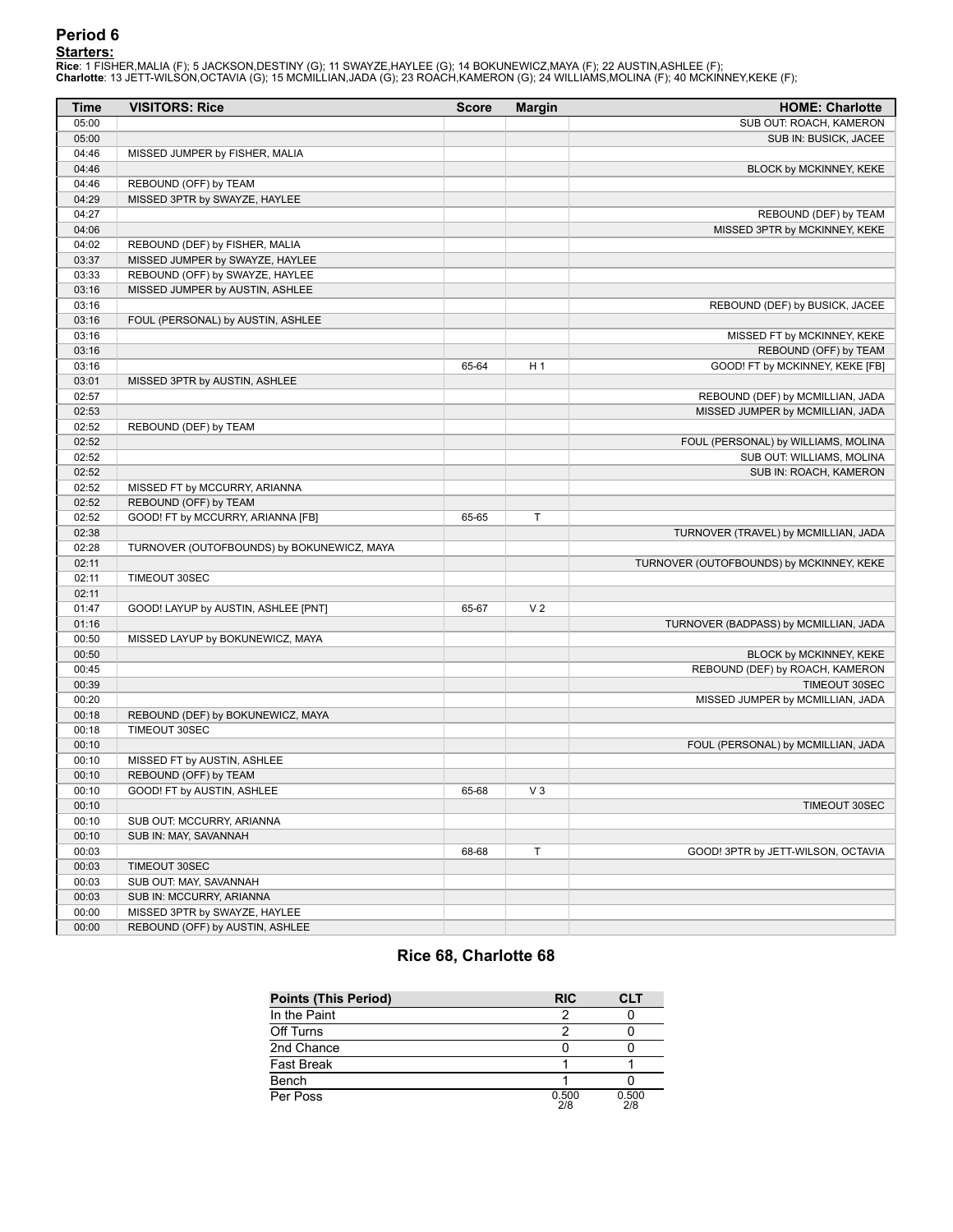# **Period 7**

<mark>Starters:</mark><br>Rice: 1 FISHER,MALIA (F); 5 JACKSON,DESTINY (G); 11 SWAYZE,HAYLEE (G); 14 BOKUNEWICZ,MAYA (F); 22 AUSTIN,ASHLEE (F);<br>**Charlotte**: 13 JETT-WILSON,OCTAVIA (G); 15 MCMILLIAN,JADA (G); 23 ROACH,KAMERON (G); 24 WILL

| Time  | <b>VISITORS: Rice</b>             | <b>Score</b> | <b>Margin</b>  | <b>HOME: Charlotte</b>                  |
|-------|-----------------------------------|--------------|----------------|-----------------------------------------|
| 04:46 |                                   | 70-68        | H <sub>2</sub> | GOOD! JUMPER by BUSICK, JACEE [PNT]     |
| 04:46 |                                   |              |                | ASSIST by MCKINNEY, KEKE                |
| 04:30 |                                   |              |                | FOUL (PERSONAL) by ROACH, KAMERON       |
| 04:30 | GOOD! FT by AUSTIN, ASHLEE [FB]   | 70-69        | H <sub>1</sub> |                                         |
| 04:30 | MISSED FT by AUSTIN, ASHLEE       |              |                |                                         |
| 04:28 | REBOUND (OFF) by FISHER, MALIA    |              |                |                                         |
| 04:26 | MISSED JUMPER by FISHER, MALIA    |              |                |                                         |
| 04:26 |                                   |              |                | BLOCK by ROACH, KAMERON                 |
| 04:26 | REBOUND (OFF) by TEAM             |              |                |                                         |
| 04:25 |                                   |              |                | FOUL (PERSONAL) by JETT-WILSON, OCTAVIA |
| 04:25 | GOOD! FT by SWAYZE, HAYLEE        | 70-70        | T              |                                         |
| 04:25 | GOOD! FT by SWAYZE, HAYLEE        | 70-71        | V <sub>1</sub> |                                         |
| 04:12 |                                   |              |                | MISSED JUMPER by MCMILLIAN, JADA        |
| 04:09 | REBOUND (DEF) by FISHER, MALIA    |              |                |                                         |
| 03:49 | MISSED 3PTR by SWAYZE, HAYLEE     |              |                |                                         |
| 03:45 |                                   |              |                | REBOUND (DEF) by MCMILLIAN, JADA        |
| 03:37 |                                   |              |                | FOUL (OFF) by BUSICK, JACEE             |
| 03:37 |                                   |              |                | TURNOVER (OFFENSIVE) by BUSICK, JACEE   |
| 03:26 | GOOD! 3PTR by AUSTIN, ASHLEE      | 70-74        | V <sub>4</sub> |                                         |
| 03:26 | ASSIST by SWAYZE, HAYLEE          |              |                |                                         |
| 02:56 |                                   | 73-74        | V <sub>1</sub> | GOOD! 3PTR by BUSICK, JACEE             |
| 02:56 |                                   |              |                | ASSIST by JETT-WILSON, OCTAVIA          |
| 02:34 | GOOD! JUMPER by AUSTIN, ASHLEE    | 73-76        | $V_3$          |                                         |
| 02:17 |                                   | 76-76        | $\mathsf T$    | GOOD! 3PTR by JETT-WILSON, OCTAVIA      |
| 02:17 |                                   |              |                | ASSIST by BUSICK, JACEE                 |
| 01:56 | MISSED JUMPER by SWAYZE, HAYLEE   |              |                |                                         |
| 01:53 |                                   |              |                | REBOUND (DEF) by MCKINNEY, KEKE         |
| 01:46 |                                   | 79-76        | $H_3$          | GOOD! 3PTR by JETT-WILSON, OCTAVIA      |
| 01:46 |                                   |              |                | ASSIST by MCMILLIAN, JADA               |
| 01:44 | TIMEOUT 30SEC                     |              |                |                                         |
| 01:44 |                                   |              |                |                                         |
| 01:30 |                                   |              |                | FOUL (PERSONAL) by MCKINNEY, KEKE       |
| 01:30 | GOOD! FT by AUSTIN, ASHLEE        | 79-77        | H <sub>2</sub> |                                         |
| 01:30 | GOOD! FT by AUSTIN, ASHLEE        | 79-78        | H <sub>1</sub> |                                         |
| 01:13 |                                   |              |                | MISSED JUMPER by JETT-WILSON, OCTAVIA   |
| 01:10 |                                   |              |                | REBOUND (OFF) by BUSICK, JACEE          |
| 00:59 |                                   |              |                | MISSED JUMPER by MCKINNEY, KEKE         |
| 00:59 | REBOUND (DEF) by TEAM             |              |                |                                         |
| 00:41 |                                   |              |                | FOUL (INTENTIONAL) by ROACH, KAMERON    |
| 00:41 | MISSED FT by BOKUNEWICZ, MAYA     |              |                |                                         |
| 00:41 | REBOUND (OFF) by TEAM             |              |                |                                         |
| 00:41 | GOOD! FT by BOKUNEWICZ, MAYA      | 79-79        | T              |                                         |
| 00:16 | MISSED JUMPER by MCCURRY, ARIANNA |              |                |                                         |
| 00:13 | REBOUND (OFF) by BOKUNEWICZ, MAYA |              |                |                                         |
| 00:03 | MISSED JUMPER by SWAYZE, HAYLEE   |              |                |                                         |
| 00:01 |                                   |              |                | REBOUND (DEF) by TEAM                   |
| 00:01 |                                   |              |                | TIMEOUT 30SEC                           |
| 00:01 |                                   |              |                | SUB OUT: MCMILLIAN, JADA                |
| 00:01 |                                   |              |                | SUB IN: LAWRENCE, DAZIA                 |
| 00:01 | SUB OUT: MCCURRY, ARIANNA         |              |                |                                         |
| 00:01 | SUB IN: MAY, SAVANNAH             |              |                |                                         |
| 00:01 |                                   |              |                | TURNOVER (BADPASS) by LAWRENCE, DAZIA   |
| 00:01 |                                   |              |                | SUB OUT: LAWRENCE, DAZIA                |
| 00:01 |                                   |              |                | SUB IN: MCMILLIAN, JADA                 |
| 00:00 | MISSED JUMPER by AUSTIN, ASHLEE   |              |                |                                         |
| 00:00 |                                   |              |                | BLOCK by MCKINNEY, KEKE                 |
| 00:00 | REBOUND (OFF) by TEAM             |              |                |                                         |

# **Rice 79, Charlotte 79**

| <b>Points (This Period)</b> | <b>RIC</b>   | <b>CLT</b>   |
|-----------------------------|--------------|--------------|
| In the Paint                |              |              |
| Off Turns                   |              |              |
| 2nd Chance                  |              |              |
| Fast Break                  |              |              |
| Bench                       |              |              |
| Per Poss                    | 1.571<br>5/7 | 1.375<br>4/8 |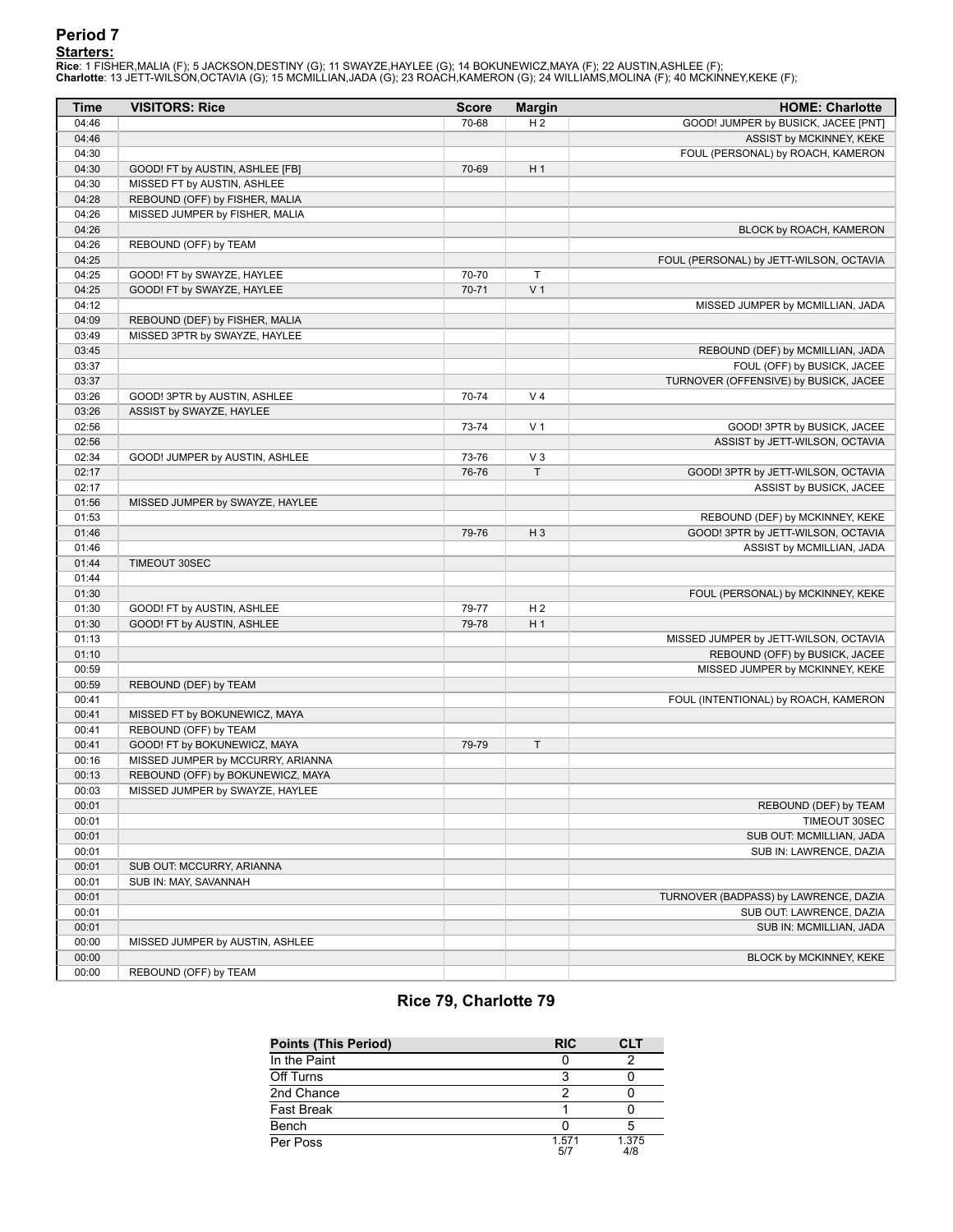# **Period 8**

<mark>Starters:</mark><br>Rice: 1 FISHER,MALIA (F); 5 JACKSON,DESTINY (G); 11 SWAYZE,HAYLEE (G); 14 BOKUNEWICZ,MAYA (F); 22 AUSTIN,ASHLEE (F);<br>**Charlotte**: 13 JETT-WILSON,OCTAVIA (G); 15 MCMILLIAN,JADA (G); 23 ROACH,KAMERON (G); 24 WILL

| <b>Time</b>    | <b>VISITORS: Rice</b>                  | <b>Score</b> | <b>Margin</b>  | <b>HOME: Charlotte</b>                    |
|----------------|----------------------------------------|--------------|----------------|-------------------------------------------|
| 05:00          | SUB OUT: MAY, SAVANNAH                 |              |                |                                           |
| 05:00          | SUB IN: MCCURRY, ARIANNA               |              |                |                                           |
| 04:46          | TURNOVER (LOSTBALL) by SWAYZE, HAYLEE  |              |                |                                           |
| 04:46          |                                        |              |                | STEAL by JETT-WILSON, OCTAVIA             |
| 04:41          |                                        |              |                | MISSED JUMPER by JETT-WILSON, OCTAVIA     |
| 04:38          | REBOUND (DEF) by FISHER, MALIA         |              |                |                                           |
| 04:25          | TURNOVER (BADPASS) by AUSTIN, ASHLEE   |              |                |                                           |
| 04:25          |                                        |              |                | STEAL by BUSICK, JACEE                    |
| 04:04          |                                        |              |                | TURNOVER (BADPASS) by MCKINNEY, KEKE      |
| 04:04          | STEAL by AUSTIN, ASHLEE                |              |                |                                           |
| 03:57          | MISSED 3PTR by BOKUNEWICZ, MAYA        |              |                |                                           |
| 03:52          |                                        |              |                | REBOUND (DEF) by MCKINNEY, KEKE           |
| 03:29          |                                        |              |                | MISSED JUMPER by JETT-WILSON, OCTAVIA     |
| 03:29          | REBOUND (DEF) by AUSTIN, ASHLEE        |              |                |                                           |
| 03:29          |                                        |              |                | FOUL (PERSONAL) by JETT-WILSON, OCTAVIA   |
| 03:29          | GOOD! FT by AUSTIN, ASHLEE [FB]        | 79-80        | V <sub>1</sub> |                                           |
| 03:29          | GOOD! FT by AUSTIN, ASHLEE [FB]        | 79-81        | V <sub>2</sub> |                                           |
| 03:14          |                                        | 81-81        | $\mathsf T$    | GOOD! JUMPER by MCMILLIAN, JADA           |
| 02:53          | MISSED LAYUP by SWAYZE, HAYLEE         |              |                |                                           |
| 02:48          |                                        |              |                | REBOUND (DEF) by BUSICK, JACEE            |
| 02:34          |                                        |              |                | TURNOVER (TRAVEL) by JETT-WILSON, OCTAVIA |
| 02:18          | MISSED LAYUP by AUSTIN, ASHLEE         |              |                |                                           |
| 02:18          |                                        |              |                | BLOCK by MCKINNEY, KEKE                   |
| 02:13          |                                        |              |                | REBOUND (DEF) by BUSICK, JACEE            |
| 02:07          |                                        |              |                | MISSED 3PTR by MCKINNEY, KEKE             |
| 02:01          |                                        |              |                | REBOUND (OFF) by BUSICK, JACEE            |
| 01:47          |                                        |              |                | MISSED JUMPER by MCMILLIAN, JADA          |
| 01:46          |                                        |              |                | REBOUND (OFF) by TEAM                     |
| 01:27          |                                        | 83-81        | H <sub>2</sub> | GOOD! LAYUP by MCKINNEY, KEKE             |
| 01:27          |                                        |              |                | ASSIST by MCMILLIAN, JADA                 |
| 01:01          | MISSED JUMPER by MCCURRY, ARIANNA      |              |                |                                           |
| 00:58          |                                        |              |                | REBOUND (DEF) by ROACH, KAMERON           |
| 00:34          | FOUL (PERSONAL) by MCCURRY, ARIANNA    |              |                |                                           |
| 00:34          |                                        | 84-81        | $H_3$          | GOOD! FT by MCKINNEY, KEKE                |
| 00:34          |                                        | 85-81        | H4             | GOOD! FT by MCKINNEY, KEKE                |
| 00:34          | TIMEOUT 30SEC                          |              |                |                                           |
| 00:34          |                                        |              |                |                                           |
| 00:27          | GOOD! JUMPER by FISHER, MALIA [PNT]    | 85-83        | H <sub>2</sub> |                                           |
| 00:27          | ASSIST by BOKUNEWICZ, MAYA             |              |                |                                           |
| 00:26          | FOUL (PERSONAL) by BOKUNEWICZ, MAYA    |              |                |                                           |
| 00:26          |                                        | 86-83        | $H_3$          | GOOD! FT by JETT-WILSON, OCTAVIA [FB]     |
| 00:26          |                                        | 87-83        | H <sub>4</sub> | GOOD! FT by JETT-WILSON, OCTAVIA [FB]     |
|                |                                        |              |                |                                           |
| 00:17<br>00:17 | TURNOVER (BADPASS) by MCCURRY, ARIANNA |              |                |                                           |
| 00:14          |                                        |              |                | STEAL by ROACH, KAMERON                   |
|                | FOUL (INTENTIONAL) by FISHER, MALIA    |              |                |                                           |
| 00:14          |                                        |              |                | MISSED FT by JETT-WILSON, OCTAVIA         |
| 00:14          |                                        | 88-83        | H <sub>5</sub> | GOOD! FT by JETT-WILSON, OCTAVIA [FB]     |
| 00:14          |                                        |              |                | REBOUND (OFF) by TEAM                     |

# **Rice 83, Charlotte 88**

| <b>Points (This Period)</b> | <b>RIC</b>   | CLT          |
|-----------------------------|--------------|--------------|
| In the Paint                |              |              |
| Off Turns                   |              |              |
| 2nd Chance                  |              |              |
| <b>Fast Break</b>           |              |              |
| Bench                       |              |              |
| Per Poss                    | 0.444<br>2/9 | 1.125<br>5/8 |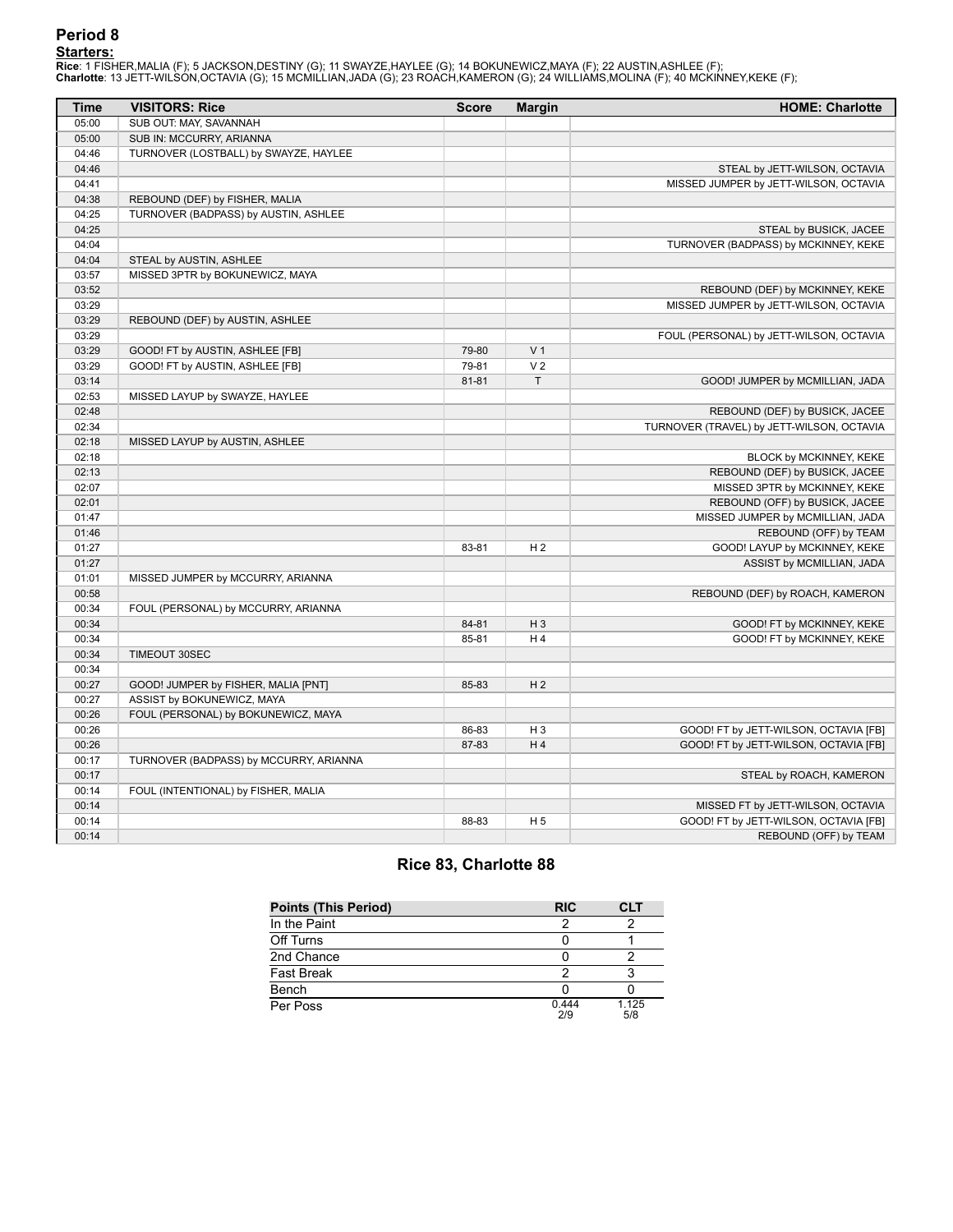# **Official Scoring/Possession Reference Chart Rice vs Charlotte Period 1 January 22, 2022 at Halton Arena - Charlotte, N.C.**



# **Period 1**

#### **Starters:**

**Rice**: 1 FISHER,MALIA (F); 5 JACKSON,DESTINY (G); 11 SWAYZE,HAYLEE (G); 14 BOKUNEWICZ,MAYA (F); 22 AUSTIN,ASHLEE (F);<br>**Charlotte**: 13 JETT-WILSON,OCTAVIA (G); 15 MCMILLIAN,JADA (G); 23 ROACH,KAMERON (G); 24 WILLIAMS,MOLIN

| Time  | <b>VISITORS: Rice</b>            | <b>Score</b> | <b>Margin</b>  | <b>HOME: Charlotte</b>                |
|-------|----------------------------------|--------------|----------------|---------------------------------------|
| 09:42 |                                  | $2 - 0$      | H <sub>2</sub> | GOOD! JUMPER by WILLIAMS, MOLINA      |
| 09:11 |                                  | $4 - 0$      | H <sub>4</sub> | GOOD! LAYUP by MCKINNEY, KEKE         |
| 08:52 |                                  | $6-0$        | H 6            | GOOD! LAYUP by JETT-WILSON, OCTAVIA   |
| 06:02 | GOOD! LAYUP by AUSTIN, ASHLEE    | $6-2$        | H <sub>4</sub> |                                       |
| 05:44 |                                  | $8 - 2$      | H 6            | GOOD! LAYUP by WILLIAMS, MOLINA [PNT] |
| 05:25 | GOOD! FT by AUSTIN, ASHLEE       | $8 - 3$      | H <sub>5</sub> |                                       |
| 05:10 |                                  | $11 - 3$     | H 8            | GOOD! 3PTR by ROACH, KAMERON          |
| 04:59 | GOOD! JUMPER by AUSTIN, ASHLEE   | $11 - 5$     | H <sub>6</sub> |                                       |
| 04:33 | GOOD! 3PTR by SWAYZE, HAYLEE     | $11 - 8$     | $H_3$          |                                       |
| 03:55 |                                  | $13 - 8$     | H <sub>5</sub> | GOOD! LAYUP by MCKINNEY, KEKE         |
| 02:50 |                                  | $16-8$       | H 8            | GOOD! 3PTR by ROACH, KAMERON          |
| 00:01 | GOOD! JUMPER by JACKSON, DESTINY | $16-10$      | H 6            |                                       |

**Rice 10, Charlotte 16**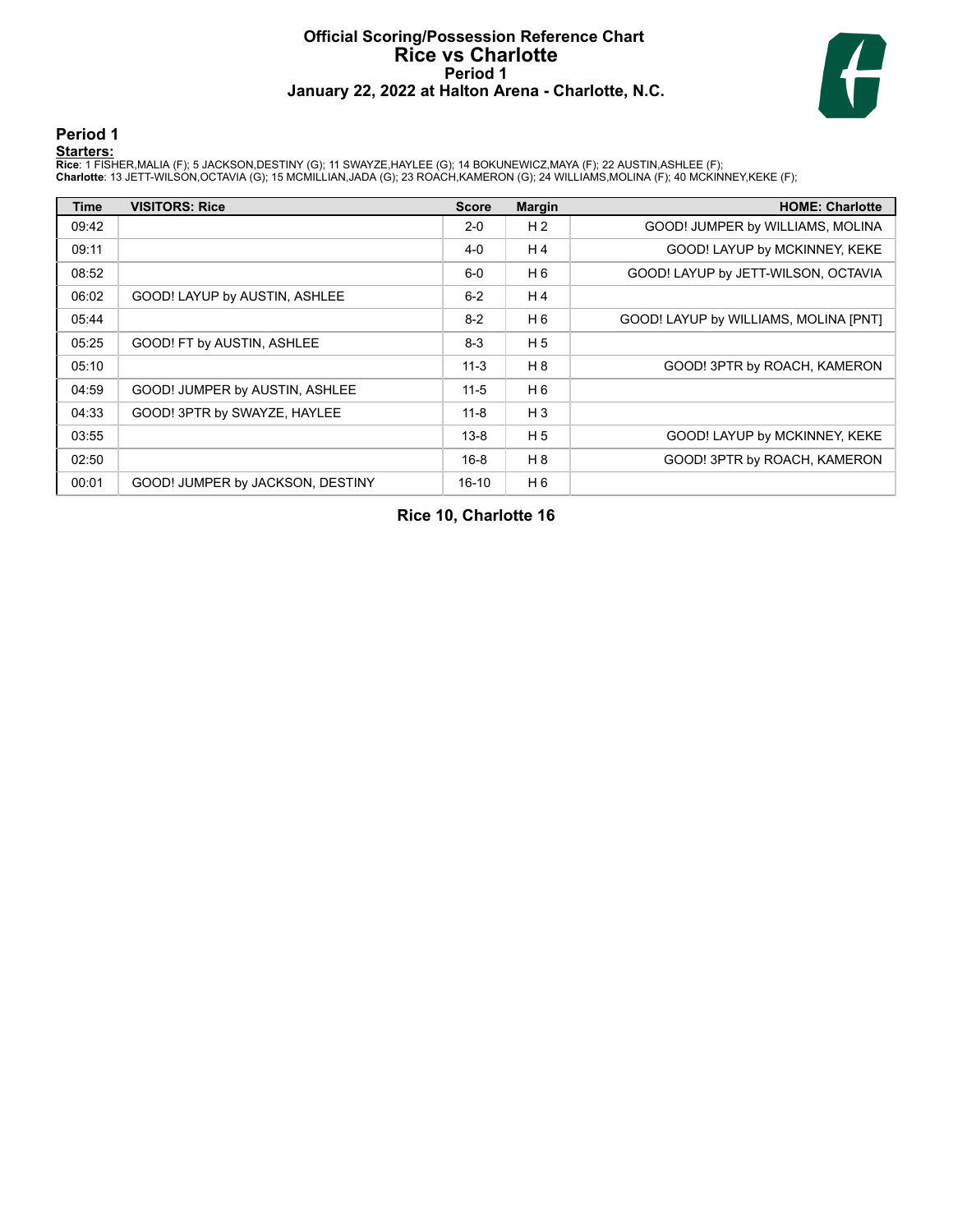# **Official Scoring/Possession Reference Chart Rice vs Charlotte Period 2 January 22, 2022 at Halton Arena - Charlotte, N.C.**



# **Period 2**

#### **Starters:**

**Rice**: 1 FISHER,MALIA (F); 5 JACKSON,DESTINY (G); 11 SWAYZE,HAYLEE (G); 14 BOKUNEWICZ,MAYA (F); 22 AUSTIN,ASHLEE (F);<br>**Charlotte**: 13 JETT-WILSON,OCTAVIA (G); 15 MCMILLIAN,JADA (G); 23 ROACH,KAMERON (G); 24 WILLIAMS,MOLIN

| Time  | <b>VISITORS: Rice</b>               | <b>Score</b> | <b>Margin</b>  | <b>HOME: Charlotte</b>               |
|-------|-------------------------------------|--------------|----------------|--------------------------------------|
| 09:45 |                                     | $19-10$      | H 9            | GOOD! 3PTR by JETT-WILSON, OCTAVIA   |
| 07:32 | GOOD! FT by FISHER, MALIA           | $19 - 11$    | H 8            |                                      |
| 07:32 | GOOD! FT by FISHER, MALIA           | $19-12$      | H <sub>7</sub> |                                      |
| 06:26 | GOOD! JUMPER by SWAYZE, HAYLEE      | $19 - 14$    | H <sub>5</sub> |                                      |
| 05:33 | GOOD! LAYUP by SWAYZE, HAYLEE       | 19-16        | $H_3$          |                                      |
| 04:25 | GOOD! FT by FISHER, MALIA           | 19-17        | H <sub>2</sub> |                                      |
| 04:08 | GOOD! LAYUP by BELLAMY, INDIA [PNT] | 19-19        | T.             |                                      |
| 02:59 |                                     | $20 - 19$    | H <sub>1</sub> | GOOD! FT by MCGRAW, MYA              |
| 02:35 |                                     | $22 - 19$    | $H_3$          | GOOD! LAYUP by MCMILLIAN, JADA [PNT] |
| 01:35 | GOOD! JUMPER by FISHER, MALIA       | $22 - 21$    | H <sub>1</sub> |                                      |
| 00:35 | GOOD! JUMPER by FISHER, MALIA       | $22 - 23$    | V <sub>1</sub> |                                      |
| 00:23 |                                     | 23-23        | т              | GOOD! FT by JETT-WILSON, OCTAVIA     |

**Rice 23, Charlotte 23**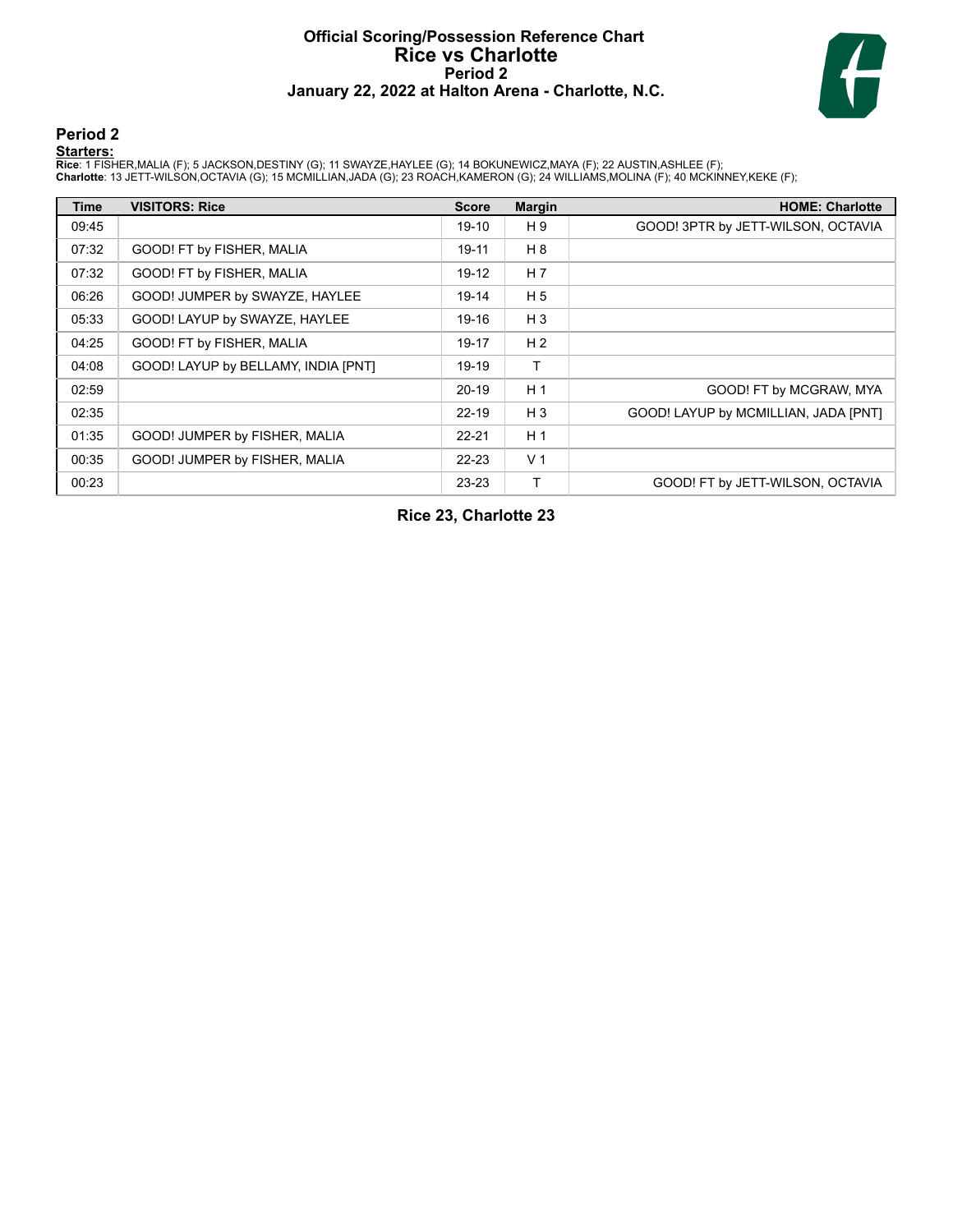# **Official Scoring/Possession Reference Chart Rice vs Charlotte Period 3 January 22, 2022 at Halton Arena - Charlotte, N.C.**



# **Period 3**

#### **Starters:**

**Rice**: 1 FISHER,MALIA (F); 5 JACKSON,DESTINY (G); 11 SWAYZE,HAYLEE (G); 14 BOKUNEWICZ,MAYA (F); 22 AUSTIN,ASHLEE (F);<br>**Charlotte**: 13 JETT-WILSON,OCTAVIA (G); 15 MCMILLIAN,JADA (G); 23 ROACH,KAMERON (G); 24 WILLIAMS,MOLIN

| <b>Time</b> | <b>VISITORS: Rice</b>                | <b>Score</b> | <b>Margin</b>  | <b>HOME: Charlotte</b>                    |
|-------------|--------------------------------------|--------------|----------------|-------------------------------------------|
| 09:51       |                                      | 24-23        | H <sub>1</sub> | GOOD! FT by MCKINNEY, KEKE                |
| 09:51       |                                      | 25-23        | H <sub>2</sub> | GOOD! FT by MCKINNEY, KEKE                |
| 09:01       |                                      | 27-23        | H <sub>4</sub> | GOOD! JUMPER by WILLIAMS, MOLINA [PNT]    |
| 08:11       | GOOD! FT by FISHER, MALIA            | $27 - 24$    | $H_3$          |                                           |
| 08:11       | GOOD! FT by FISHER, MALIA            | 27-25        | H <sub>2</sub> |                                           |
| 07:48       |                                      | 28-25        | H <sub>3</sub> | GOOD! FT by MCKINNEY, KEKE                |
| 07:48       |                                      | 29-25        | H <sub>4</sub> | GOOD! FT by MCKINNEY, KEKE                |
| 07:04       |                                      | $31 - 25$    | H <sub>6</sub> | GOOD! LAYUP by JETT-WILSON, OCTAVIA [PNT] |
| 06:35       | GOOD! LAYUP by JACKSON, DESTINY      | $31 - 27$    | H <sub>4</sub> |                                           |
| 06:29       |                                      | 33-27        | H <sub>6</sub> | GOOD! JUMPER by JETT-WILSON, OCTAVIA      |
| 06:29       |                                      | 34-27        | H <sub>7</sub> | GOOD! FT by JETT-WILSON, OCTAVIA          |
| 06:07       |                                      | 36-27        | H 9            | GOOD! LAYUP by JETT-WILSON, OCTAVIA [PNT] |
| 05:47       | GOOD! LAYUP by AUSTIN, ASHLEE [PNT]  | 36-29        | H <sub>7</sub> |                                           |
| 05:05       |                                      | 37-29        | H 8            | GOOD! FT by JETT-WILSON, OCTAVIA [FB]     |
| 05:05       |                                      | 38-29        | H 9            | GOOD! FT by JETT-WILSON, OCTAVIA [FB]     |
| 04:37       |                                      | 40-29        | H 11           | GOOD! LAYUP by MCMILLIAN, JADA [PNT]      |
| 04:23       | GOOD! LAYUP by AUSTIN, ASHLEE [PNT]  | 40-31        | H <sub>9</sub> |                                           |
| 04:23       | GOOD! FT by AUSTIN, ASHLEE           | 40-32        | H <sub>8</sub> |                                           |
| 04:02       | GOOD! FT by JACKSON, DESTINY [FB]    | 40-33        | H 7            |                                           |
| 04:02       | GOOD! FT by JACKSON, DESTINY [FB]    | 40-34        | H <sub>6</sub> |                                           |
| 03:48       |                                      | 42-34        | H <sub>8</sub> | GOOD! JUMPER by JETT-WILSON, OCTAVIA      |
| 03:37       | GOOD! JUMPER by AUSTIN, ASHLEE       | 42-36        | H <sub>6</sub> |                                           |
| 02:40       |                                      | 43-36        | H <sub>7</sub> | GOOD! FT by JETT-WILSON, OCTAVIA [FB]     |
| 02:18       | GOOD! LAYUP by JACKSON, DESTINY [FB] | 43-38        | H <sub>5</sub> |                                           |
| 01:05       |                                      | 45-38        | H 7            | GOOD! LAYUP by MCMILLIAN, JADA            |
| 00:30       | GOOD! LAYUP by AUSTIN, ASHLEE        | 45-40        | H <sub>5</sub> |                                           |
| 00:30       | GOOD! FT by AUSTIN, ASHLEE           | 45-41        | H <sub>4</sub> |                                           |
| 00:10       |                                      | 47-41        | H <sub>6</sub> | GOOD! LAYUP by MCMILLIAN, JADA            |

**Rice 41, Charlotte 47**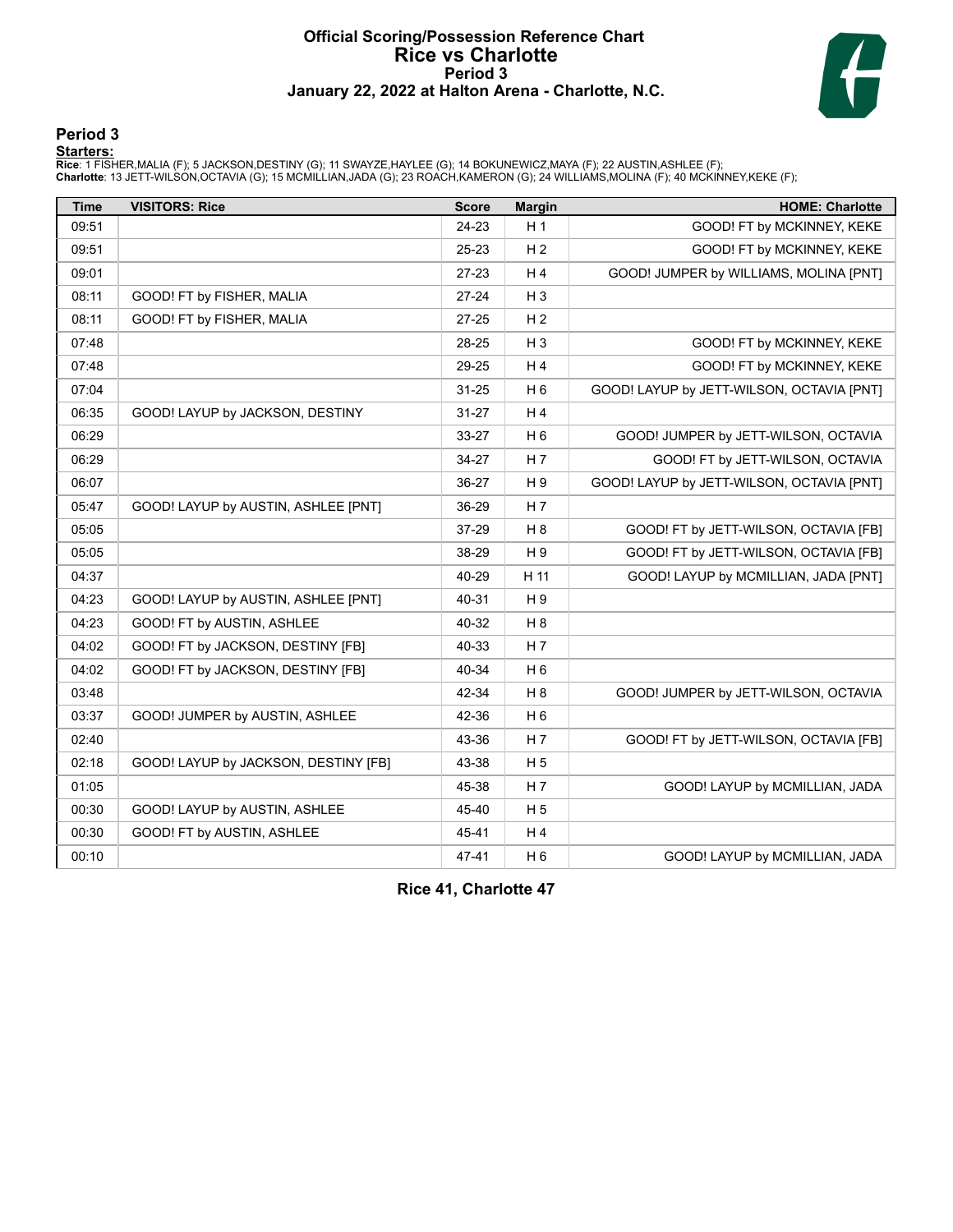# **Official Scoring/Possession Reference Chart Rice vs Charlotte Period 4 January 22, 2022 at Halton Arena - Charlotte, N.C.**



# **Period 4**

#### **Starters:**

**Rice**: 1 FISHER,MALIA (F); 5 JACKSON,DESTINY (G); 11 SWAYZE,HAYLEE (G); 14 BOKUNEWICZ,MAYA (F); 22 AUSTIN,ASHLEE (F);<br>**Charlotte**: 13 JETT-WILSON,OCTAVIA (G); 15 MCMILLIAN,JADA (G); 23 ROACH,KAMERON (G); 24 WILLIAMS,MOLIN

| <b>Time</b> | <b>VISITORS: Rice</b>                | <b>Score</b> | <b>Margin</b>  | <b>HOME: Charlotte</b>                    |
|-------------|--------------------------------------|--------------|----------------|-------------------------------------------|
| 08:11       | GOOD! LAYUP by JACKSON, DESTINY [FB] | 47-43        | H <sub>4</sub> |                                           |
| 08:03       |                                      | 49-43        | H 6            | GOOD! LAYUP by MCMILLIAN, JADA [PNT]      |
| 08:03       |                                      | 50-43        | H 7            | GOOD! FT by MCMILLIAN, JADA               |
| 07:40       | GOOD! FT by BOKUNEWICZ, MAYA         | 50-44        | H 6            |                                           |
| 07:40       | GOOD! FT by BOKUNEWICZ, MAYA         | 50-45        | H <sub>5</sub> |                                           |
| 07:20       |                                      | 52-45        | H 7            | GOOD! LAYUP by MCKINNEY, KEKE [PNT]       |
| 06:59       | GOOD! 3PTR by SWAYZE, HAYLEE         | 52-48        | H <sub>4</sub> |                                           |
| 06:15       |                                      | 53-48        | H <sub>5</sub> | GOOD! FT by MCMILLIAN, JADA               |
| 05:57       | GOOD! LAYUP by AUSTIN, ASHLEE [PNT]  | 53-50        | $H_3$          |                                           |
| 05:40       |                                      | 55-50        | H <sub>5</sub> | GOOD! LAYUP by JETT-WILSON, OCTAVIA [PNT] |
| 05:24       | GOOD! LAYUP by SWAYZE, HAYLEE        | 55-52        | $H_3$          |                                           |
| 04:13       | GOOD! 3PTR by SWAYZE, HAYLEE         | 55-55        | T.             |                                           |
| 03:42       | GOOD! JUMPER by SWAYZE, HAYLEE       | 55-57        | V <sub>2</sub> |                                           |
| 02:39       |                                      | 57-57        | Τ              | GOOD! LAYUP by JETT-WILSON, OCTAVIA [FB]  |
| 02:21       | GOOD! LAYUP by FISHER, MALIA         | 57-59        | V <sub>2</sub> |                                           |
| 01:56       |                                      | 59-59        | т              | GOOD! LAYUP by MCKINNEY, KEKE             |

**Rice 59, Charlotte 59**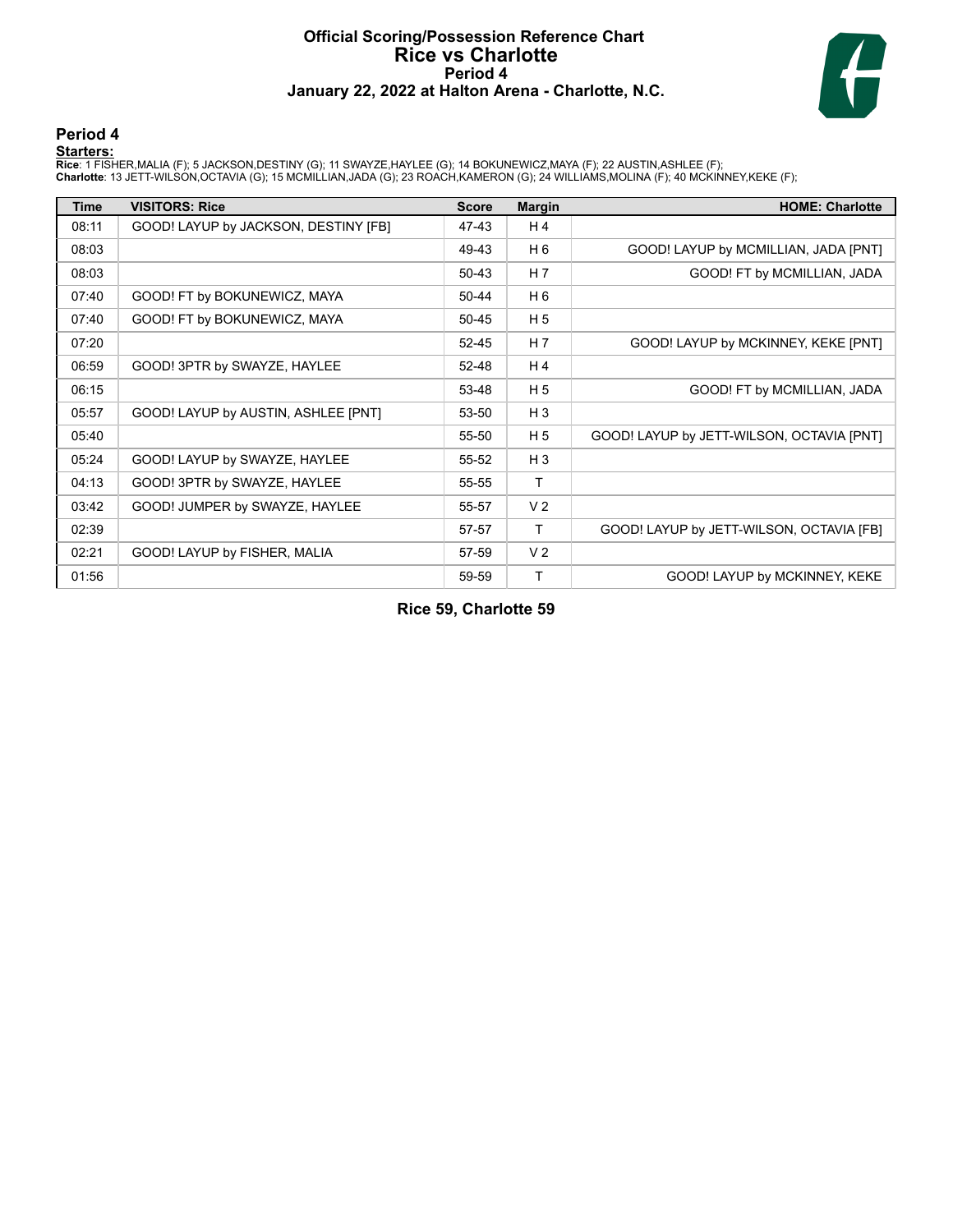# **Official Scoring/Possession Reference Chart Rice vs Charlotte Period 5 January 22, 2022 at Halton Arena - Charlotte, N.C.**



# **Period 5**

#### **Starters:**

**Rice**: 1 FISHER,MALIA (F); 5 JACKSON,DESTINY (G); 11 SWAYZE,HAYLEE (G); 14 BOKUNEWICZ,MAYA (F); 22 AUSTIN,ASHLEE (F);<br>**Charlotte**: 13 JETT-WILSON,OCTAVIA (G); 15 MCMILLIAN,JADA (G); 23 ROACH,KAMERON (G); 24 WILLIAMS,MOLIN

| <b>Time</b> | <b>VISITORS: Rice</b>              | <b>Score</b> | <b>Margin</b>  | <b>HOME: Charlotte</b>                    |
|-------------|------------------------------------|--------------|----------------|-------------------------------------------|
| 03:44       | GOOD! LAYUP by JACKSON, DESTINY    | 59-61        | V <sub>2</sub> |                                           |
| 03:44       | GOOD! FT by JACKSON, DESTINY       | 59-62        | $V_3$          |                                           |
| 03:05       |                                    | 60-62        | V <sub>2</sub> | GOOD! FT by MCMILLIAN, JADA               |
| 02:39       |                                    | 62-62        |                | GOOD! LAYUP by MCMILLIAN, JADA            |
| 02:18       | GOOD! LAYUP by FISHER, MALIA [PNT] | 62-64        | V <sub>2</sub> |                                           |
| 00:00       |                                    | 64-64        |                | GOOD! LAYUP by JETT-WILSON, OCTAVIA [PNT] |

**Rice 64, Charlotte 64**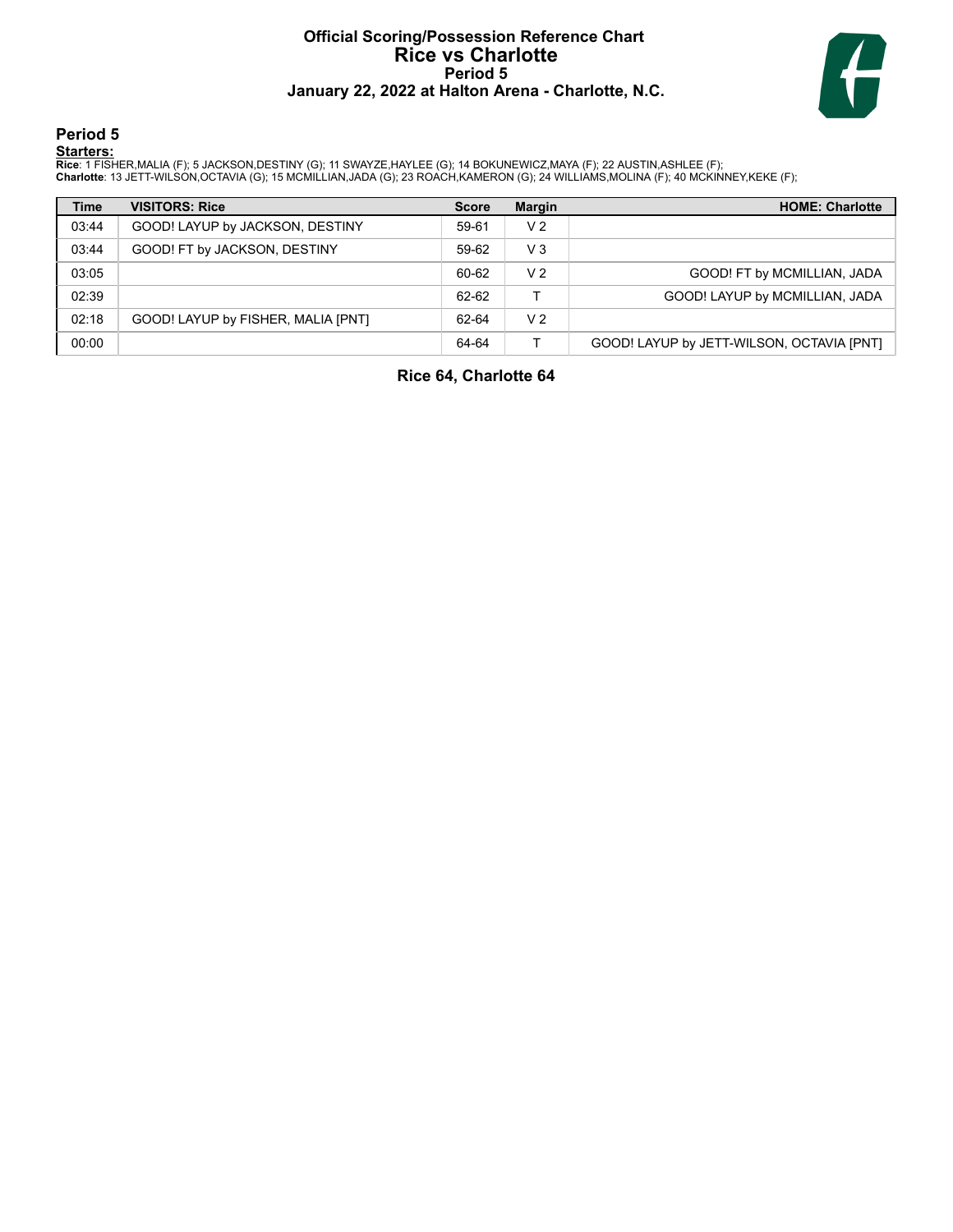# **Official Scoring/Possession Reference Chart Rice vs Charlotte Period 6 January 22, 2022 at Halton Arena - Charlotte, N.C.**



**Period 6**

#### **Starters:**

**Rice**: 1 FISHER,MALIA (F); 5 JACKSON,DESTINY (G); 11 SWAYZE,HAYLEE (G); 14 BOKUNEWICZ,MAYA (F); 22 AUSTIN,ASHLEE (F);<br>**Charlotte**: 13 JETT-WILSON,OCTAVIA (G); 15 MCMILLIAN,JADA (G); 23 ROACH,KAMERON (G); 24 WILLIAMS,MOLIN

| <b>Time</b> | <b>VISITORS: Rice</b>               | <b>Score</b> | <b>Margin</b>  | <b>HOME: Charlotte</b>             |
|-------------|-------------------------------------|--------------|----------------|------------------------------------|
| 03:16       |                                     | 65-64        | H <sub>1</sub> | GOOD! FT by MCKINNEY, KEKE [FB]    |
| 02:52       | GOOD! FT by MCCURRY, ARIANNA [FB]   | 65-65        |                |                                    |
| 01:47       | GOOD! LAYUP by AUSTIN, ASHLEE [PNT] | 65-67        | V <sub>2</sub> |                                    |
| 00:10       | GOOD! FT by AUSTIN, ASHLEE          | 65-68        | $V_3$          |                                    |
| 00:03       |                                     | 68-68        |                | GOOD! 3PTR by JETT-WILSON, OCTAVIA |

**Rice 68, Charlotte 68**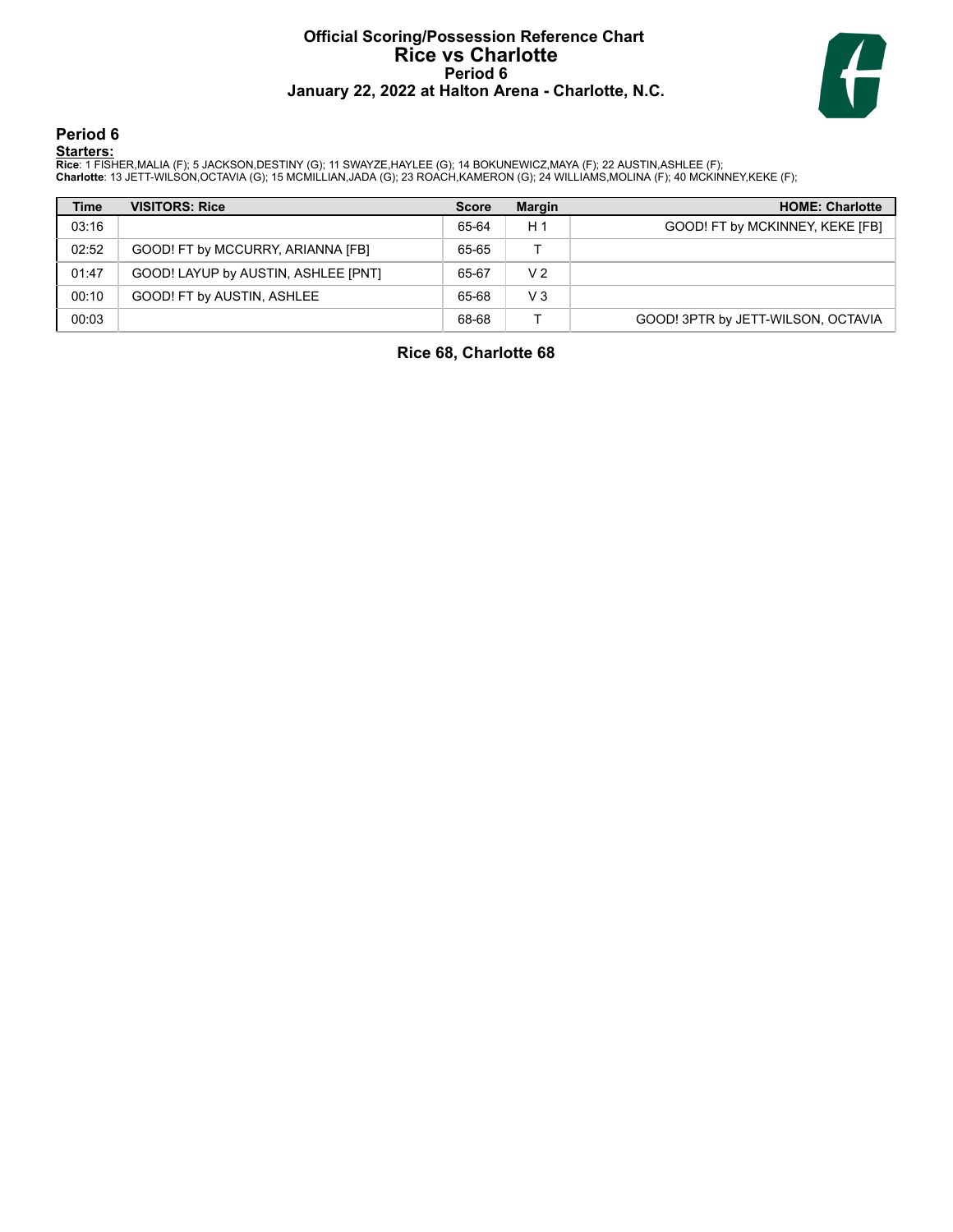# **Official Scoring/Possession Reference Chart Rice vs Charlotte Period 7 January 22, 2022 at Halton Arena - Charlotte, N.C.**



# **Period 7**

#### **Starters:**

**Rice**: 1 FISHER,MALIA (F); 5 JACKSON,DESTINY (G); 11 SWAYZE,HAYLEE (G); 14 BOKUNEWICZ,MAYA (F); 22 AUSTIN,ASHLEE (F);<br>**Charlotte**: 13 JETT-WILSON,OCTAVIA (G); 15 MCMILLIAN,JADA (G); 23 ROACH,KAMERON (G); 24 WILLIAMS,MOLIN

| <b>Time</b> | <b>VISITORS: Rice</b>           | <b>Score</b> | <b>Margin</b>  | <b>HOME: Charlotte</b>              |
|-------------|---------------------------------|--------------|----------------|-------------------------------------|
| 04:46       |                                 | 70-68        | H <sub>2</sub> | GOOD! JUMPER by BUSICK, JACEE [PNT] |
| 04:30       | GOOD! FT by AUSTIN, ASHLEE [FB] | 70-69        | H <sub>1</sub> |                                     |
| 04:25       | GOOD! FT by SWAYZE, HAYLEE      | 70-70        | т              |                                     |
| 04:25       | GOOD! FT by SWAYZE, HAYLEE      | 70-71        | V <sub>1</sub> |                                     |
| 03:26       | GOOD! 3PTR by AUSTIN, ASHLEE    | 70-74        | V <sub>4</sub> |                                     |
| 02:56       |                                 | 73-74        | V <sub>1</sub> | GOOD! 3PTR by BUSICK, JACEE         |
| 02:34       | GOOD! JUMPER by AUSTIN, ASHLEE  | 73-76        | V <sub>3</sub> |                                     |
| 02:17       |                                 | 76-76        | т              | GOOD! 3PTR by JETT-WILSON, OCTAVIA  |
| 01:46       |                                 | 79-76        | $H_3$          | GOOD! 3PTR by JETT-WILSON, OCTAVIA  |
| 01:30       | GOOD! FT by AUSTIN, ASHLEE      | 79-77        | H <sub>2</sub> |                                     |
| 01:30       | GOOD! FT by AUSTIN, ASHLEE      | 79-78        | H <sub>1</sub> |                                     |
| 00:41       | GOOD! FT by BOKUNEWICZ, MAYA    | 79-79        | Τ              |                                     |

**Rice 79, Charlotte 79**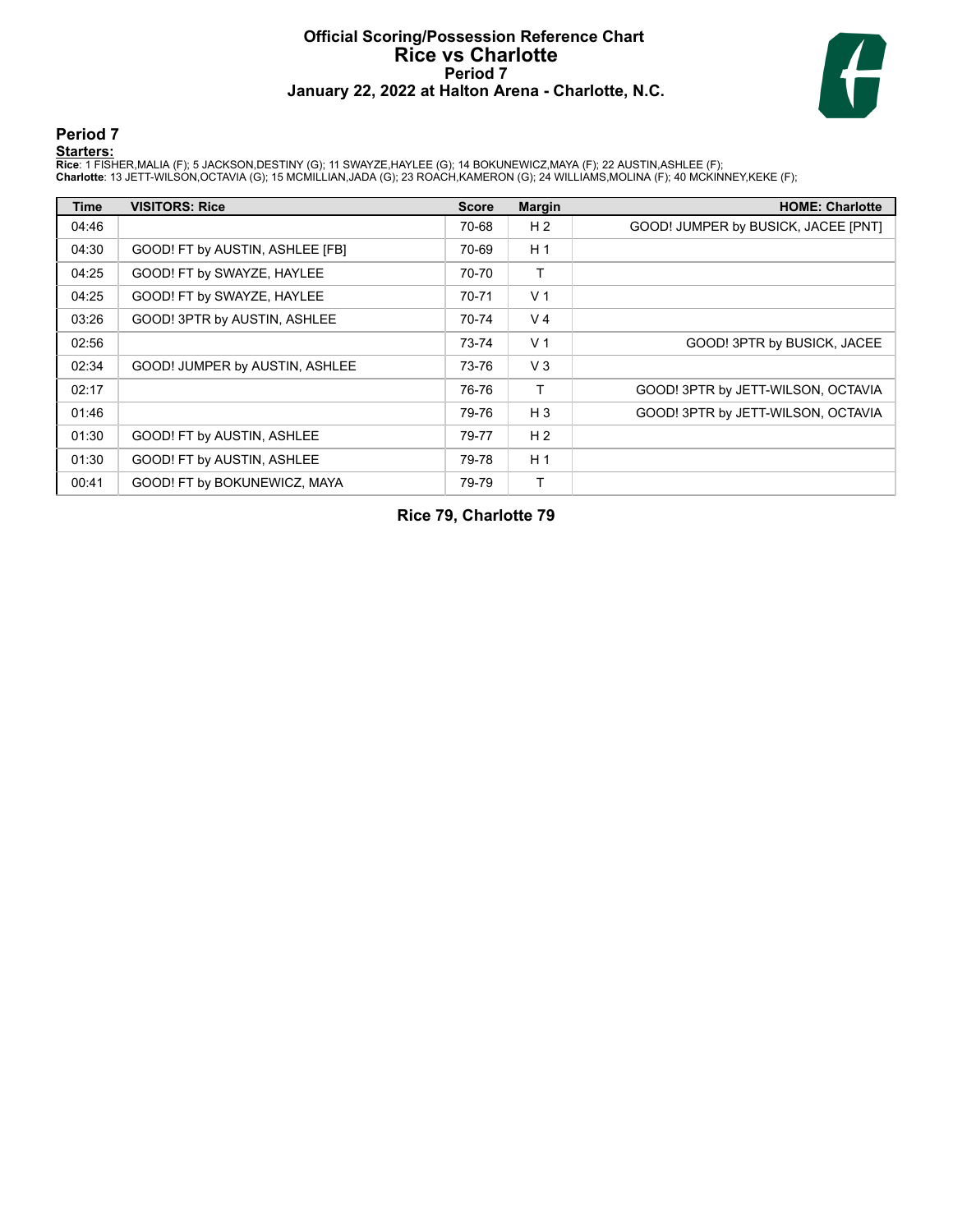# **Official Scoring/Possession Reference Chart Rice vs Charlotte Period 8 January 22, 2022 at Halton Arena - Charlotte, N.C.**



# **Period 8**

#### **Starters:**

**Rice**: 1 FISHER,MALIA (F); 5 JACKSON,DESTINY (G); 11 SWAYZE,HAYLEE (G); 14 BOKUNEWICZ,MAYA (F); 22 AUSTIN,ASHLEE (F);<br>**Charlotte**: 13 JETT-WILSON,OCTAVIA (G); 15 MCMILLIAN,JADA (G); 23 ROACH,KAMERON (G); 24 WILLIAMS,MOLIN

| <b>Time</b> | <b>VISITORS: Rice</b>               | <b>Score</b> | <b>Margin</b>  | <b>HOME: Charlotte</b>                |
|-------------|-------------------------------------|--------------|----------------|---------------------------------------|
| 03:29       | GOOD! FT by AUSTIN, ASHLEE [FB]     | 79-80        | V <sub>1</sub> |                                       |
| 03:29       | GOOD! FT by AUSTIN, ASHLEE [FB]     | 79-81        | V <sub>2</sub> |                                       |
| 03:14       |                                     | 81-81        | T              | GOOD! JUMPER by MCMILLIAN, JADA       |
| 01:27       |                                     | 83-81        | H <sub>2</sub> | GOOD! LAYUP by MCKINNEY, KEKE         |
| 00:34       |                                     | 84-81        | $H_3$          | GOOD! FT by MCKINNEY, KEKE            |
| 00:34       |                                     | 85-81        | H4             | GOOD! FT by MCKINNEY, KEKE            |
| 00:27       | GOOD! JUMPER by FISHER, MALIA [PNT] | 85-83        | H <sub>2</sub> |                                       |
| 00:26       |                                     | 86-83        | $H_3$          | GOOD! FT by JETT-WILSON, OCTAVIA [FB] |
| 00:26       |                                     | 87-83        | H <sub>4</sub> | GOOD! FT by JETT-WILSON, OCTAVIA [FB] |
| 00:14       |                                     | 88-83        | H <sub>5</sub> | GOOD! FT by JETT-WILSON, OCTAVIA [FB] |

**Rice 83, Charlotte 88**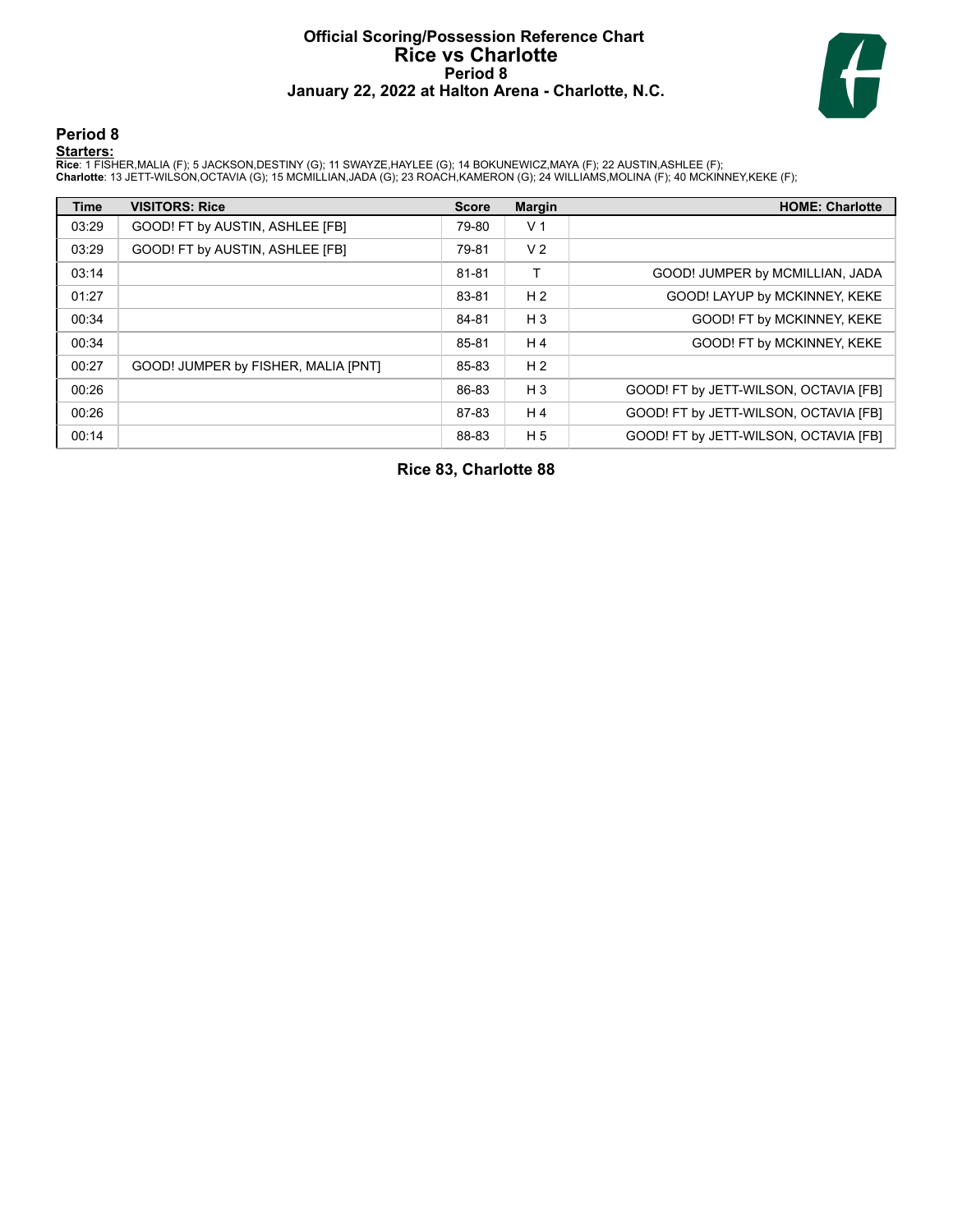# **Official Substitutions Log Rice vs Charlotte Period 1 January 22, 2022 at Halton Arena - Charlotte, N.C.**



| <b>VISITORS: Rice</b>      | <b>Time</b> | <b>Score</b> | <b>HOME: Charlotte</b>        |
|----------------------------|-------------|--------------|-------------------------------|
| 1 FISHER, MALIA            |             |              | 13 JETT-WILSON, OCTAVIA       |
| 5 JACKSON, DESTINY         |             |              | 15 MCMILLIAN, JADA            |
| 11 SWAYZE, HAYLEE          |             |              | 23 ROACH, KAMERON             |
| 14 BOKUNEWICZ, MAYA        |             |              | 24 WILLIAMS, MOLINA           |
| 22 AUSTIN, ASHLEE          |             |              | 40 MCKINNEY, KEKE             |
|                            | 06:43       | $0 - 6$      | SUB OUT: ROACH, KAMERON       |
|                            | 06:43       |              | SUB OUT: MCKINNEY, KEKE       |
|                            | 06:43       |              | SUB IN: WADE, AYLESHA         |
|                            | 06:43       |              | SUB IN: BUSICK, JACEE         |
|                            | 05:25       | $2 - 8$      | SUB OUT: JETT-WILSON, OCTAVIA |
|                            | 05:25       |              | SUB OUT: WILLIAMS, MOLINA     |
|                            | 05:25       |              | SUB IN: ROACH, KAMERON        |
|                            | 05:25       |              | SUB IN: MCKINNEY, KEKE        |
|                            | 02:23       | $8 - 16$     | SUB OUT: WADE, AYLESHA        |
|                            | 02:23       |              | SUB OUT: ROACH, KAMERON       |
|                            | 02:23       |              | SUB IN: LAWRENCE, DAZIA       |
|                            | 02:23       |              | SUB IN: JETT-WILSON, OCTAVIA  |
| SUB OUT: 22 AUSTIN, ASHLEE | 02:23       |              |                               |
| SUB IN: 12 BELLAMY, INDIA  | 02:23       |              |                               |

**Rice 10, Charlotte 16**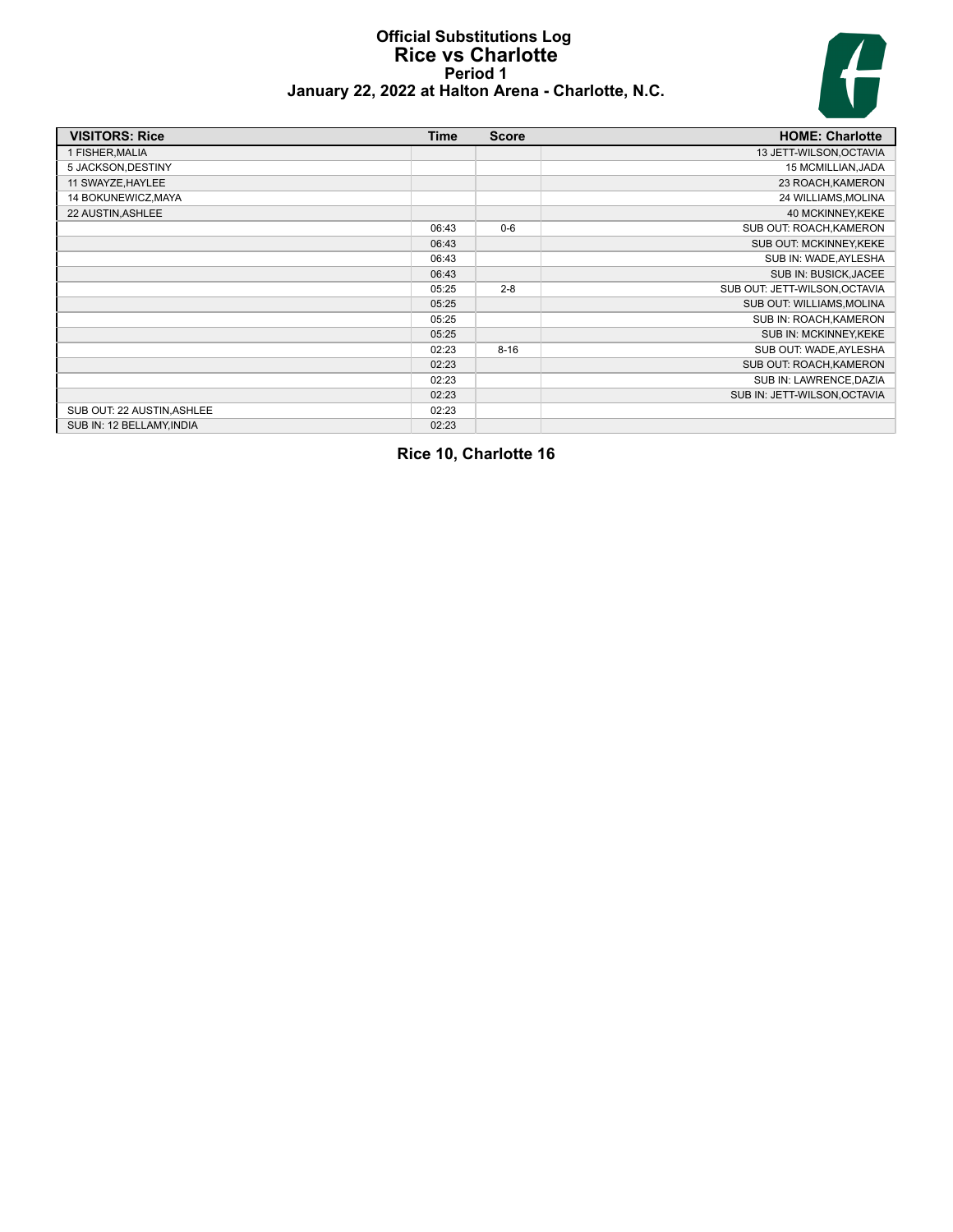# H

# **Official Substitutions Log Rice vs Charlotte Period 2 January 22, 2022 at Halton Arena - Charlotte, N.C.**

| <b>VISITORS: Rice</b>      | <b>Time</b> | <b>Score</b>             | <b>HOME: Charlotte</b>    |
|----------------------------|-------------|--------------------------|---------------------------|
| 1 FISHER, MALIA            |             |                          | 13 JETT-WILSON, OCTAVIA   |
| 5 JACKSON, DESTINY         |             |                          | 15 MCMILLIAN, JADA        |
| 11 SWAYZE, HAYLEE          |             |                          | 23 ROACH, KAMERON         |
| 14 BOKUNEWICZ, MAYA        |             |                          | 24 WILLIAMS, MOLINA       |
| 22 AUSTIN, ASHLEE          |             |                          | 40 MCKINNEY, KEKE         |
|                            | 10:00       | $\overline{\phantom{a}}$ | SUB OUT: LAWRENCE.DAZIA   |
|                            | 10:00       |                          | SUB OUT: BUSICK, JACEE    |
|                            | 10:00       |                          | SUB IN: ROACH, KAMERON    |
|                            | 10:00       |                          | SUB IN: WILLIAMS, MOLINA  |
| SUB OUT: 11 SWAYZE, HAYLEE | 10:00       |                          |                           |
| SUB IN: 22 AUSTIN, ASHLEE  | 10:00       |                          |                           |
| SUB OUT: 22 AUSTIN, ASHLEE | 09:03       | $10-19$                  |                           |
| SUB IN: 11 SWAYZE, HAYLEE  | 09:03       |                          |                           |
|                            | 07:32       | $10-19$                  | SUB OUT: MCMILLIAN, JADA  |
|                            | 07:32       |                          | SUB OUT: MCKINNEY, KEKE   |
|                            | 07:32       |                          | SUB IN: WADE, AYLESHA     |
|                            | 07:32       |                          | SUB IN: BUSICK, JACEE     |
|                            | 06:57       | $12 - 19$                | SUB OUT: ROACH, KAMERON   |
|                            | 06:57       |                          | SUB IN: MCMILLIAN, JADA   |
|                            | 05:07       | $16-19$                  | SUB OUT: WADE, AYLESHA    |
|                            | 05:07       |                          | SUB IN: ROACH, KAMERON    |
|                            | 04:34       | 16-19                    | SUB OUT: BUSICK, JACEE    |
|                            | 04:34       |                          | SUB IN: MCGRAW.MYA        |
|                            | 04:17       | $17-19$                  | SUB OUT: WILLIAMS, MOLINA |
|                            | 04:17       |                          | SUB IN: BUSICK, JACEE     |
| SUB OUT: 12 BELLAMY, INDIA | 03:36       | 19-19                    |                           |
| SUB IN: 22 AUSTIN, ASHLEE  | 03:36       |                          |                           |
| SUB OUT: 22 AUSTIN, ASHLEE | 02:59       | 19-19                    |                           |
| SUB IN: 12 BELLAMY, INDIA  | 02:59       |                          |                           |
|                            | 01:16       | $21 - 22$                | SUB OUT: MCGRAW.MYA       |
|                            | 01:16       |                          | SUB IN: MCKINNEY, KEKE    |

**Rice 23, Charlotte 23**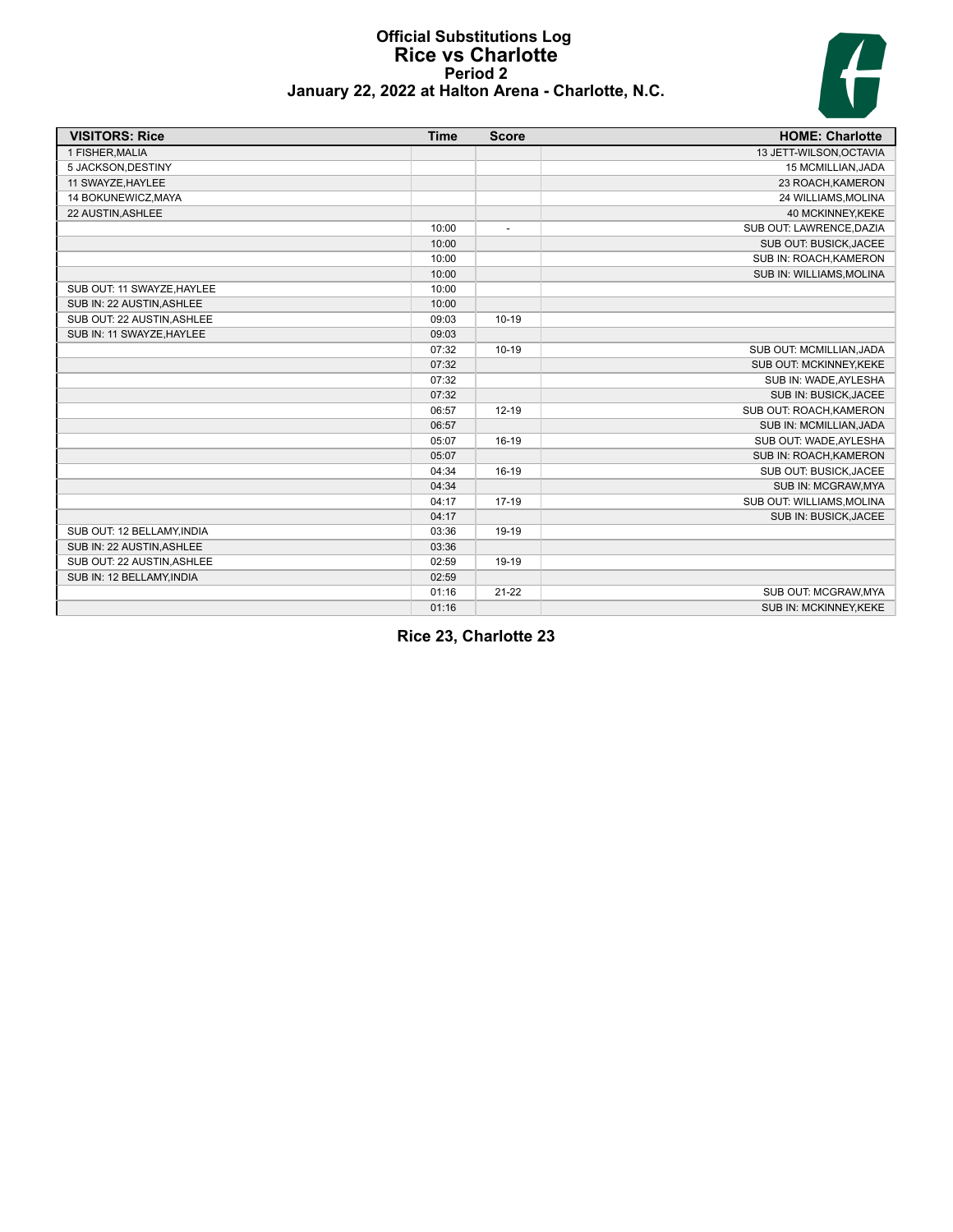# **Official Substitutions Log Rice vs Charlotte Period 3 January 22, 2022 at Halton Arena - Charlotte, N.C.**



| <b>VISITORS: Rice</b>      | <b>Time</b> | <b>Score</b>             | <b>HOME: Charlotte</b>    |
|----------------------------|-------------|--------------------------|---------------------------|
| 1 FISHER, MALIA            |             |                          | 13 JETT-WILSON, OCTAVIA   |
| 5 JACKSON, DESTINY         |             |                          | 15 MCMILLIAN, JADA        |
| 11 SWAYZE, HAYLEE          |             |                          | 23 ROACH, KAMERON         |
| 14 BOKUNEWICZ, MAYA        |             |                          | 24 WILLIAMS, MOLINA       |
| 22 AUSTIN, ASHLEE          |             |                          | 40 MCKINNEY, KEKE         |
|                            | 10:00       | $\overline{\phantom{a}}$ | SUB OUT: BUSICK, JACEE    |
|                            | 10:00       |                          | SUB IN: WILLIAMS, MOLINA  |
| SUB OUT: 12 BELLAMY, INDIA | 10:00       |                          |                           |
| SUB IN: 22 AUSTIN, ASHLEE  | 10:00       |                          |                           |
| SUB OUT: 22 AUSTIN, ASHLEE | 09:51       | $\overline{\phantom{a}}$ |                           |
| SUB IN: 12 BELLAMY, INDIA  | 09:51       |                          |                           |
|                            | 08:11       | 23-27                    | SUB OUT: WILLIAMS, MOLINA |
|                            | 08:11       |                          | SUB IN: BUSICK, JACEE     |
| SUB OUT: 12 BELLAMY, INDIA | 06:29       | 27-33                    |                           |
| SUB IN: 22 AUSTIN, ASHLEE  | 06:29       |                          |                           |
|                            | 05:26       | 29-36                    | SUB OUT: ROACH, KAMERON   |
|                            | 05:26       |                          | SUB IN: WADE, AYLESHA     |
|                            | 05:05       | 29-36                    | SUB OUT: MCKINNEY, KEKE   |
|                            | 05:05       |                          | SUB IN: MCGRAW, MYA       |
|                            | 04:23       | $31 - 40$                | SUB OUT: MCGRAW, MYA      |
|                            | 04:23       |                          | SUB IN: MCKINNEY, KEKE    |
|                            | 03:54       | $34 - 40$                | SUB OUT: WADE, AYLESHA    |
|                            | 03:54       |                          | SUB IN: ROACH, KAMERON    |

**Rice 41, Charlotte 47**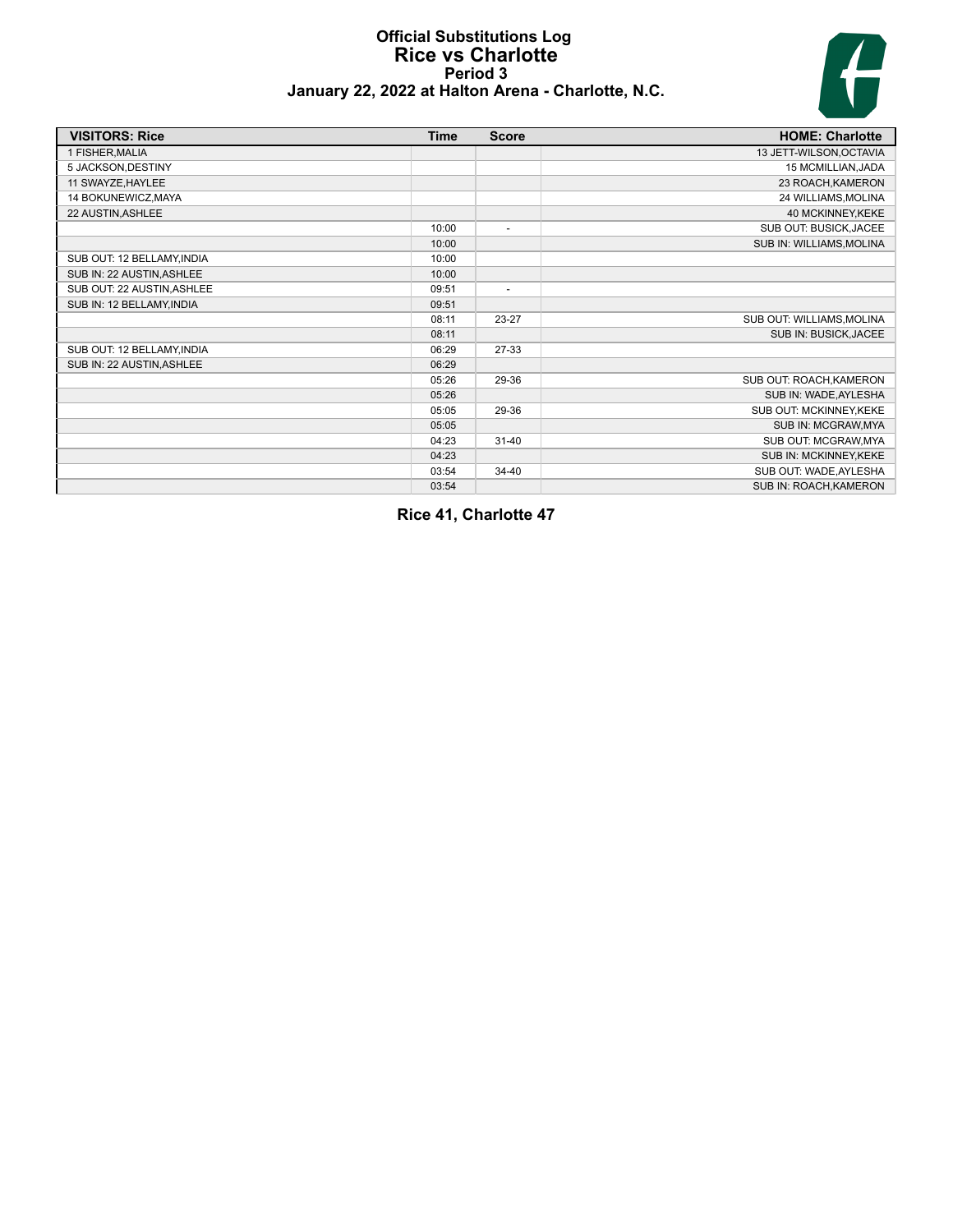# **Official Substitutions Log Rice vs Charlotte Period 4 January 22, 2022 at Halton Arena - Charlotte, N.C.**



| <b>VISITORS: Rice</b>        | <b>Time</b> | <b>Score</b>             | <b>HOME: Charlotte</b>    |
|------------------------------|-------------|--------------------------|---------------------------|
| 1 FISHER, MALIA              |             |                          | 13 JETT-WILSON, OCTAVIA   |
| 5 JACKSON, DESTINY           |             |                          | 15 MCMILLIAN, JADA        |
| 11 SWAYZE, HAYLEE            |             |                          | 23 ROACH, KAMERON         |
| 14 BOKUNEWICZ, MAYA          |             |                          | 24 WILLIAMS, MOLINA       |
| 22 AUSTIN, ASHLEE            |             |                          | 40 MCKINNEY.KEKE          |
|                              | 10:00       | $\overline{\phantom{a}}$ | SUB OUT: BUSICK, JACEE    |
|                              | 10:00       |                          | SUB IN: WILLIAMS, MOLINA  |
| SUB OUT: 14 BOKUNEWICZ, MAYA | 10:00       |                          |                           |
| SUB IN: 12 BELLAMY, INDIA    | 10:00       |                          |                           |
|                              | 08:03       | 43-49                    | SUB OUT: WILLIAMS, MOLINA |
|                              | 08:03       |                          | SUB IN: BUSICK, JACEE     |
| SUB OUT: 12 BELLAMY, INDIA   | 08:03       |                          |                           |
| SUB IN: 14 BOKUNEWICZ, MAYA  | 08:03       |                          |                           |
|                              | 06:15       | 48-52                    | SUB OUT: BUSICK, JACEE    |
|                              | 06:15       |                          | SUB IN: WILLIAMS, MOLINA  |
|                              | 03:04       | 57-55                    | SUB OUT: ROACH, KAMERON   |
|                              | 03:04       |                          | SUB IN: BUSICK, JACEE     |

**Rice 59, Charlotte 59**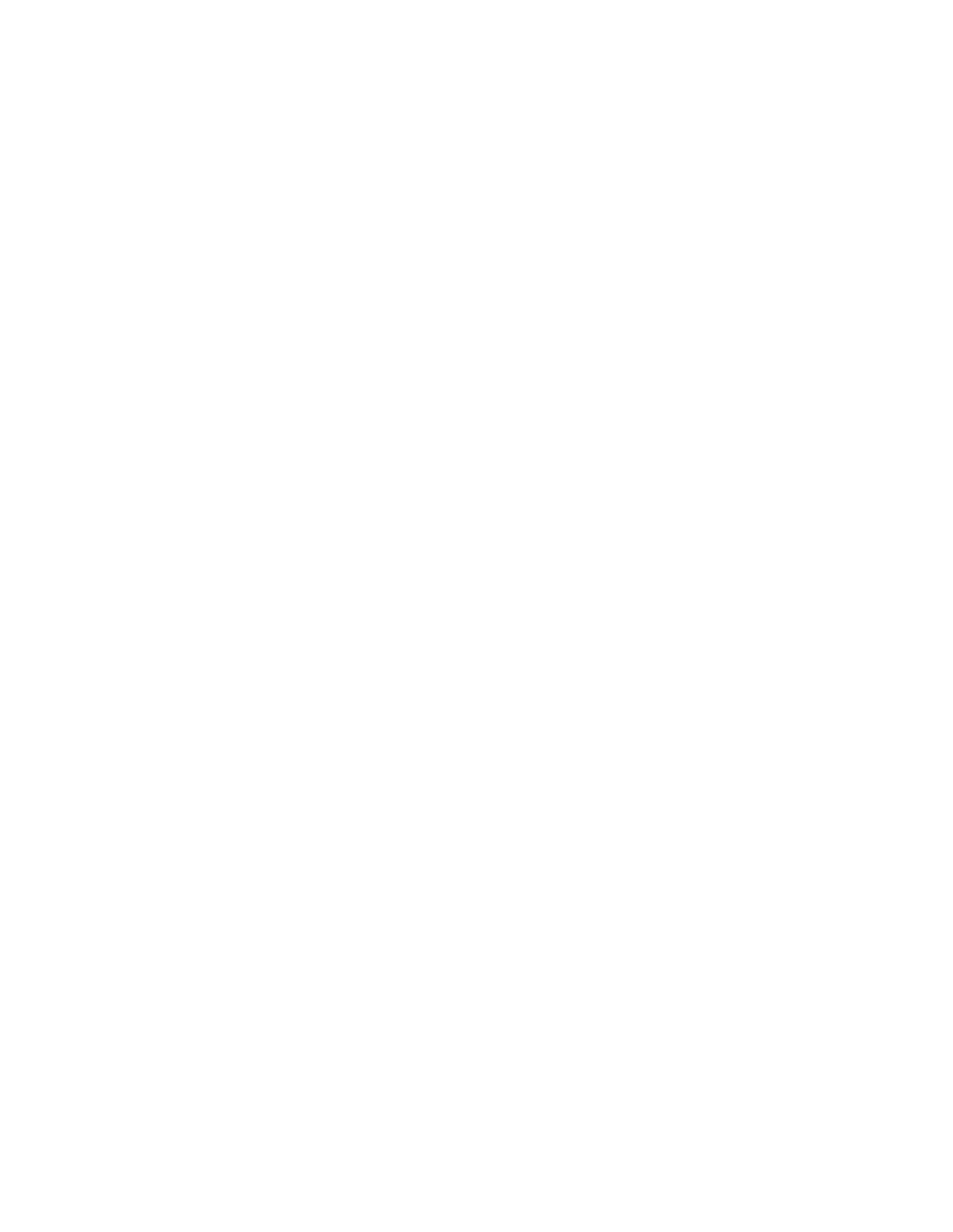# **Official Substitutions Log Rice vs Charlotte Period 5 January 22, 2022 at Halton Arena - Charlotte, N.C.**



| <b>VISITORS: Rice</b>       | Time  | <b>Score</b> | <b>HOME: Charlotte</b>  |
|-----------------------------|-------|--------------|-------------------------|
| 1 FISHER, MALIA             |       |              | 13 JETT-WILSON, OCTAVIA |
| 5 JACKSON, DESTINY          |       |              | 15 MCMILLIAN, JADA      |
| 11 SWAYZE.HAYLEE            |       |              | 23 ROACH, KAMERON       |
| 14 BOKUNEWICZ.MAYA          |       |              | 24 WILLIAMS.MOLINA      |
| 22 AUSTIN, ASHLEE           |       |              | 40 MCKINNEY.KEKE        |
| SUB OUT: 5 JACKSON, DESTINY | 03:05 | 62-59        |                         |
| SUB IN: 21 MCCURRY, ARIANNA | 03:05 |              |                         |
|                             | 00:07 | 64-62        | SUB OUT: BUSICK, JACEE  |
|                             | 00:07 |              | SUB IN: ROACH.KAMERON   |

# **Rice 64, Charlotte 64**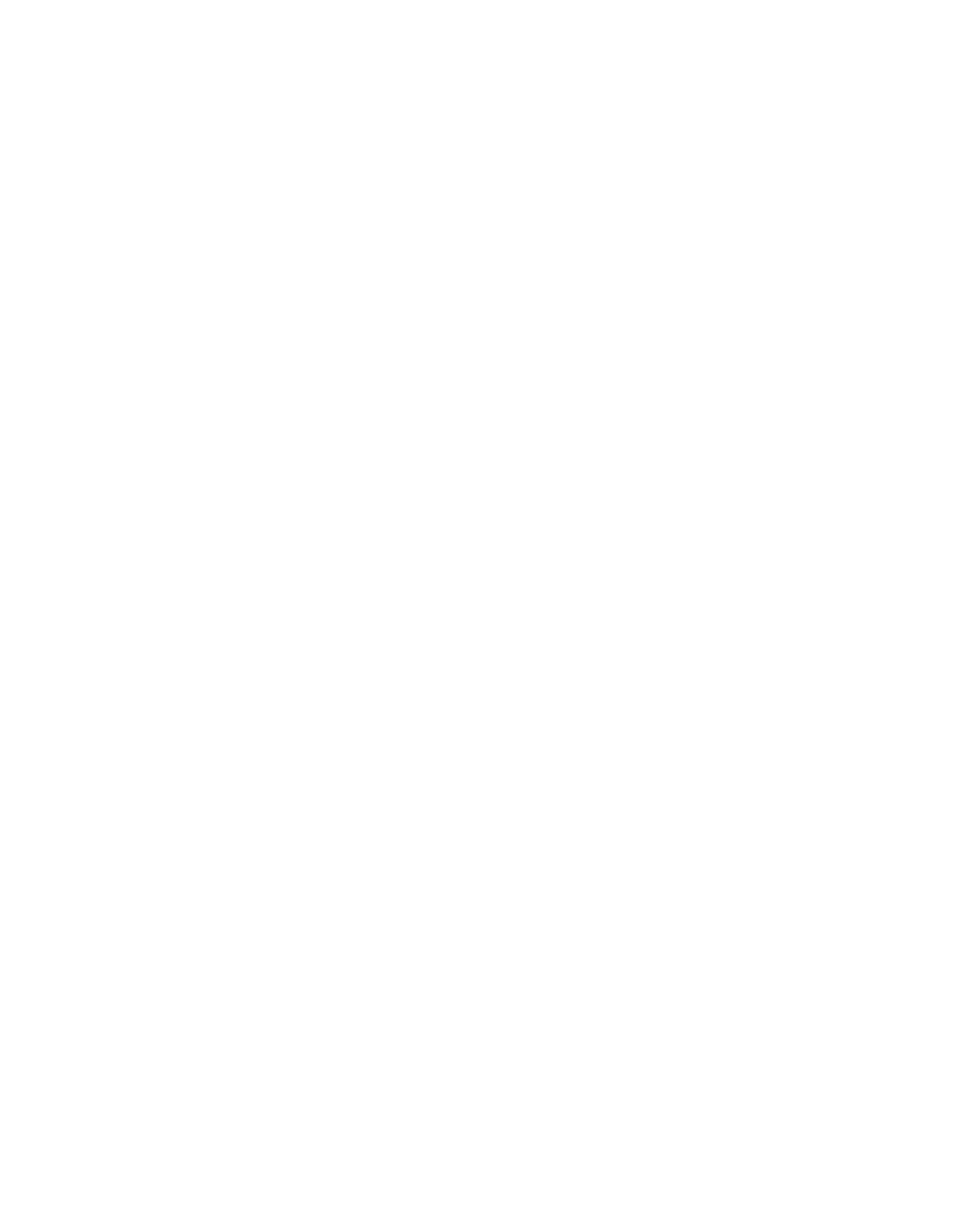# **Official Substitutions Log Rice vs Charlotte Period 6 January 22, 2022 at Halton Arena - Charlotte, N.C.**



| <b>VISITORS: Rice</b>       | Time  | <b>Score</b>             | <b>HOME: Charlotte</b>    |
|-----------------------------|-------|--------------------------|---------------------------|
| 1 FISHER.MALIA              |       |                          | 13 JETT-WILSON, OCTAVIA   |
| 5 JACKSON, DESTINY          |       |                          | 15 MCMILLIAN, JADA        |
| 11 SWAYZE, HAYLEE           |       |                          | 23 ROACH, KAMERON         |
| 14 BOKUNEWICZ.MAYA          |       |                          | 24 WILLIAMS.MOLINA        |
| 22 AUSTIN.ASHLEE            |       |                          | 40 MCKINNEY.KEKE          |
|                             | 05:00 | $\overline{\phantom{a}}$ | SUB OUT: ROACH, KAMERON   |
|                             | 05:00 |                          | SUB IN: BUSICK, JACEE     |
|                             | 02:52 | 64-65                    | SUB OUT: WILLIAMS, MOLINA |
|                             | 02:52 |                          | SUB IN: ROACH, KAMERON    |
| SUB OUT: 21 MCCURRY.ARIANNA | 00:10 | 68-65                    |                           |
| SUB IN: 51 MAY, SAVANNAH    | 00:10 |                          |                           |
| SUB OUT: 51 MAY.SAVANNAH    | 00:03 | 68-68                    |                           |
| SUB IN: 21 MCCURRY, ARIANNA | 00:03 |                          |                           |

# **Rice 68, Charlotte 68**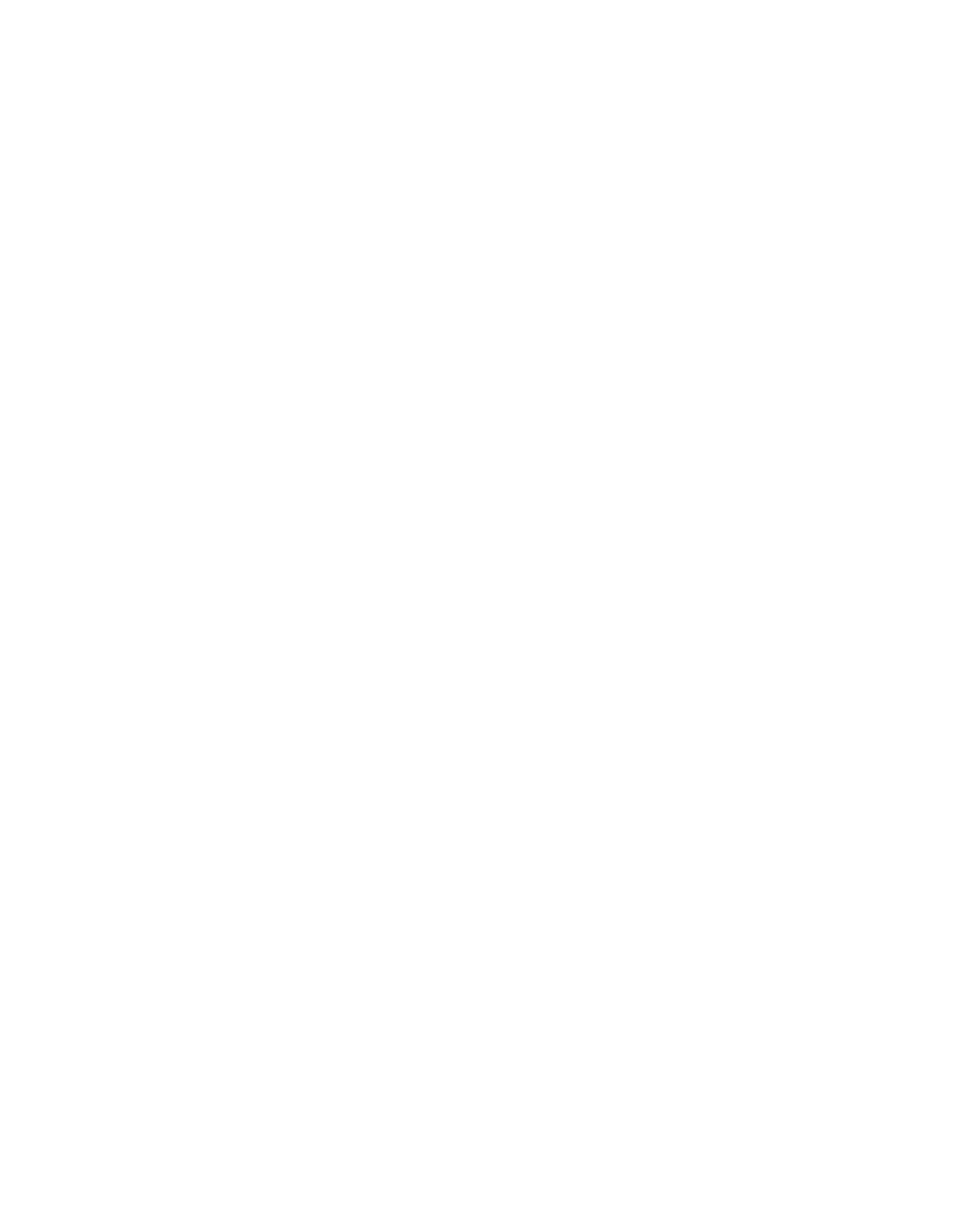# **Official Substitutions Log Rice vs Charlotte Period 7 January 22, 2022 at Halton Arena - Charlotte, N.C.**



| <b>VISITORS: Rice</b>        | <b>Time</b> | <b>Score</b> | <b>HOME: Charlotte</b>   |
|------------------------------|-------------|--------------|--------------------------|
| 1 FISHER.MALIA               |             |              | 13 JETT-WILSON, OCTAVIA  |
| 5 JACKSON.DESTINY            |             |              | 15 MCMILLIAN, JADA       |
| 11 SWAYZE, HAYLEE            |             |              | 23 ROACH, KAMERON        |
| 14 BOKUNEWICZ, MAYA          |             |              | 24 WILLIAMS, MOLINA      |
| 22 AUSTIN, ASHLEE            |             |              | 40 MCKINNEY, KEKE        |
|                              | 00:01       | 79-79        | SUB OUT: MCMILLIAN, JADA |
|                              | 00:01       |              | SUB IN: LAWRENCE, DAZIA  |
| SUB OUT: 21 MCCURRY, ARIANNA | 00:01       |              |                          |
| SUB IN: 51 MAY, SAVANNAH     | 00:01       |              |                          |
|                              | 00:01       |              | SUB OUT: LAWRENCE.DAZIA  |
|                              | 00:01       |              | SUB IN: MCMILLIAN.JADA   |

**Rice 79, Charlotte 79**